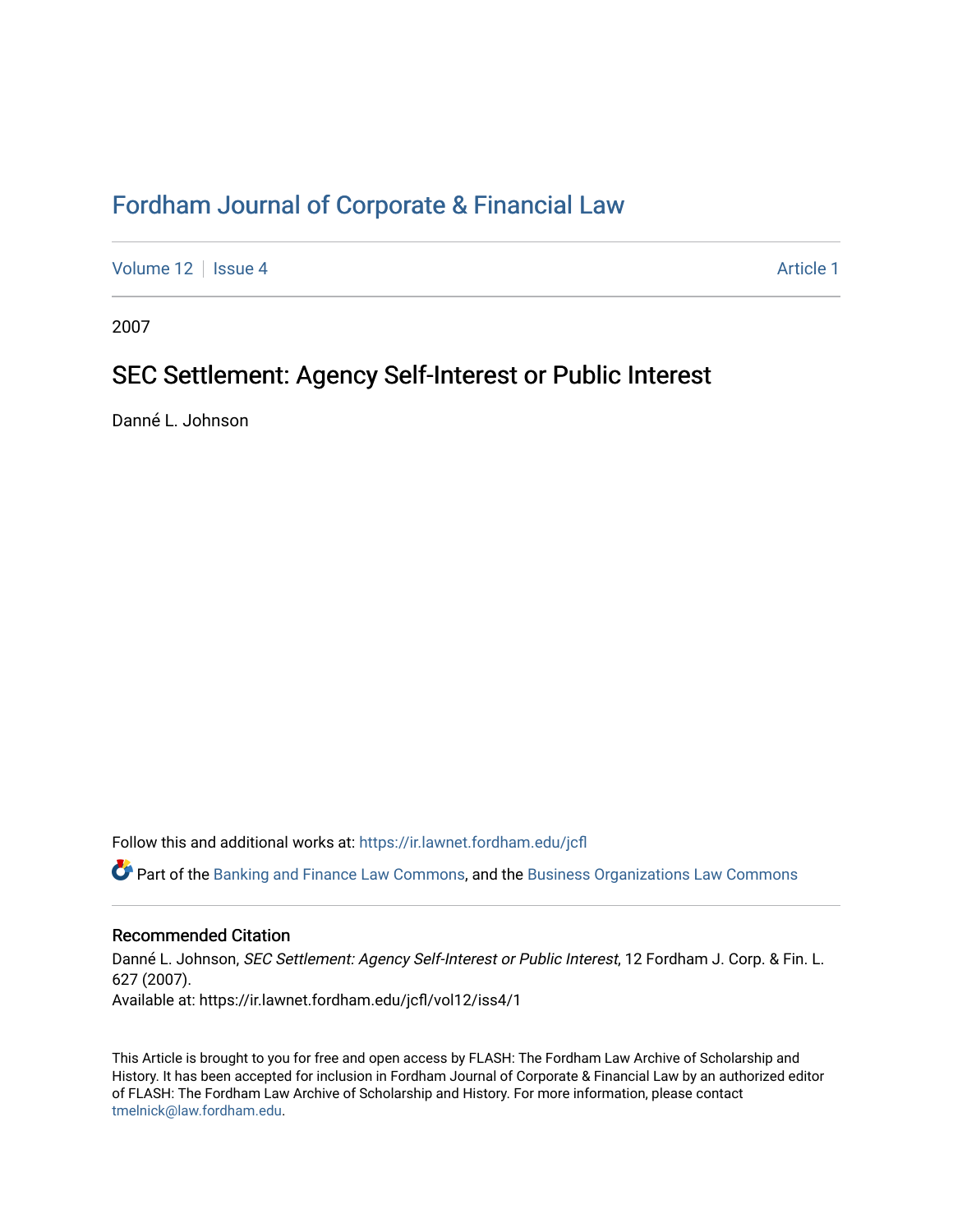# **ARTICLES**

# SEC SETTLEMENT: AGENCY SELF-INTEREST OR PUBLIC INTEREST

# *Danné L. Johnson*[∗](#page-1-0)

The Securities and Exchange Commission ("SEC") has a soul of its own. The SEC has many human characteristics including the need for security, freedom, power, expansion, and expression.<sup>[1](#page-1-1)</sup> As with people dedicated to serving others, the SEC faces the Herculean task of ignoring its own self-interest in favor of those acts that might be in the best interest of the public that the SEC was organized to protect. The SEC is not succeeding in this task.

#### **INTRODUCTION**

The primary mission of the SEC is to protect investors and maintain the integrity of the securities markets.<sup>[2](#page-1-2)</sup> The SEC carries out this mission

<span id="page-1-2"></span>2*. See* Securities and Exchange Act of 1934, 15 U.S.C. § 78b (1994) (stating that one purpose of securities law is "to insure the maintenance of fair and honest markets");

<span id="page-1-0"></span><sup>∗</sup> Assistant Professor of Law, Oklahoma City University School of Law; formerly Branch Chief, Senior Counsel, and Staff Attorney, Division of Enforcement, Northeast Regional Office, United States Securities and Exchange Commission (1994-2000). The author wishes to thank: former Oklahoma City University School of Law student Sylvia L. Thomas for research assistance; OCU for support during the writing process; Professor Lee Peoples; the library staff; her colleague Professor Norwood Beveridge; Anahaita N. Kotval, Managing Director and Deputy General Counsel, RBS Greenwich Capital; Ellen M. Leigh, Managing Director, Mariner Investment Group; Anna Majewicz Wilson, Esq.; and Professor Lisa H. Nicholson, Louis D. Brandeis School of Law.

<span id="page-1-1"></span><sup>1.</sup> Maslow's hierarchy of needs is often depicted as a pyramid consisting of five levels: the four lower levels are grouped together as deficiency needs, and the top level is termed being needs. While our deficiency needs must be met, our being needs are continually shaping our behavior. The basic concept is that the higher needs in this hierarchy only come into focus once all the needs lower in the pyramid are satisfied. Growth forces create upward movement in the hierarchy, whereas regressive forces push proponent needs further down the hierarchy. ABRAHAM H. MASLOW, MOTIVATION AND PERSONALITY (Abraham H. Maslow ed., HarperCollins Publishers 1987) (1954).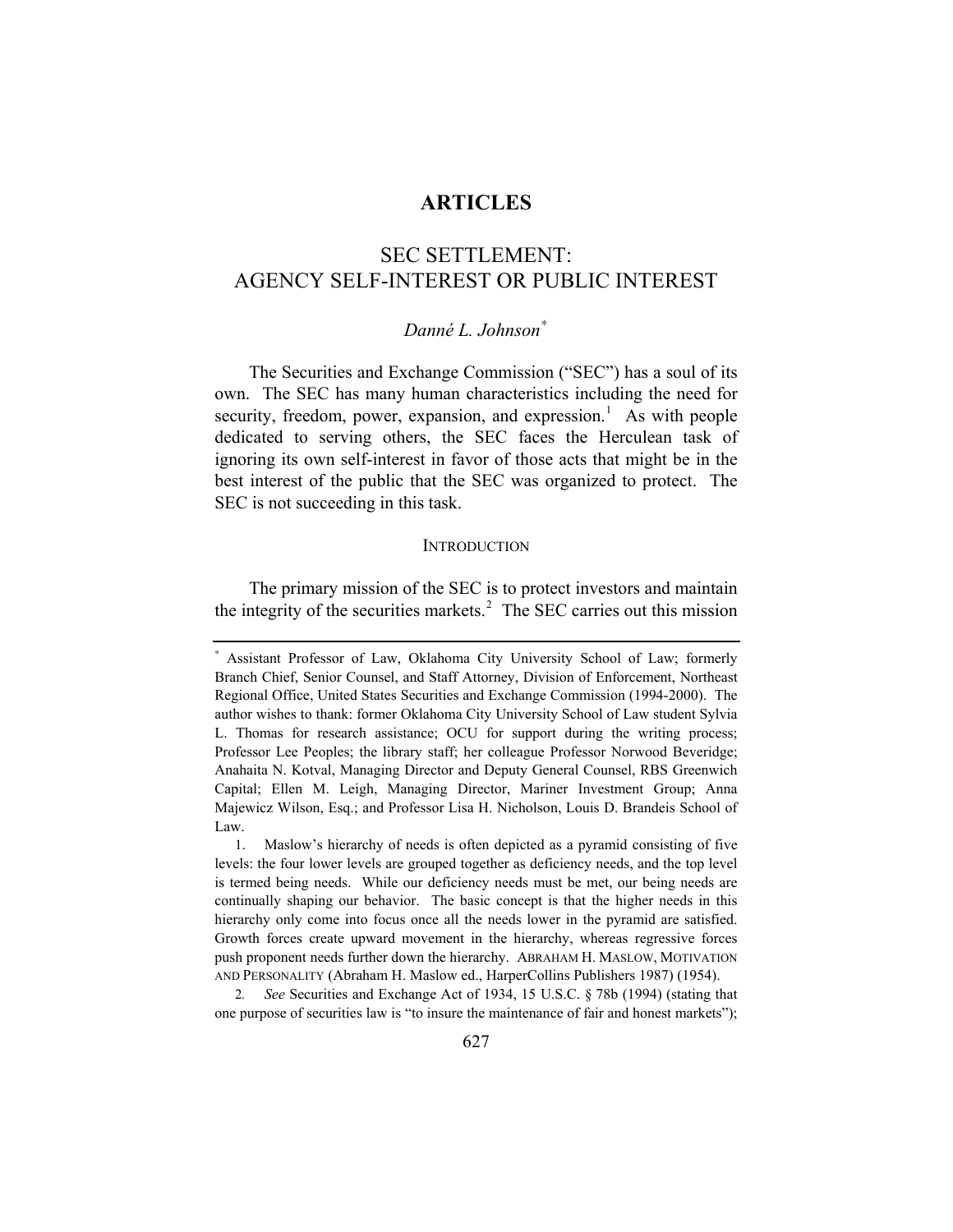through investigations of possible violations of the federal securities laws.<sup>[3](#page-2-0)</sup> Once the SEC concludes that such violations have occurred, the SEC faces a decision of either litigating or settling with the alleged violator(s). $4$ 

If the SEC considers the public's best interest<sup>[5](#page-2-2)</sup> when making the choice between trial or settlement, it engages in an unguided exercise.<sup>[6](#page-2-3)</sup> Settlement, the option requiring the least SEC effort in terms of resources and risk, has been the SEC's preferred method of case resolution for many years.<sup>[7](#page-2-4)</sup> Unfortunately, the SEC fails to demonstrate its consideration, if any, for the public interest when approaching the decision to litigate or settle. It is not coincidental that alleged violators also prefer settlement as an alternative to litigation.<sup>[8](#page-2-5)</sup>

This article explores the SEC's self-interest in settlement as it diverges from the public interest that it is charged with protecting. It will query whether there are some instances where the agency's self-

<span id="page-2-2"></span><span id="page-2-1"></span> 5. Public interest should be couched in terms of the SEC's benefits as well as societal benefits. The SEC benefits from settlement by avoiding litigation risk and potential harm to its reputation while collecting fines and interpreting the federal securities laws in an uncontested forum. The public interest in SEC settlement is broader than the SEC's interests. The public interest should include, not only concern for the SEC as an institution and the collection of fines, rather the public interest should include a societal interest in the benefits of adjudication, transparency, and corporate responsibility.

6*. See* Securities and Exchange Act of 1934 at § 78u(d) (1994).

<span id="page-2-4"></span><span id="page-2-3"></span>7. The vast majority of cases settle. *See* U.S. Securities and Exchange Commission, Administrative Proceedings, *available at* www.sec.gov/litigation/admin. shtml (last visited Feb. 6, 2006) (listing orders and notices that concern settlement of administrative proceedings); Susan S. Muck et al., *Recent Trends in Securities Litigation: Perspectives from Plaintiffs and Regulators* (Fenwick & West LLP, Feb. 14, 2005), *available at* www.fenwick.com/docstore/publications/litigation/SecLit\_Alert\_ 02-14-05.pdf.

<span id="page-2-5"></span>8. Kenneth B. Winer & Marc B. Dorfman, *What Corporate Counsel Should Know About SEC Enforcement*, 16 CORP. COUNS. WKLY., No. 33, 264 (Aug. 22, 2001), *available at* www.abanet.org/buslaw/corporateresponsibility/clearinghouse/02spring/ 36/programmat.pdf.

Securities and Exchange Commission Home Page, http://www.sec.gov (last visited Mar. 25, 2006).

<span id="page-2-0"></span><sup>3</sup>*. See* Securities and Exchange Act of 1934, 15 U.S.C. § 78d (1994); SEC v. Howatt, 525 F.2d 226, 229 (1st Cir. 1975) (stating SEC has power of "original inquiry" and "[i]t may 'in its discretion, make such investigations as it deems necessary to determine whether any person has violated or is about to violate (the securities laws)" (quoting United States v. Morton Salt, 338 U.S. 632 (1950))).

<sup>4</sup>*. See* Securities and Exchange Act of 1934 at 15 U.S.C. § 78u(a) (1994).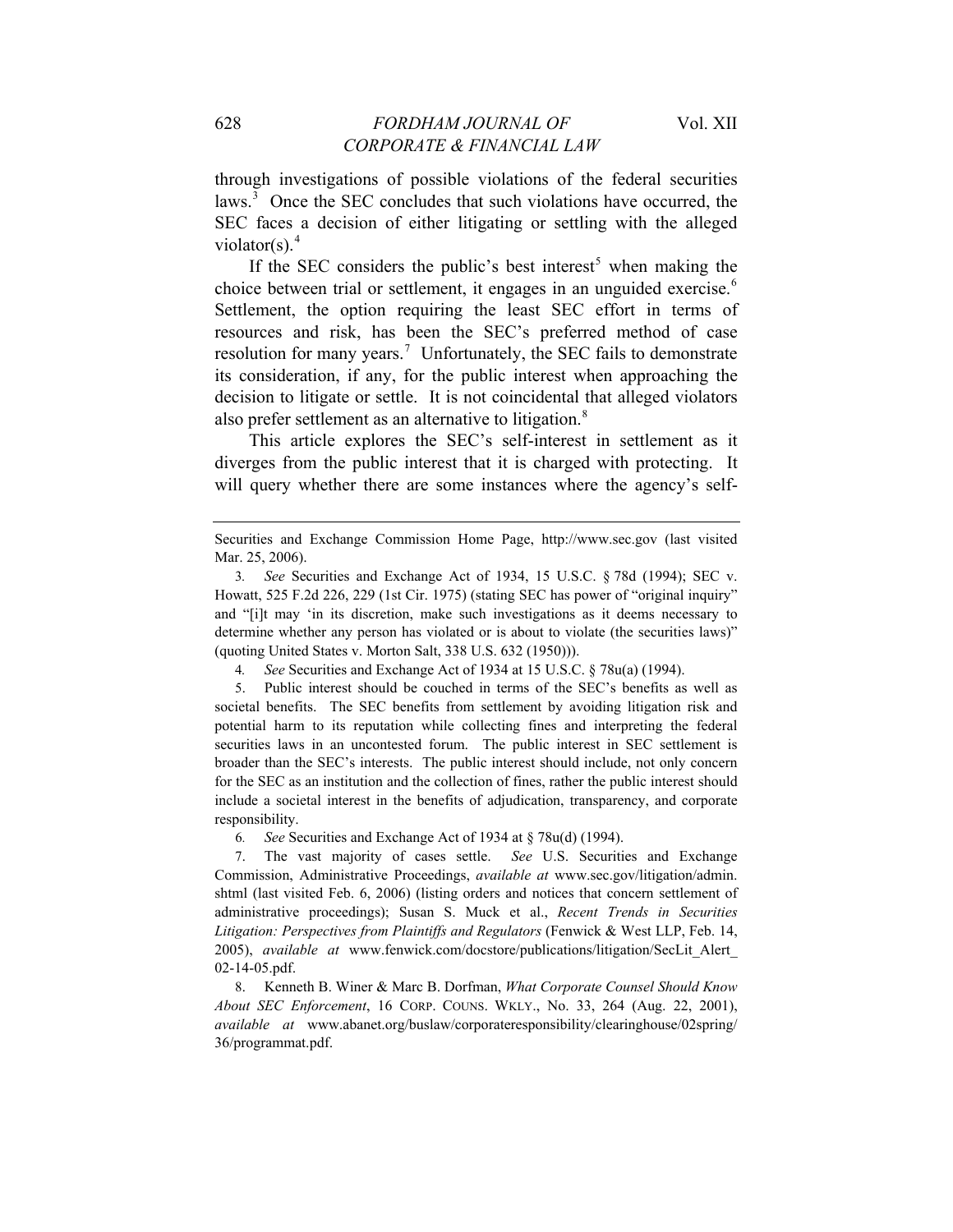interest conflicts with public interest. Consider this hypothetical: Linda and Martin, a retired couple, are investors who have suffered great economic losses in the stock market. Their attorney believes that these losses are a result of Linda and Martin's reliance on Jack Grubman's analyst reports. The lawyer discovers and informs his clients that on April 28, 2003, the SEC filed civil actions to redress violations of the Securities Act of 1933, NASD Conduct Rules, and NYSE Rules against ten separate investment banks and two former research analysts, including Grubman, for issuing allegedly conflicting advice.<sup>[9](#page-3-0)</sup>

The Commission's complaint alleges that during 1999-2001, Grubman was a Managing Director and research analyst at SSB, covering the telecommunications sector.<sup>[10](#page-3-1)</sup> The complaint alleges that, during the relevant period, Grubman publicly issued research reports on two telecommunications companies that were fraudulent because the reports contained misstatements and omissions of material facts about the companies covered, contained recommendations that were contrary to Grubman's actual views and those of an analyst who reported to him, overlooked or minimized the risk of investing in these companies, and predicted substantial growth in the companies' revenues and earnings without a reasonable basis.<sup>[11](#page-3-2)</sup> The complaint further alleges any or all of the following: that Grubman issued research reports on six telecommunications companies that were not based on principles of fair dealing and good faith; did not provide a sound basis for evaluating facts about these companies' business prospects; contained exaggerated or unwarranted claims about these companies; and contained opinions for which there was no reasonable basis.<sup>[12](#page-3-3)</sup> The complaint also alleges that Grubman issued a research report that upgraded his rating on a telecommunications company and did not disclose that his objectivity had been compromised.<sup>[13](#page-3-4)</sup>

The SEC sought a permanent injunction against Grubman, enjoining him from aiding and abetting violations of certain provisions of the federal securities laws, NASD Conduct Rules, and NYSE Rules; an accounting and disgorgement of all proceeds Grubman had obtained

<span id="page-3-3"></span><span id="page-3-2"></span><span id="page-3-1"></span><span id="page-3-0"></span><sup>9.</sup> SEC v. Bear, Stearns & Co., 2003 S.D.N.Y. Civ. 2937, *available at* http://www.sec.gov/rules /other/order-enron082503.pdf (last visited Mar. 6, 2006).

<sup>10</sup>*. Id.*

<sup>11</sup>*. Id.*

<sup>12</sup>*. Id.*

<span id="page-3-4"></span><sup>13</sup>*. Id.*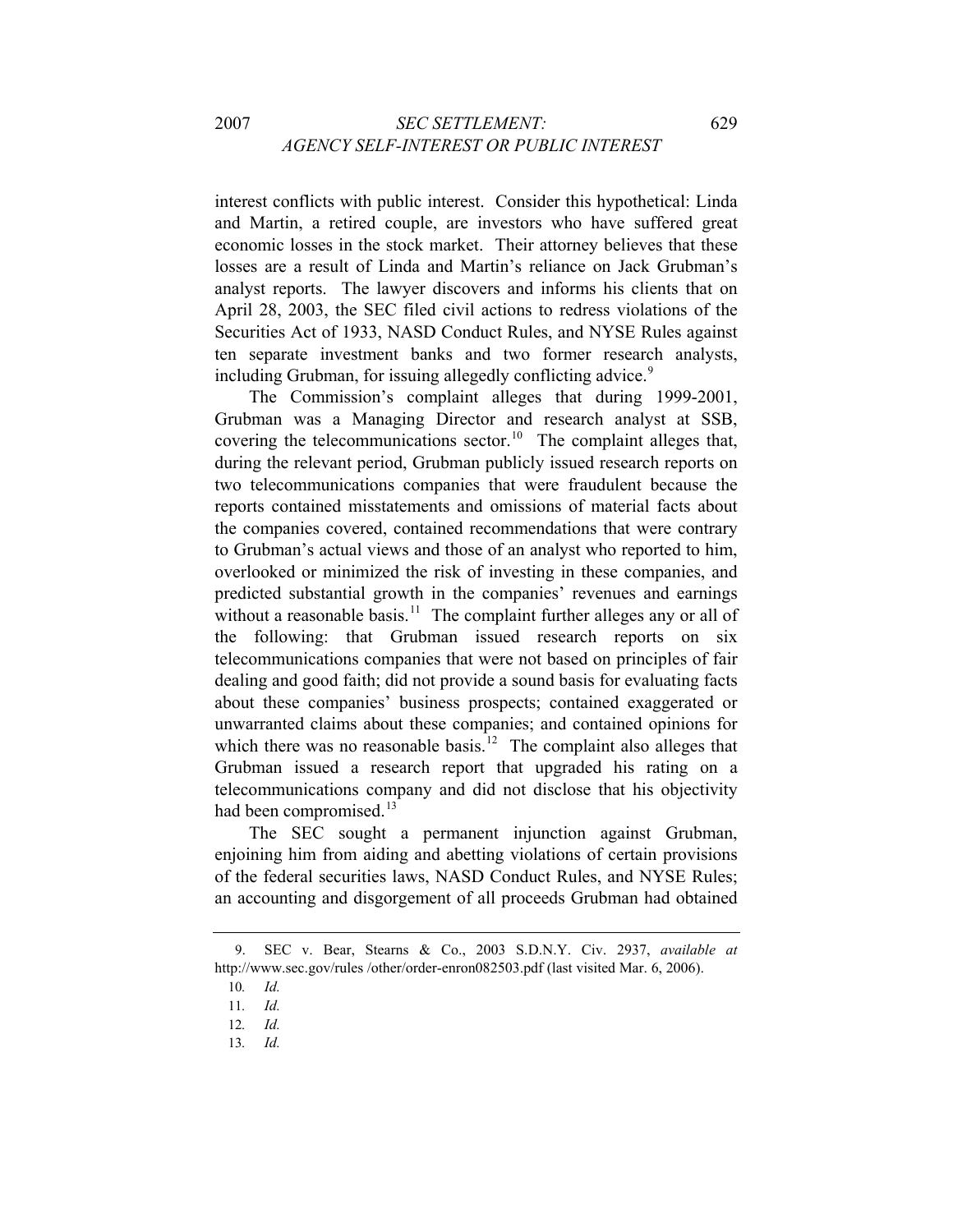as a result of his illegal conduct, plus prejudgment interest thereon, and civil money penalties. $14$ 

On June 19, 2003, just two months after the SEC filed its complaint, Linda's and Martin's lawyer attempts to intervene in the Grubman civil suit on behalf of "over 12,000" allegedly aggrieved investors.<sup>[15](#page-4-1)</sup> The District Court does not allow the intervention, citing delay and the assumption that the SEC would be pursuing the public interest aggressively.<sup>[16](#page-4-2)</sup>

Months of negotiations among the SEC, the defendants, and various state attorneys generals culminated in the filing of twelve proposed

<span id="page-4-2"></span>16*. Id.* The SEC's policy is to oppose intervention in accordance with  $\S 21(g)$  of the Exchange Act which forbids, absent Commission consent, the consolidation or coordination of any Commission enforcement action with actions brought by others:

Notwithstanding the provisions of  $\S$  1407(a) of Title 28, United States Code, or any provision of law, no action for equitable relief instituted by the Commission pursuant to the securities laws shall be consolidated or coordinated with other actions not brought by the Commission, even though such other actions may involve common questions of fact, unless such consolidation is consented to by the Commission.

Securities and Exchange Act, 15 U.S.C. § 21(g) (1994). Courts have broadly applied § 21(g) of the Exchange Act to preclude participation of third parties in Commission enforcement cases. *See* Aaron v. SEC, 446 U.S. 680, 717 n.9 (1980) (Blackmun, J., concurring); Parklane Hosiery Co. Inc. v. Shore, 439 U.S. 322, 332 n.17 (1979); SEC v. Sprecher, 81 F.3d 1147 (D.C. Cir. 1996); SEC v. Better Life Club of Am., Inc. 995 F. Supp. 167, 180 (D.D.C. 1998); SEC v. Qualified Pensions, Inc., 1998 U.S. Dist. LEXIS 942, at \*14 (D.D.C. 1998); SEC v. McCaskey, 56 F. Supp. 2d 323, 325 (S.D.N.Y. 1999); SEC v. Wozniak, 1994 U.S. App. LEXIS 24310 (7th Cir. 1994); SEC v. Thrasher, 1995 WL 456402, at \*4 (S.D.N.Y. 1995); SEC v. Bradt, 1995 WL 215220, at \*1 (S.D. Fla. 1995); SEC v. Randy, 1995 WL 616788, at \*3 (N.D. III. 1995); SEC v. Egan, 821 F. Supp. 1274, 1276 (N.D. III. 1993); SEC v. Electronic Warehouse, Inc., 689 F. Supp. 53, 56 (D. Conn. 1988), *aff'd sub nom*. SEC v. Calvo, 891 F.2d 457, 458 (2d Cir. 1989), *and cert. denied*, 496 U.S. 942 (1990); SEC v. Lorin, 1991 WL 155767, at \*1 (S.D.N.Y. 1991); SEC v. Downe, 1994 U.S. Dist. LEXIS 2292, at \*7 (S.D.N.Y. 1994); SEC v. Keating, 1992 U.S. Dist. LEXIS 14630, at \*10 (C.D. Cal. 1992); SEC v. Am. Free Enter. Inst., 580 F. Supp. 270, 271 (D. Ariz. 1984); SEC v. Hansen, 1984 WL 2413, at \*1, Fed. Sec. L. Rep. (CCH) ¶ 91, 426 at 98, 111 (S.D.N.Y. 1984); SEC v. Allison, 1981 WL 1667, Fed. Sec. L. Rep. (CCH) ¶ 98, 263 at 91, 702 (N.D. Cal. 1981). There are some instances where courts have allowed intervention under circumstances where the intervener does not seek to expand the scope of the Commission's inquiry. *But see* SEC v. Credit Bancorp., Ltd., 194 F.R.D. 457, 465-66 (S.D.N.Y 2000); SEC v. Hollinger lnt'l., Inc., 2004 WL 422729, at \*2 (N.D. III. 2004); SEC v. Heartland Group, Inc., 2003 WL 1089366, at \*2 (N.D. III. 2003).

<sup>14</sup>*. Id.*

<span id="page-4-1"></span><span id="page-4-0"></span><sup>15.</sup> SEC v. Bear, Stearns & Co., 2003 S.D.N.Y. Civ. 2937, at 5, *available at* http://www.sec.gov/rules/other/order-enron082503.pdf (last visited Mar. 6, 2006).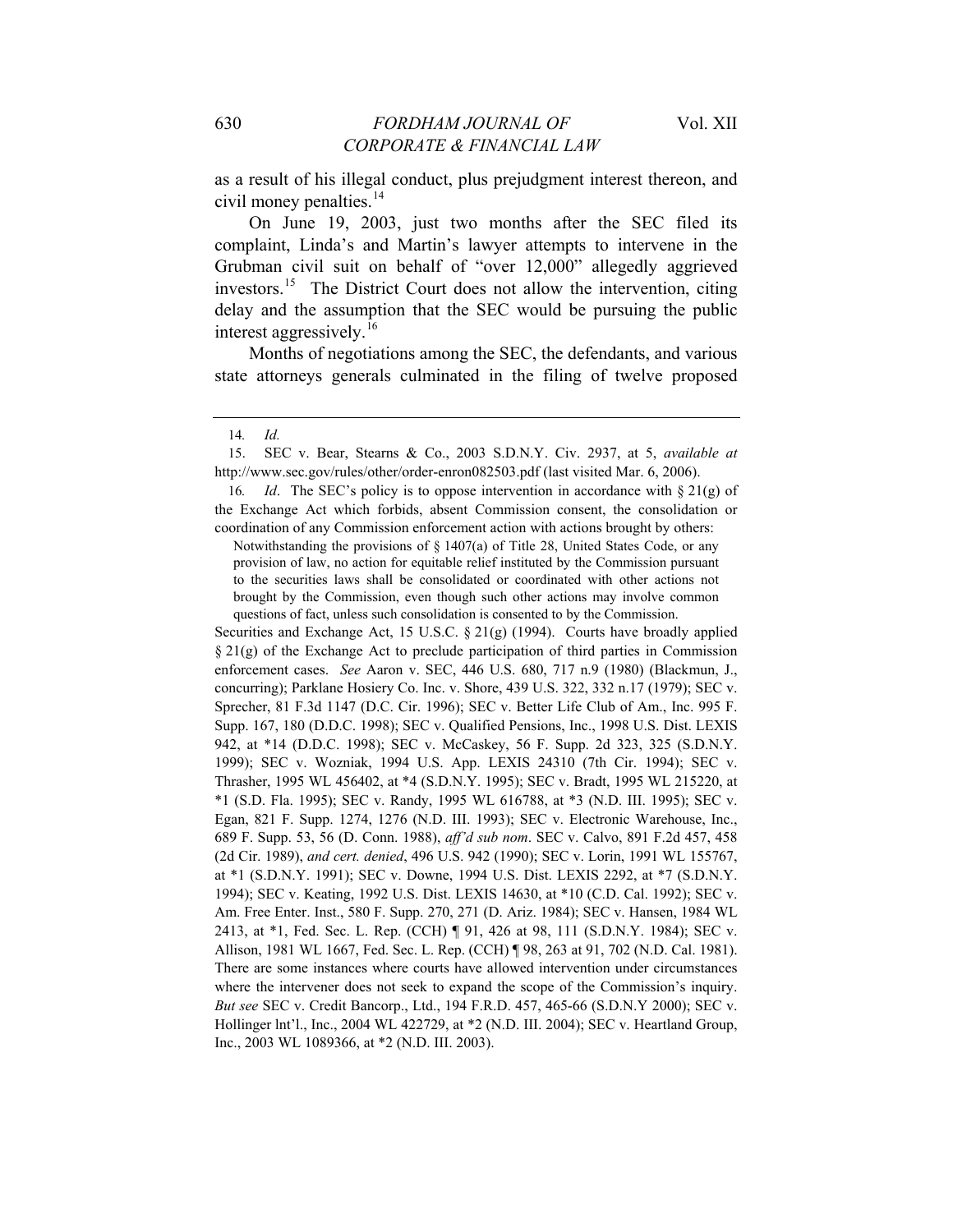consent judgments in the Southern District of New York.<sup>[17](#page-5-0)</sup> The proposed consent judgments provide for both injunctive and monetary relief, and contemplate that defendant investment banks will create distribution funds to be administered pursuant to plans devised by an administrator and approved by the SEC and the District Court, and an Investor Education Fund, to be administered by a separate Administrator pursuant to a plan to be approved in the same manner.<sup>[18](#page-5-1)</sup>

On October 31, 2003, a final judgment in the civil suit is entered by consent against Grubman and others.<sup>[19](#page-5-2)</sup> Grubman is permanently enjoined from aiding and abetting future violations of the federal securities laws, NASD Conduct Rules, and NYSE Rules.<sup>[20](#page-5-3)</sup> Grubman agrees to pay  $$15,000,000$  in penalties and disgorgement.<sup>[21](#page-5-4)</sup> In addition, on October 31, Grubman, in an SEC administrative proceeding, consents to being barred from associating with any broker, dealer, or investment adviser.<sup>[22](#page-5-5)</sup> Grubman settles these matters without admitting or denying the SEC's allegations.  $23$ 

This example demonstrates the conflict among the SEC's preferred method of resolution, settlement, and the public interest. The Grubman settlement focused solely on the SEC's interests by providing for the disgorgement of large amounts from the alleged wrongdoer, penalizing the firms, and barring the individuals from the industry, insuring that they would not be in a position to repeat such behavior. This is seemingly harsh punishment, and perhaps this is the full relief that the SEC would expect at trial without the risk and expense of litigation. This article explores whether the SEC, a government actor representing the public interest, has an obligation to consider factors, such as public interest and the orderly development of the law, beyond how the agency will fare at trial in terms of outcome and recovery. The results of SEC litigation are broader than the simple impact on the SEC. Litigation

<span id="page-5-2"></span><span id="page-5-1"></span><span id="page-5-0"></span><sup>17</sup>*. See* SEC v. Bear, Stearns & Co., 2003 S.D.N.Y. Civ. 2937, *available at* http://www.sec.gov/litigation/litreleases/consent18111b.htm (last visited Mar. 6, 2006).

<sup>18</sup>*. Id*.

<sup>19</sup>*. Id.*

<sup>20</sup>*. Id*.

<sup>21</sup>*. Id*.

<sup>22</sup>*. Id*.

<span id="page-5-6"></span><span id="page-5-5"></span><span id="page-5-4"></span><span id="page-5-3"></span><sup>23</sup>*. In re* Jack Benjamin Grubman*,* Securities Exchange Act of 1934, Release No. 48725 (Oct. 31, 2003)*;* Investment Advisers Act of 1940, Release No. 2189, Administrative Proceedings, File No. 3-11323 (Oct. 31, 2003).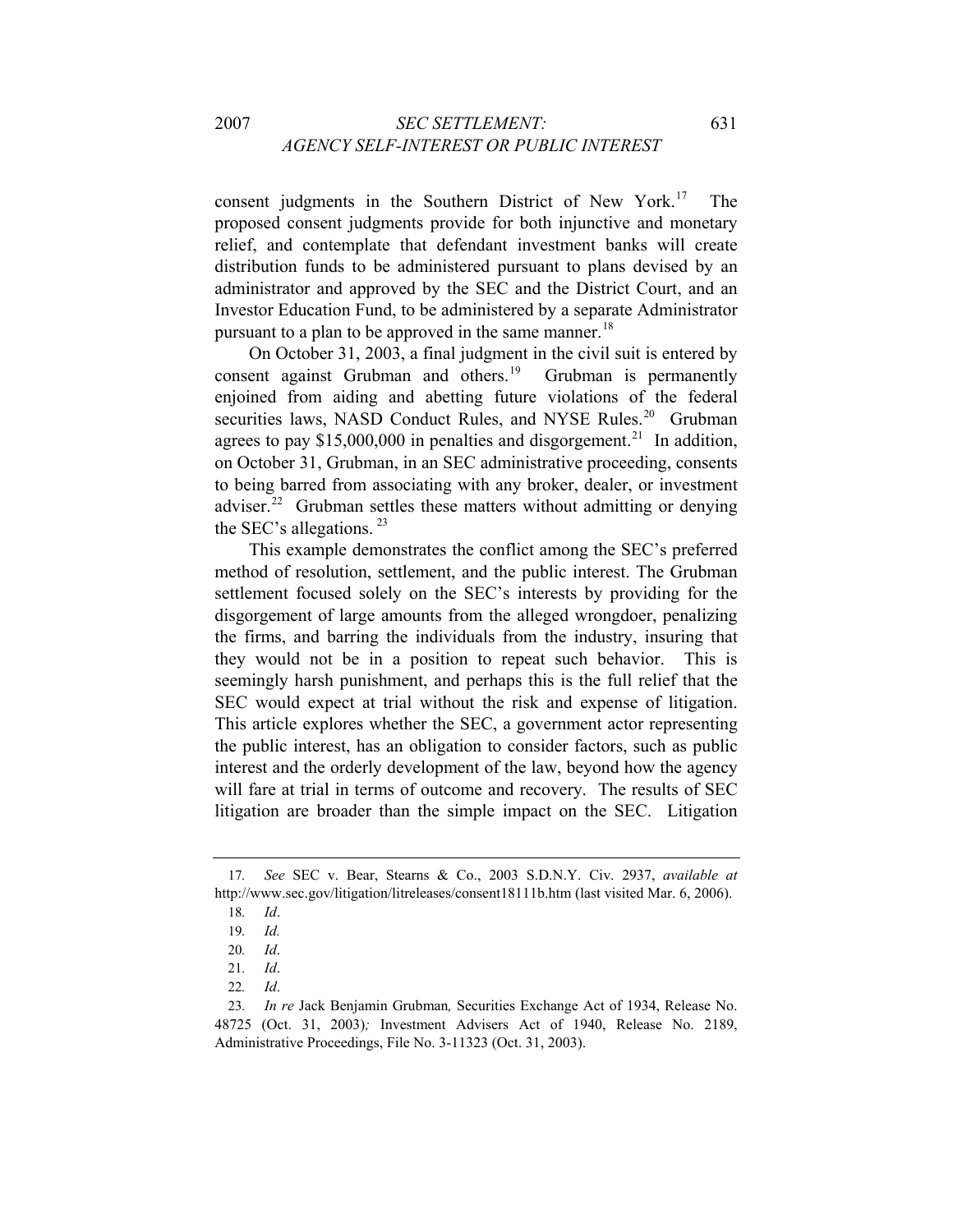creates precedents, and is a superior method of enforcement labeling.

After SEC settlement in our case above, Linda and Martin have several options: they can file an arbitration as provided for in their brokerage agreement, they can attempt to sue Grubman and his firm in district court, and they can attempt to recover from the settlement fund.

Linda and Martin's lawyer files an arbitration<sup>[24](#page-6-0)</sup> against Grubman on their behalf. They lose the arbitration, however, and are unable to recover because they face the difficulty of proving causation and of conducting discovery against a large international corporation. Furthermore, Linda and Martin are unable to access the SEC records gathered during the investigation, and because of the SEC settlement there are no public records and no adjudicated facts available to aid Linda and Martin's case. The public, in the form of injured investors, does not benefit from the SEC's work as these investors attempt to recover for injury.

Since October 2003, numerous individual investors unsuccessfully have attempted to recover damages for relying on various Grubman reports.<sup>[25](#page-6-1)</sup> Almost two years later, on October 6, 2005, the first arbitration victory was recorded for a couple represented by the same firm that attempted to intervene in June 2003.<sup>[26](#page-6-2)</sup>

Is it possible that litigating the Grubman matter would have been in the public's interest? Adjudication of this matter would have served the public's interest by creating precedent, establishing *res judicata*, and providing enforcement transparency. The SEC should not ignore these public benefits during settlement negotiations.

By settling the majority of its cases, the SEC may be placing its own interest above the interest of the investing public which it is charged with serving. Instead of making a public interest determination on the manner and terms of resolution, the SEC and the courts assume that decisions serving the best interest of the SEC are also in the best interest of the public. A distinction between the SEC's interest and the public's interest is appropriate and necessary.

In approaching the question of whether SEC settlements favor selfinterest over public interest, Part I of this article examines SEC

<span id="page-6-0"></span><sup>24. &</sup>quot;The parties to the arbitrator's decisions are bound by it." A DICTIONARY OF MODERN LEGAL USAGE 73 (2d ed. 1995).

<span id="page-6-2"></span><span id="page-6-1"></span><sup>25</sup>*. See Investors Win \$2.41M in WorldCom Case*, ASSOC. PRESS, Oct. 6, 2005, *available at* http://www.sfgate.com/cgi-bin/article.cgi?f=/n/a/2005/10/06/financial/f09 1746D69.DTL.

<sup>26</sup>*. Id*.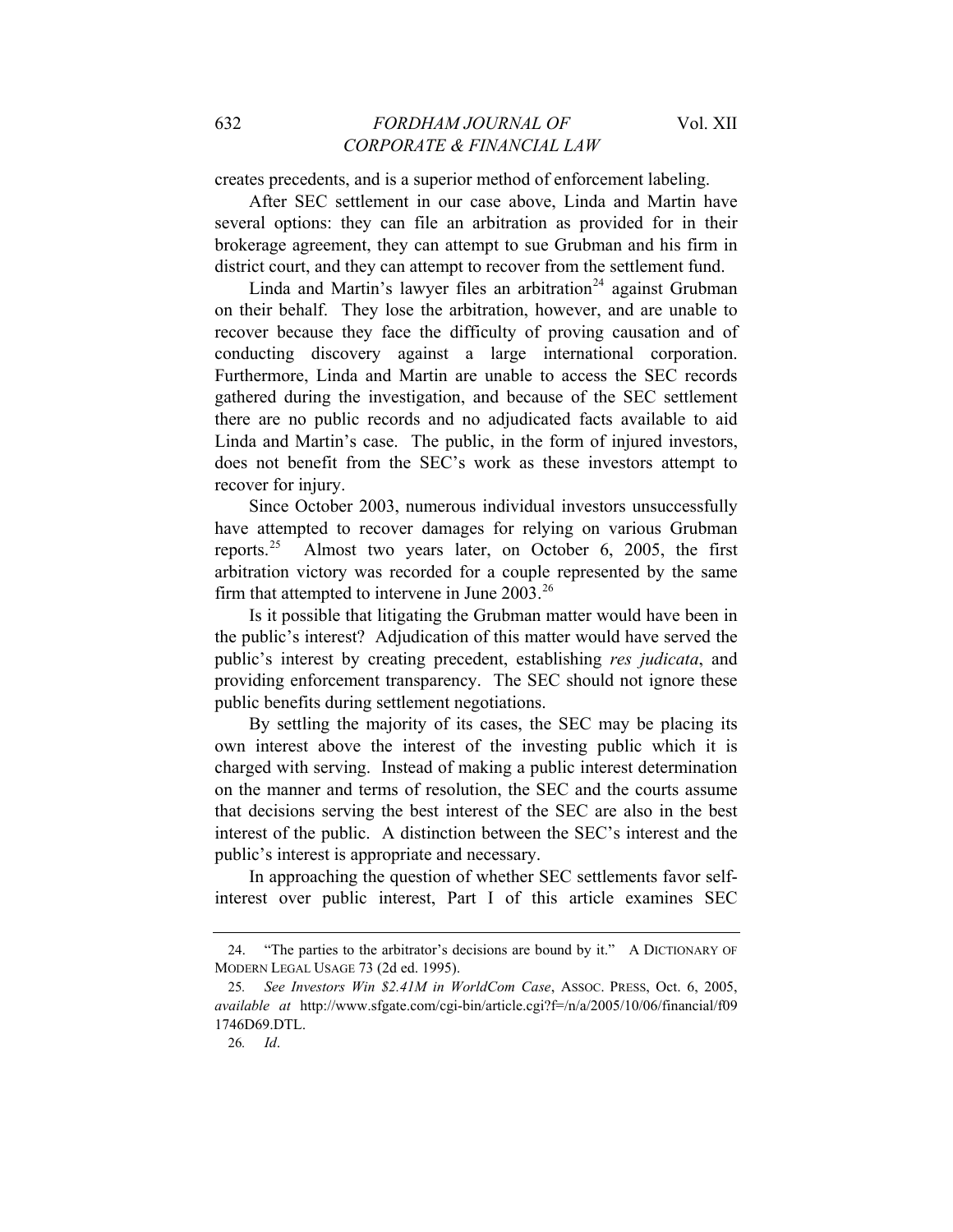investigations that seek to highlight cases the SEC believes to have merit but that result in settlement. Part II of this article analyzes the SEC's settlement process. Part III explores public interest as it relates to settlement and discusses SEC settlement in the context of public policy. Part IV discusses the public interest in SEC settlements. Part V explores factors that impede the SEC from considering the public interest in reaching the decision to settle. Part VI of this article proposes possible solutions which can incorporate public interest into SEC settlements.

#### I. SEC INVESTIGATIONS ARE DETAIL-ORIENTED, WEEDING OUT THE MERITLESS CASES

There are numerous articles discussing the details of SEC investigations<sup>[27](#page-7-0)</sup> and enforcement procedures.<sup>[28](#page-7-1)</sup> However, few address the external and internal pressures to settle with the enforcement staff and the effect of such settlements on the development of law and the public interest.

Congress founded the SEC after the market crash of  $1929$  $1929$ .<sup>29</sup> Prior to the crash, approximately 20 million large and small shareholders took advantage of post-war prosperity and set out to make their fortunes in the stock market.<sup>[30](#page-7-3)</sup> An estimated \$50 billion in new securities was offered during this period, yet half became worthless.<sup>[31](#page-7-4)</sup> After the shocking blow the Crash dealt to investors, Congress concluded that to

<span id="page-7-0"></span><sup>27</sup>*. See* Barbara Brooke Manning, *SEC Investigations and Enforcement Actions*, ALI-ABA COURSE OF STUDY (June 25, 2005); William R. McLucas, *Contact with Corporate Officers and Employees in SEC Investigations*, 9 No. 3 INSIGHTS 2 (Mar. 1995); Mark S. Klock, *A Comparative Analysis of Recent Accords Which Facilitate Transnational SEC Investigations of Insider Trading*, 11 MD. J. INT'L L. & TRADE 243, 245 (1987).

<span id="page-7-1"></span><sup>28</sup>*. See* Colleen P. Mahoney et al., *Current Developments in SEC Enforcement*, 1517 PLI/Corp. 1073 (Nov. 2005); Colleen P. Mahoney et al., *Current Developments in SEC Enforcement after Sarbanes-Oxley*, ALI-ABA COURSE OF STUDY (Aug. 26-28, 2004); David G. Tucker, *SEC Enforcement Actions Against Municipalities Blaming the Professionals No Longer Works*, 35 URB. LAW. 717 (2003).

<span id="page-7-3"></span><span id="page-7-2"></span><sup>29.</sup> U.S. SEC. & EXCH. COMM'N, THE INVESTOR'S ADVOCATE: HOW THE SEC PROTECTS INVESTORS, MAINTAINS MARKET INTEGRITY, AND FACILITATES CAPITAL FORMATION, *available at* http://www.sec.gov/about/whatwedo.shtml (last visited Mar. 6, 2006) [hereinafter INVESTOR'S ADVOCATE].

<span id="page-7-4"></span><sup>30</sup>*. Id*.

<sup>31</sup>*. Id*.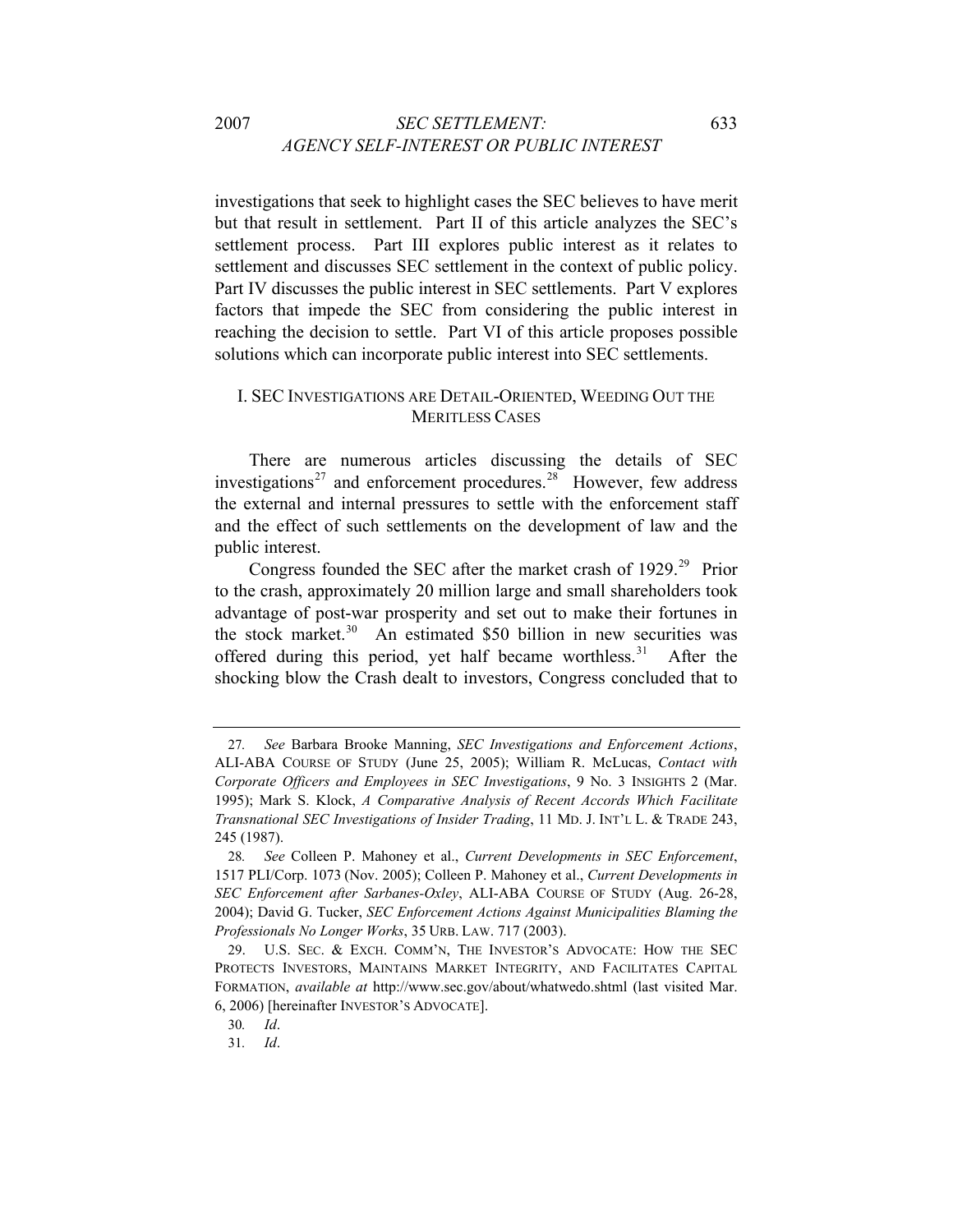improve the economy, investors would need confidence in the markets.<sup>[32](#page-8-0)</sup> Congress held hearings to uncover the problems and possible solutions related to the Crash. These hearings resulted in the passage of the Securities Act of 1933 and the Securities Exchange Act of 1934, and in the establishment of the SEC in 1934.<sup>[33](#page-8-1)</sup>

The SEC is a quasi-judicial federal law enforcement agency. Its mission is to administer and enforce the federal securities laws, to protect investors, and to maintain fair, honest, and efficient markets.<sup>[34](#page-8-2)</sup> Pursuant to the federal securities laws the SEC carries out this mission nationwide through the work of its staff. $35$  Headquartered in Washington, D.C., the SEC is led by five Commissioners who are appointed by the President and confirmed by Congress. At the end of the 2004 fiscal year, the SEC consisted of four Divisions, 21 Offices, and a staff of more than  $4,000^{36}$  $4,000^{36}$  $4,000^{36}$  The most prominent and largest division is the Division of Enforcement ("Division"),  $37$  which pursues possible violations of the federal securities laws through non-public investigations. The primary goals of the Division are to (1) deter conduct violative of the federal securities laws, (2) protect investors and shareholders from the potential recidivism of securities law violators, and (3) influence and improve standards of conduct and business practices of market participants.<sup>[38](#page-8-6)</sup> The SEC's enforcement priorities

<span id="page-8-3"></span>35. Securities Act of 1933, 48 Stat. 74 (May 27, 1933), 15 U.S.C. § 77a (1933) [hereinafter Securities Act]; Securities Exchange Act of 1934 15 U.S.C. § 78a (June 6, 1934) [hereinafter Exchange Act]; Investment Advisers Act of 1940, 15 U.S.C. § 80b-1 through 15 U.S.C. § 80b-21 (1940) [hereinafter Advisors Act]; Investment Company Act of 1940, 15 U.S.C. § 80a-1 through 15 U.S.C. § 80a-52 (1940) [hereinafter Inv. Company Act]; Public Utility Holding Company Act of 1935, 15 U.S.C. §§ 79-79z-6 (1935) [hereinafter PUHCA].

36. GPRA, *supra* note 34.

<span id="page-8-5"></span><span id="page-8-4"></span>37. U.S. SEC. & EXCH. COMM'N, 2005 PERFORMANCE AND ACCOUNTABILITY REPORT, *available at* http://www.sec.gov/about/secpar/secpar2005.pdf [hereinafter 2005 PERFORMANCE AND ACCOUNTABILITY REPORT].

<span id="page-8-6"></span>38. The Commission has stated its goals even more pointedly. In fiscal 1990, its enforcement program was characterized by "record-breaking efforts to ensure that defendant(s) who violated the law suffered the most serious possible financial and professional consequences within the current limits of the federal securities laws." SEC, Budget Estimate Fiscal Year 1992, at II-3 (Feb. 4, 1991). Committee on Federal Regulation of Securities, Report of the Task Force on SEC Settlements, 47 BUS.

<sup>32</sup>*. Id*.

<sup>33</sup>*. Id*.

<span id="page-8-2"></span><span id="page-8-1"></span><span id="page-8-0"></span><sup>34.</sup> Government Performance and Results Act of 1993 (the "GPRA") 31 U.S.C.S. § 1115, 39 U.S.C.S. § 2801 (1993) [hereinafter GRPA].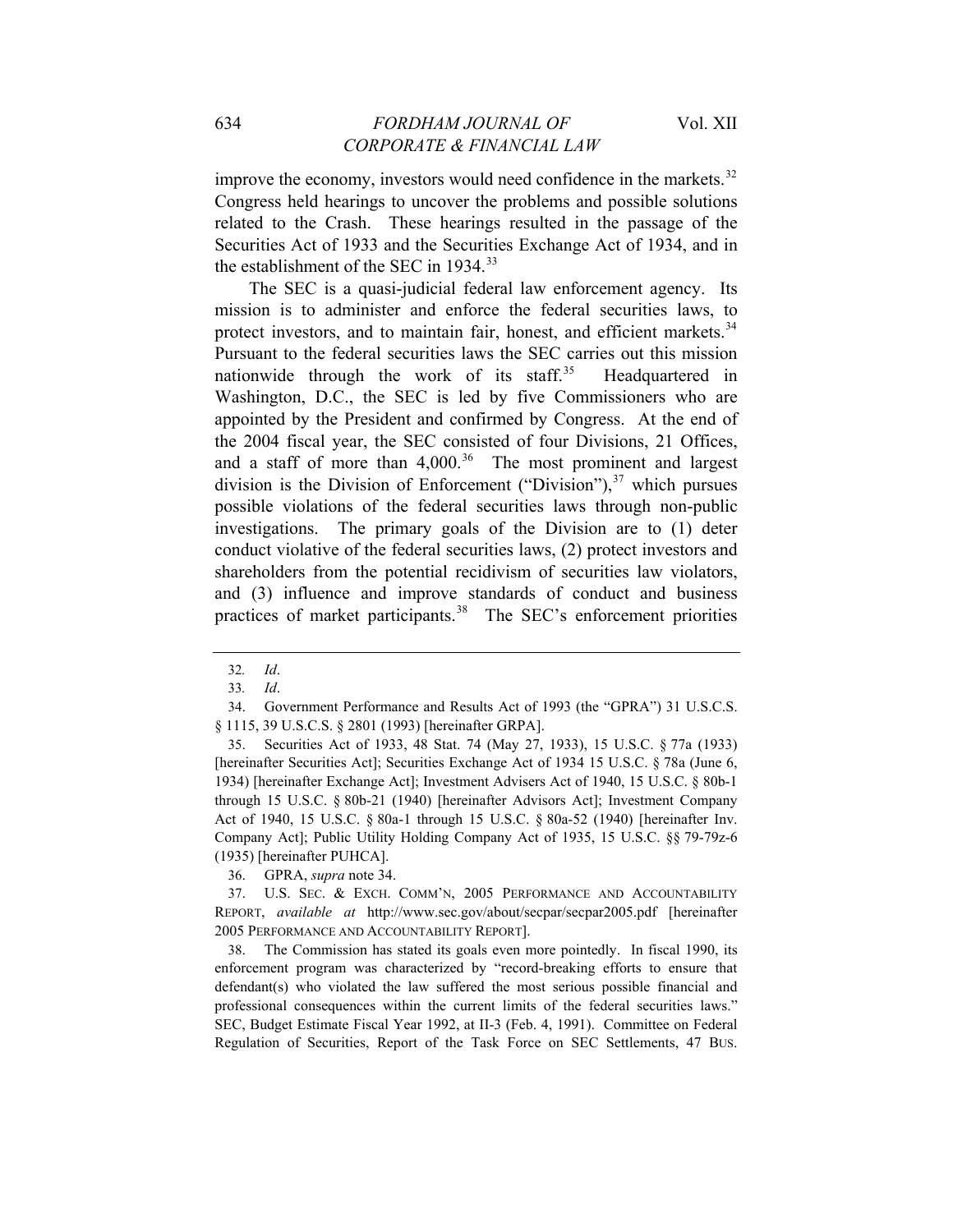may shift because of changes in its budget, the Commissioners, and the financial and business environment.<sup>[39](#page-9-0)</sup> The Division's powers are broad, and are in some ways similar to the broad investigatory powers of a Federal Grand Jury.<sup>[40](#page-9-1)</sup>

As of 2003, the Division comprised approximately 935 attorneys, accountants, inspectors, and investigators (the "Staff") $41$  located in 11 regional and district offices throughout the country.<sup>[42](#page-9-3)</sup> Each year, the SEC seeks approval from Congress for increased funding.<sup>[43](#page-9-4)</sup> Division receives a significant portion of the SEC budget.<sup>[44](#page-9-5)</sup>

#### LAW.1083 n.24 (May 1992).

<span id="page-9-1"></span>40. *See* United States v. Powell, 379 U.S. 48, 57 (1964); Oklahoma Press Pub. Co. v. Walling, 327 U.S. 186, 216 (1946); United States v. Morton Salt Co., 338 U.S. 632, 642 (1950); SEC v. First Sec. Bank of Utah, 447 F.2d 166, 168 (10th Cir. 1971). The Division can, in a formal order investigation, similar to a federal prosecutor, through subpoena, compel anyone to testify, without showing probable cause or relevance. In addition, the person subpoenaed to testify before a federal grand jury or the SEC can be compelled to answer questions unless they can claim a specific privilege, such as the marital privilege, attorney/client privilege, or the privilege against self-incrimination.

<span id="page-9-2"></span>41. U.S. SEC. & EXCH. COMM'N, ANNUAL REPORT 2003, *available at* http://www.sec.gov/about/annrep03 .shtml [hereinafter SEC ANNUAL REPORT 2003]. As of 2002, the Staff was compromised of 40% attorneys, 17% accountants/financial analysts, 6% investigators/examiners, 31% other professional, technical, and administrative, and 6% clerical. *Id.*; GPRA, *supra* note 34. In the years 2002-2004, the SEC experienced its largest increase in staff; the SEC hired 1,000 new employees. As of September 30, 2005, the SEC had 3,759 permanent employees. 2005 PERFORMANCE AND ACCOUNTABILITY REPORT, *supra* note 37, at 8.

<span id="page-9-3"></span>42. Each Regional and District Office of the Securities and Exchange Commission carries on enforcement activities. These offices include the Northeast Regional, the Boston District, the Philadelphia District, the [Pacific Regional,](http://www.sec.gov/contact/addresses.htm#pro#pro) the [San Francisco](http://www.sec.gov/contact/addresses.htm#sfdo#sfdo)  [District](http://www.sec.gov/contact/addresses.htm#sfdo#sfdo), the Central Regional, the [Fort Worth District](http://www.sec.gov/contact/addresses.htm#fwdo#fwdo), the [Salt Lake District](http://www.sec.gov/contact/addresses.htm#sldo#sldo), the [Midwest Regional,](http://www.sec.gov/contact/addresses.htm#mro#mro) the Southeast Regional, and the [Atlanta District](http://www.sec.gov/contact/addresses.htm#ado#ado). *See* U.S. Securities and Exchange Commission, Concise Directory, *available at* http://www.sec.gov/about/ concise.shtml# regions (last visited Mar. 16, 2007).

<span id="page-9-4"></span>43. SEC writes a Congressional Budget Request for the upcoming fiscal year delineating the changes from the current fiscal year. The request also explains in detail the need for changes. *See* U.S. Securities and Exchange Commission, In Brief, SEC Fiscal 2006: Congressional Budget Request, *available at* http://www.sec.gov/about/ secfy06budgetreq.pdf.

<span id="page-9-5"></span>44. U.S. Securities and Exchange Commission, 2004 PERFORMANCE AND

<span id="page-9-0"></span><sup>39.</sup> Harvey L. Pitt et al., *Insider Trading and SEC Enforcement: Litigating and Settling SEC Insider Trading Enforcement Cases*, 358 PLI/LIT 43, 128 (1988). When Chairman Levitt took over, he announced a focus on Municipal Finance Pay to Play Focus, as well as a focus on Internet fraud.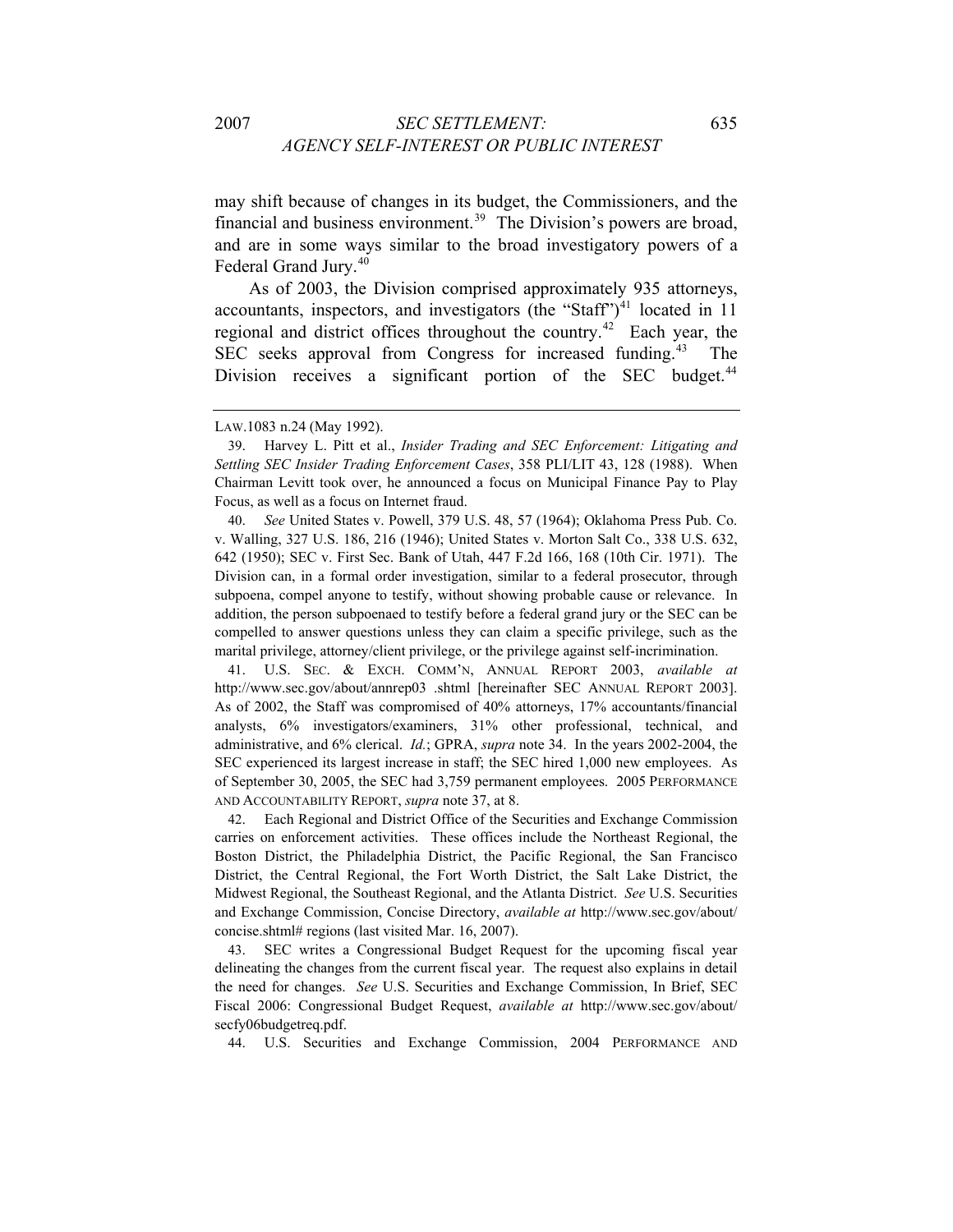Simultaneously, the SEC has devoted more time to increasing its work with other regulatory agencies, such as the Department of Justice, state and local authorities, and self-regulatory organizations, to further enforce the federal securities laws. $45$  A basic assumption of this article is that a strong enforcement program is beneficial to the securities markets and the investing public.

# *A. The Investigation Process*<sup>[46](#page-10-1)</sup>

Congress provided the SEC with broad statutory authority to carry out its mission through investigations and prosecution of violations.<sup>[47](#page-10-2)</sup> The authority and the tools available for the SEC to carry out these investigations and prosecutions have increased over time.<sup>[48](#page-10-3)</sup> When the SEC receives inquiries from the media or other sources about the existence or details of an investigation, the SEC routinely indicates that it can neither confirm nor deny the existence of an investigation.<sup>[49](#page-10-4)</sup> All

<span id="page-10-1"></span>46*. See generally* William R. McLucas et al., *A Practitioner's Guide to the SEC's Investigative and Enforcement Process*, *in* PRACTITIONERS LEGAL SERIES (Sept. 1997); Richard M. Phillips, *SEC Investigations: The Heart of SEC Enforcement Practice*, *in* THE SECURITIES ENFORCEMENT MANUAL: TACTICS AND STRATEGIES, 29-130 (Am. Bar Ass'n 1997); Tim Reason, *The Cost of Cooperating with the SEC is High: The Cost of Not Cooperating is Even Higher*, CFO MAG., Apr. 1, 2005.

<span id="page-10-2"></span>47. U.S. Securities and Exchange Commission, *About the Division of Enforcement*, *available at* http://www.sec.gov/divisions/enforce/about.htm (last visited Mar. 6, 2006).

ACCOUNTABILITY REPORT, *available at* http://www.sec.gov/about/secpar/secpar04.pdf (last visited Mar. 6, 2006).

<span id="page-10-0"></span><sup>45.</sup> Pitt et al., *supra* note 39. Self-Regulatory Organizations ("SROs") include the New York Stock Exchange, the National Association of Securities Dealers, the American Stock Exchange, the Boston Stock Exchange, the Chicago Stock Exchange, the Philadelphia Stock Exchange, the Pacific Stock Exchange, the Municipal Securities Rulemaking Board, and the Chicago Board of Options. These organizations collaborate with the SEC in regulating daily transactions. *See* Bruce Ingersoll, *Busy SEC Must Let Many Cases, Filings go Uninvestigated,* WALL ST. J., Dec. 16, 1985, at A1.

<span id="page-10-3"></span><sup>48.</sup> Securities Act § 20(a), Exchange Act § 21(a), Advisers Act § 209(a), Inv. Company Act  $\S 42(a)$ , and PUHCA  $\S 18(a)$ ; 15 U.S.C.  $\S \S 18(a)$ , 20(a), 21(a), 42(a), 209(a) (1982).

<span id="page-10-4"></span><sup>49</sup>*. See* Kimberly Hill, *U.S. Steps Up Investigation of AOL*, NEWSFACTOR MAGAZINE ONLINE, Aug. 8, 2003, http://www.newsfactor.com/perl/story/22055.html; Neal St. Anthony, *SEC Activities May Be a Bit More Open, Thanks to Lawsuit*, STAR TRIBUNE, Oct. 29, 2005; Matthew Goldstein, *Ex-Freddie President to Cooperate With Probe*, THESTREET.COM, Oct. 23, 2003, http://www.thestreet.com/pf/markets /matthewgoldstein/10121797.html.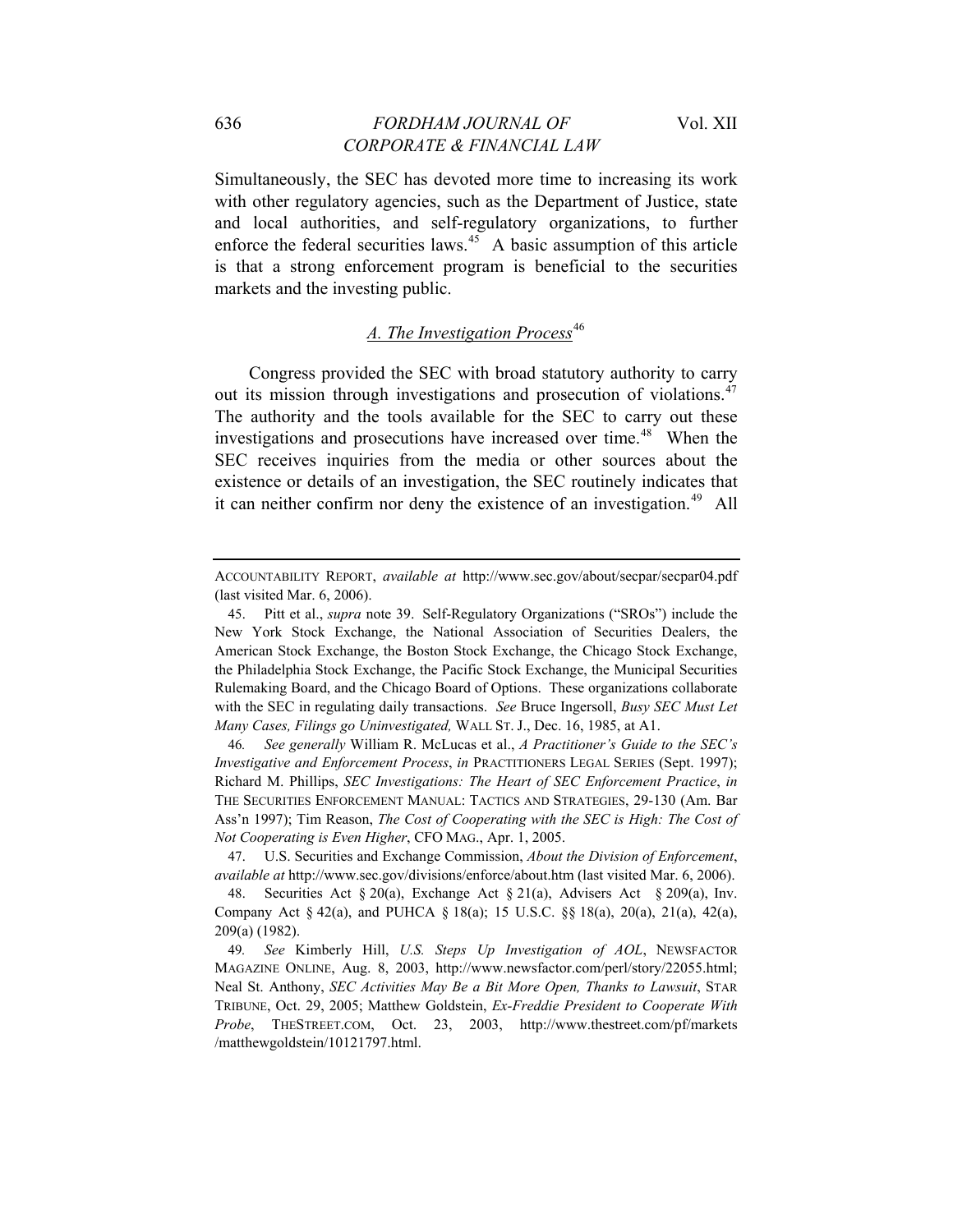phases of an SEC investigation are non-public.<sup>[50](#page-11-0)</sup>

The Division learns of possible violations of the federal securities laws from a number of sources, including, but not limited to, the Commission's inspection staff, $51$  self-regulatory organizations, other securities industry sources that contact the Division, and referrals from other SEC divisions and offices or other state and federal governmental agencies.<sup>[52](#page-11-2)</sup> Some of the most fertile sources of potential violations come from the numerous outside contacts that the Division receives, either via e-mail,<sup>[53](#page-11-3)</sup> telephone, or letter, with the deliverers of this information being good Samaritans, disappointed and defrauded investors,<sup>[54](#page-11-4)</sup> corporate employees, or disgruntled spouses. In addition to these channels, the Staff actively looks for signs of potential violations in the local and national media, and on the Internet.<sup>[55](#page-11-5)</sup> The Commission has established procedures for conducting

52. INVESTOR'S ADVOCATE, *supra* note 29.

<span id="page-11-3"></span><span id="page-11-2"></span>53. The SEC website allows any person to file a complaint or report a potential violation by filing an online form at http://www.sec.gov/complaint.shtml, or e-mailing the enforcement department at enforcement@sec.gov. In 2005, the SEC received 76,221 complaints and opened 71,737 matters due to investor complaints. 2005 PERFORMANCE AND ACCOUNTABILITY REPORT, *supra* note 37, at 45.

<span id="page-11-4"></span>54*. See* Sec. & Exch. Comm'n, *Budget Estimate Fiscal 1998 at* II-1 (1997) and others. In 1999, the SEC received a record 72,173 complaints and inquiries, up 41 percent from 1998. U.S. SEC. & EXCH. COMM'N, ANNUAL REPORT 1999, at 20, *available at* http://www.sec.gov/about/annrep99.shtml. In 2000, the SEC received 82,709 complaints up 15 percent from 1999, the year the SEC launched its online investor complaint form. U.S. SEC. & EXCH. COMM'N, 2000 ANNUAL REPORT, *available at* http://www.sec.gov/about/annrep.shtml [hereinafter SEC 2000 ANNUAL REPORT].

<span id="page-11-5"></span>55*. See* Written Statement of Richard H. Walker, *Concerning Securities Fraud on the Internet* (Mar. 23, 1999), *available at* http://www.sec.gov/news/testimony/ testarchive/1999/tsty0699.txt.

<span id="page-11-0"></span><sup>50</sup>*. See* 17 C.F.R. § 240.0-4 (2005) (stating that nondisclosure of information obtained in examinations and investigations). Information or documents obtained by officers or employees of the Commission in any examination or investigation pursuant to § 17(a) shall, unless made a matter of public record, be deemed confidential. 15 U.S.C. §§ 21(a), 78(q), 78(u)(a) (1982).

<span id="page-11-1"></span><sup>51.</sup> The SEC requires registered broker-dealers, investment companies, investment advisers, municipal securities dealers, national securities exchanges, and transfer agents to maintain certain books and records, and to make these available to the SEC inspection staff upon request. *See* Exchange Act §§ 15B, 15C, 17, 17A , Rules 17a-1, 3, 4; Advisers Act § 204 and Rule 204-2;Investment Company Act § 31, Rules 31a-1, 3. *See* 12 U.S.C. §§ 31, 31(a)(1), 31(a)(3) (1982); 15 U.S.C §§ 15(B), 15(C), 17, 17(A), 17a-1, 204, 204-2 (1982).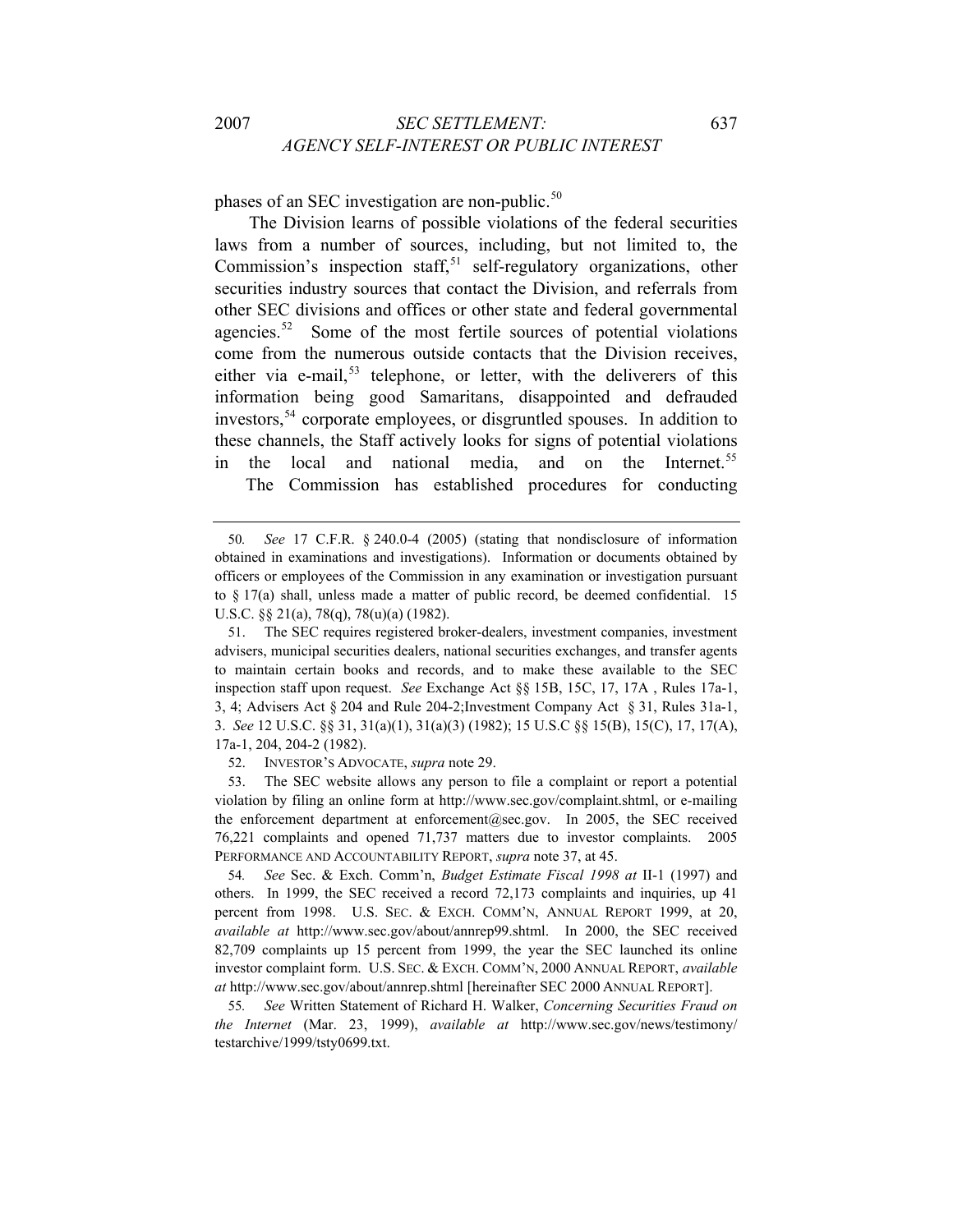investigations.<sup>[56](#page-12-0)</sup> To determine whether there are violations of the federal securities laws, generally the first step the Staff takes is initiating a preliminary inquiry.<sup>[57](#page-12-1)</sup>

#### *1. Matters Under Inquiry*

To initiate or open a preliminary first assures, with the help of a proprietary computer system, that no other office has an open investigation regarding the matter.<sup>[58](#page-12-2)</sup> During the Matter Under Inquiry ("MUI") phase of an investigation inquiry, the Staff attempts to collect information about the matter informally. Regulated entities, including brokers, dealers, investment companies, and investment advisors, are required to cooperate in SEC investigations.<sup>[59](#page-12-3)</sup> The Staff might review regulatory filings, trading records, and media reports to explore allegations of violations. This phase of the inquiry is short-lived. At the conclusion of a small number of staff hours, the Staff must either convert the MUI to an investigation or close the inquiry.<sup>[60](#page-12-4)</sup> If, during this phase of the inquiry, the Staff concludes that further investigation is necessary to determine whether there has been a violation of the federal securities laws, the Staff converts the MUI into an investigation.<sup>[61](#page-12-5)</sup> The staff attorney assigned to the investigation may make this conversion only with the approval of a supervisor, normally the Branch Chief. $62$ 

<sup>56</sup>*. See* 17 C.F.R. § 202.5 (1991); 17 C.F.R. §§ 203.1-.8 (1991).

<sup>57</sup>*. See* 17 C.F.R. § 202.5(a) (1996).

<span id="page-12-2"></span><span id="page-12-1"></span><span id="page-12-0"></span><sup>58.</sup> In some instance, the Staff will precede the opening of a MUI with an informal inquiry in which the Staff checks facts and attempts to piece together preliminary information such as the corporate names and information about a particular security, or Central Registration Depository records. This process is usually very short. RICHARD D. MARSHALL, OVERVIEW OF SEC ENFORCEMENT INVESTIGATIONS, 111 (Glasser Legal Works, 2002).

<sup>59</sup>*. See* Exchange Act § 15.

<sup>60.</sup> MARSHALL, *supra* note 58.

<span id="page-12-6"></span><span id="page-12-5"></span><span id="page-12-4"></span><span id="page-12-3"></span><sup>61</sup>*. Id.*; *see* Sec. & Exch. Comm'n, *Fiscal 2006: Congressional Budget Request*— *In Brief*, *available at* http://www.sec.gov/about/secfy06budgetreq.pdf (last visited Feb. 12, 2007) (states that many MUIs are closed).

<sup>62</sup>*. See* Appendix A, *infra*, for Organizational Structure.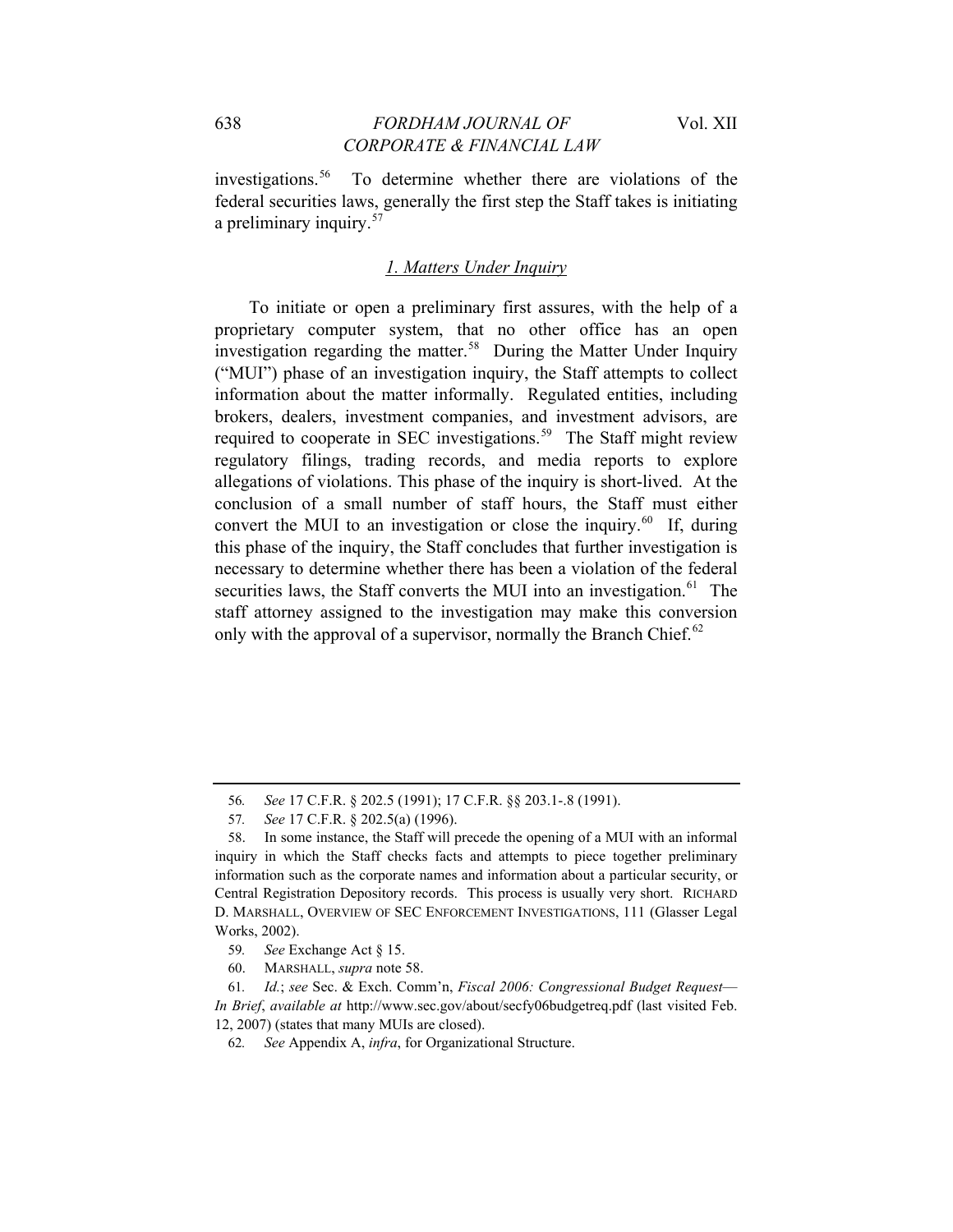# 2007 *SEC SETTLEMENT:* 639 *AGENCY SELF-INTEREST OR PUBLIC INTEREST*

#### *2. Investigations*

The SEC can conduct an investigation on a formal or informal basis. Investigations, once initiated, can take anywhere from a few months to a few years to complete.<sup>[63](#page-13-0)</sup> There have been several somewhat successful attempts to shorten investigation time. $^{64}$  $^{64}$  $^{64}$  The initial phase of a formal or informal investigation is a fact-finding inquiry that determines whether there are any violations of the federal securities laws $65$ 

#### a. Informal Investigations

During the initial phase of an informal investigation, the Staff will request that individuals and corporate entities provide information or documents—information that can enable the Staff to determine the facts of a particular case.<sup>[66](#page-13-3)</sup> The Staff develops the facts to the fullest extent possible through methods of fact finding, such as taking witness testimony, $67$  examining brokerage records, and reviewing trading data. $68$ If the Staff obtains all of the relevant information on a voluntary basis, the Staff may not need to seek a Formal Order of Investigation,

<span id="page-13-0"></span>

| 63. | Table of Securities and Exchange Commission Investigations (1995-2004): |      |      |      |      |      |      |  |  |
|-----|-------------------------------------------------------------------------|------|------|------|------|------|------|--|--|
|     | Year                                                                    | 1999 | 2000 | 2001 | 2002 | 2003 | 2004 |  |  |
|     | Pending as of $10/01/FY-1$                                              | 1839 | 1966 | 2240 | 2401 | 2302 | 2929 |  |  |
|     | Opened in Fiscal Year                                                   | 520  | 558  | 570  | 479  | 910  |      |  |  |
|     | TOTAL                                                                   | 2359 | 2524 | 2810 | 2880 | 3212 |      |  |  |
|     | Closed in Fiscal Year                                                   | 393  | 284  | 409  | 578  | 283  |      |  |  |

64. Winer, *supra* note 8.

65. MARSHALL, *supra* note 58, at 110.

<span id="page-13-3"></span><span id="page-13-2"></span><span id="page-13-1"></span>66. Document requests vary from case to case. The Staff routinely requests brokerage records, telephone records, message slips, calendars, chronologies, minutes from meetings, agendas, audit reports, bank records, internal memoranda, and correspondence. Sec. & Exch. Comm'n, Website Home Page, *at* http://www.sec.gov (last visited July 4, 2007).

<span id="page-13-4"></span>67. Prior to the issuance of a Formal Order of Investigation ("Formal Order"), the Enforcement staff is unable to administer an oath to a testifying witness. In this instance, a court reporter administers the oath. In all situations, the Staff is in control of the record and takes the lead in asking questions, presenting documents for examination. The witness may be familiar with the documents or not. Phillips, *supra* note 46.

<span id="page-13-5"></span>68. *See supra* note 66.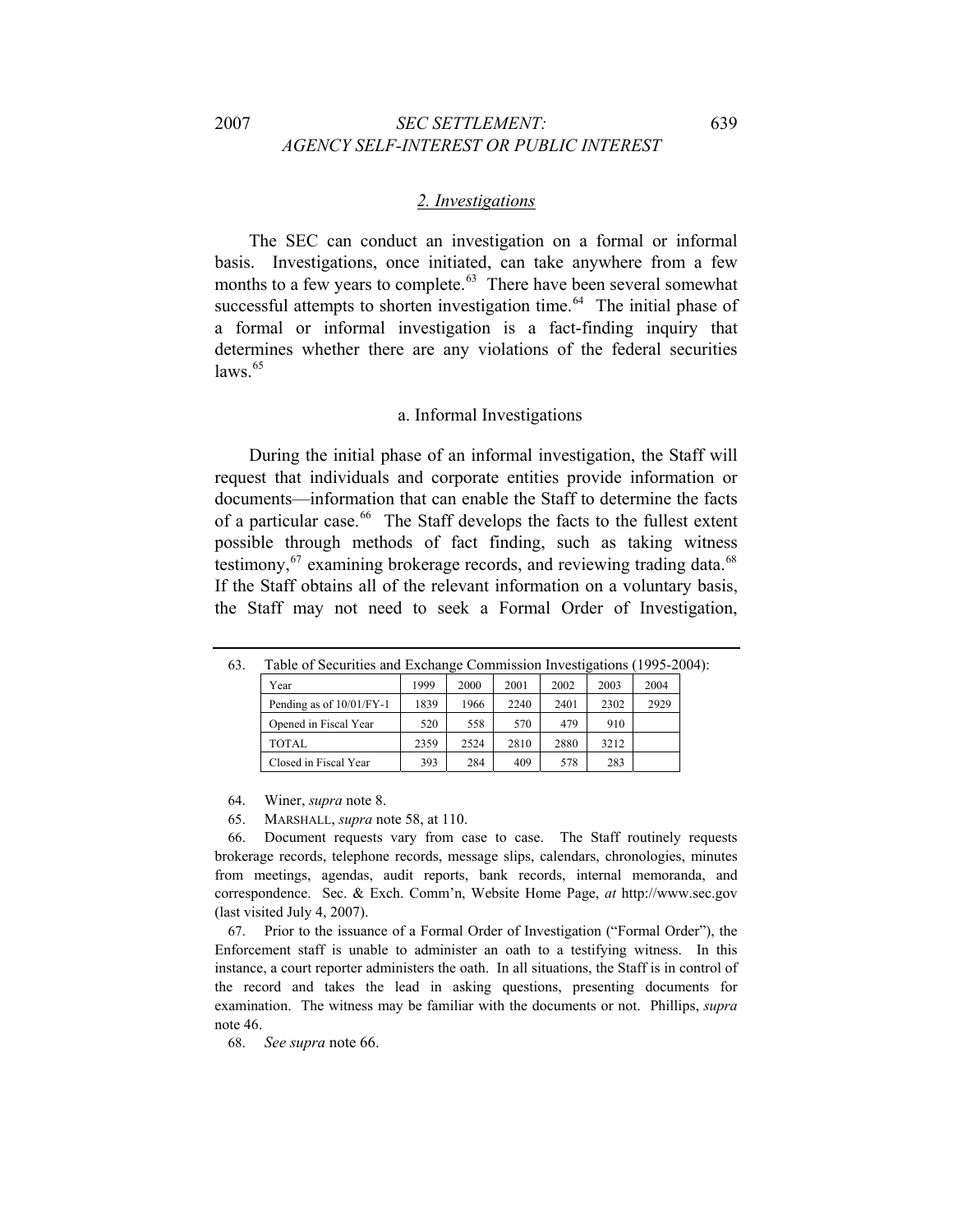discussed below. In rare instances where all related parties cooperate, a case can fully develop at this stage. Those informal investigations that show promise of leading to the discovery of violations of the federal securities laws are often converted to formal investigations.

#### b. Formal Investigations

The Staff must request, in writing, a Formal Order of Investigation ("Formal Order") from the Commission. $69$  The Commission may consider the following factors when deciding whether to grant the Formal Order: either the need to compel documents or testimony, $70$  or the need for the financial records of bank customers, or both.<sup>[71](#page-14-2)</sup> Once the Commission issues a Formal Order, $72$  the Division's staff may compel by subpoena witnesses to testify, $73$  and produce books, records, and other relevant documents.<sup>[74](#page-14-5)</sup> The Formal Order provides general information about the investigation, and designates staff members as Officers of the Commission for the purpose of the investigation.<sup>[75](#page-14-6)</sup> These Officers are able to administer oaths during administrative

<span id="page-14-4"></span>73. The process of taking witness testimony is dictated in part by an SEC guide. This guide ensures that the Enforcement staff is consistent in its method and procedure. It also addresses privacy issues, the various other concerns that witnesses and their counsel might have, including, but not limited to, objections and privileges. This is one example of the Commission's interest in enforcement uniformity. The SEC has also developed formalized procedures for other function including making enforcement recommendations to the Commission, method of settlements, and in some specific phrasing. This guidance is written and ensures consistency and uniformity in the documents produced by the Division of Enforcement and the Commission. *See* Phillips, *supra* note 46, at 56.

<sup>69.</sup> *See supra* note 56.

<sup>70. 17</sup> C.F.R. § 200.30-6(c); Manning, supra note 27, at 436.

<span id="page-14-2"></span><span id="page-14-1"></span><span id="page-14-0"></span><sup>71</sup>*. See* Right to Financial Privacy Act of 1978, 12 U.S.C. 3401. The Right to Financial Privacy Act limits the ability of the government to obtain customer account records from financial institutions. Phillips, *supra* note 46, at 119.

<span id="page-14-3"></span><sup>72.</sup> Formal Orders of Investigation issued over the last five years has ranged from a low of 254 in 2003 to a high of 345 in 2000. SEC ANNUAL REPORT 2003, *supra* note 41, at 124; SEC 2000 ANNUAL REPORT, *supra* note 54, at Table 3: *Investigations of Possible Violations of the Acts Administered by the Commission*.

<sup>74.</sup> *See supra* note 66.

<span id="page-14-6"></span><span id="page-14-5"></span><sup>75.</sup> Copies of the Formal Order may be obtained through a controlled process outlined in Rule 7(a) of the Commission's Rules Relating to Investigations. This process helps to ensure the confidential nature of Commission investigations. 17 C.F.R.  $§$  202.7(a).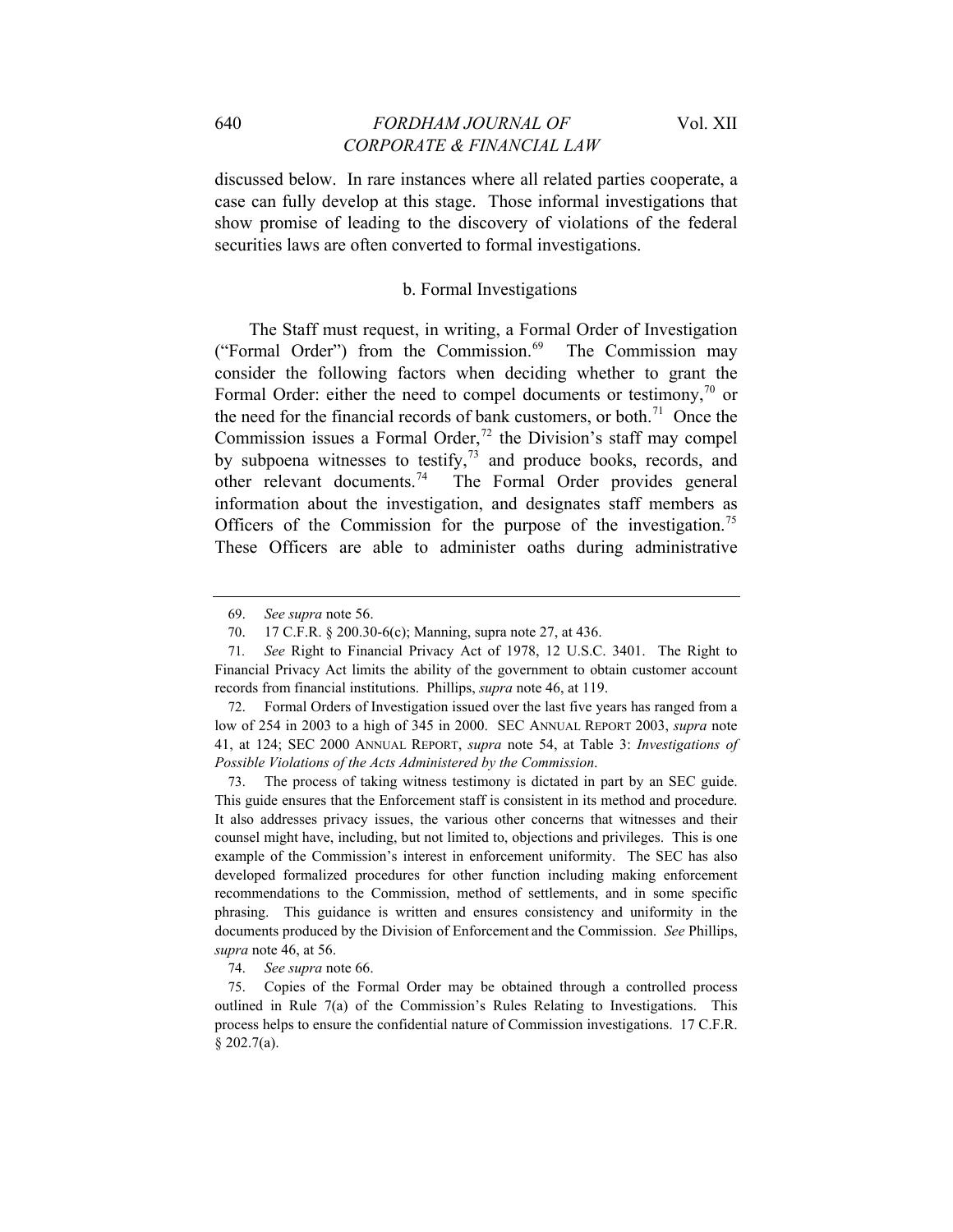testimony taken during the investigation. The staff may issue a subpoena anywhere in the United States, and may compel witnesses to appear at any designated place for testimony.[76](#page-15-0)

Responding to a subpoena from the SEC can be costly and time consuming.[77](#page-15-1) However, the response to a subpoena from the SEC should be within the period contemplated in the subpoena unless otherwise negotiated.

# *B. Conclusions of a Formal or Informal Investigation*[78](#page-15-2)

## *1. A Matter Can Be Closed without Enforcement Action*

The Staff closes a number of investigations each year with no enforcement action.<sup>[79](#page-15-3)</sup> A typical reason for closing an investigation is that the staff has failed to uncover evidence of a violation of the federal securities laws.<sup>[80](#page-15-4)</sup> The process and length of time required to close an investigation depends on the status of the investigation. While an informal investigation can be closed by a staff member with little review, closing a Formal Order investigation is not always easy, and can take anywhere from a few weeks to a few months. The staff attorney recommending to the Division that the Formal Order investigation be closed normally presents the recommendation to the Commission in a memo, usually including therein a summary of facts, issues, and legal analysis.[81](#page-15-5) Several levels of supervision must review and approve the memo.<sup>[82](#page-15-6)</sup> After an investigation is closed, the Staff has the discretion to notify certain parties of the closing.<sup>[83](#page-15-7)</sup>

79. MARSHALL, *supra* note 58.

82*. See* Appendix A, *infra*.

<span id="page-15-7"></span><span id="page-15-6"></span><span id="page-15-5"></span>83. 17 C.F.R. § 202.5(d) (1991). In instances where the Staff has concluded its investigation of a particular matter and has determined that it will not recommend the commencement of an enforcement proceeding against a person, the Staff, in its discretion, may advise the party that its formal investigation has been terminated. Such advice if given must in no way be construed as indicating that the party has been exonerated or that no action may ultimately result from the Staff's investigation of the

<sup>76</sup>*. See*, *e.g.*, 15 U.S.C. § 77s(c) (2002); Phillips, *supra* note 46, at 56.

<sup>77.</sup> Winer, *supra* note 8.

<span id="page-15-4"></span><span id="page-15-3"></span><span id="page-15-2"></span><span id="page-15-1"></span><span id="page-15-0"></span><sup>78.</sup> In 2000, the Commission's criminal referrals yielded sixty-four indictments and sixty-two convictions. Winer, *supra* note 8.

<sup>80.</sup> *Id*.

<sup>81.</sup> The scarcity of resources is rarely a sufficient reason to close a case.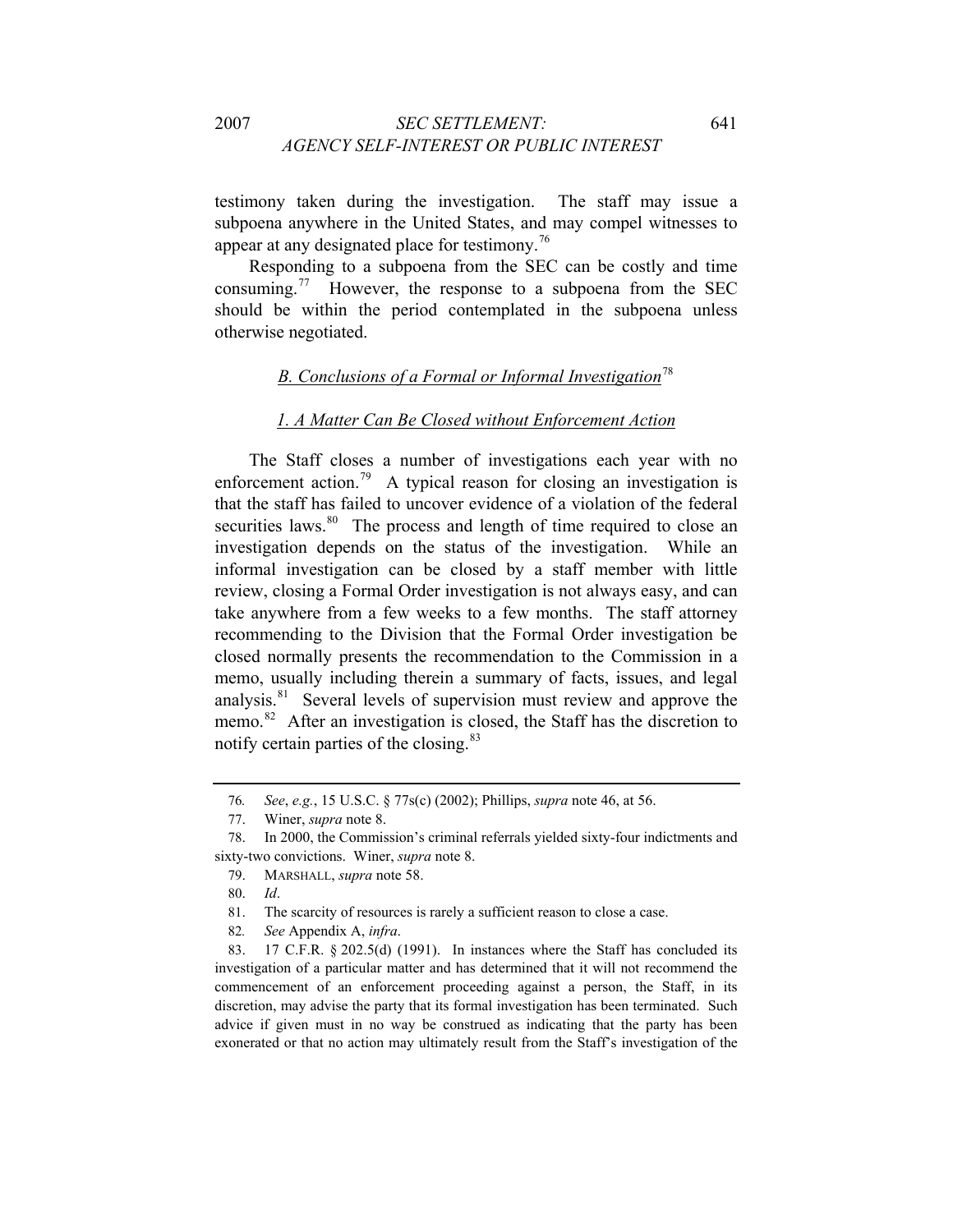# *2. The Staff Can Seek Authority to Institute or File an Enforcement Action*[84](#page-16-0)

Upon the completion of a thorough investigation by the Staff, if the Staff concludes that it has the evidence to prove a violation of the federal securities law, the case has merit, $85$  and that it is likely to be won in a contested proceeding, the Staff will prepare to make a recommendation to the Commission seeking approval to institute an enforcement action<sup>[86](#page-16-2)</sup> either in Federal District Court or as an Administrative Proceeding.<sup>[87](#page-16-3)</sup>

As is the case when to closing a formal investigation without an enforcement action, the first step is to draft a memo describing the case, the Division's findings during the investigation, an analysis of the applicable law, a recommendation regarding sanctions, and a recommendation to proceed in Federal District Court or before an administrative law judge. $88$  The staff considers the seriousness of the alleged offense, whether the violation was technical in nature, and the type of sanction or relief that the Staff is seeking, when deciding between a civil action and an administrative proceeding.<sup>[89](#page-16-5)</sup> Several

<span id="page-16-1"></span>85. Weak cases, and those that lack merit, are weeded out early in the investigatory process. Marshall, *supra* note 58.

<span id="page-16-2"></span>86. The SEC has civil enforcement authority; however the Commission works closely with criminal authorities when the matter is egregious. Assistance provided by the Commission can be in the form of technical assistance to taking on the form of temporarily lending staff members to that authority. MARSHALL, *supra* note 58, at 114.

<span id="page-16-3"></span>87. Administrative Proceedings ("APs") are heard by Administrative Law Judges ("ALJs") employed by the Commission. See MARSHALL, *supra* note 58, at 115.

88. Winer, *supra* note 8.

particular matter. *Id*.

<span id="page-16-0"></span><sup>84.</sup> Commission authorization to issue a formal order, to file or institute an enforcement action, or to accept an Offer of Settlement can be obtained in a number of ways. The first of these is by way of a Regular Calendar Meeting in which the Commissioners discuss and vote whether or not to issue a formal order, etc. This is particularly useful when considering important issues or complex fact patterns (rarely used for a Formal Order Memo). "*Seriatim* Consideration" is when the recommendation of the Staff is moved from Commissioner to Commissioner for their vote on the issue (is used for routine cases and those previously authorized for settlement). "Duty Officer Consideration" is when one Commissioner votes on a routine matter which requires expedited consideration, such as on going fraud, the other Commissioners vote *seriatim* to affirm the action of the Duty Officer (this is used in emergency situations). *See* 17 C.F.R. §§ 200.41-.42. (1995).

<span id="page-16-5"></span><span id="page-16-4"></span><sup>89.</sup> Depending on the sanctions that the Staff is seeking, the Staff seeks approval to institute both an administrative proceeding as well as a civil action. MARSHALL, *supra*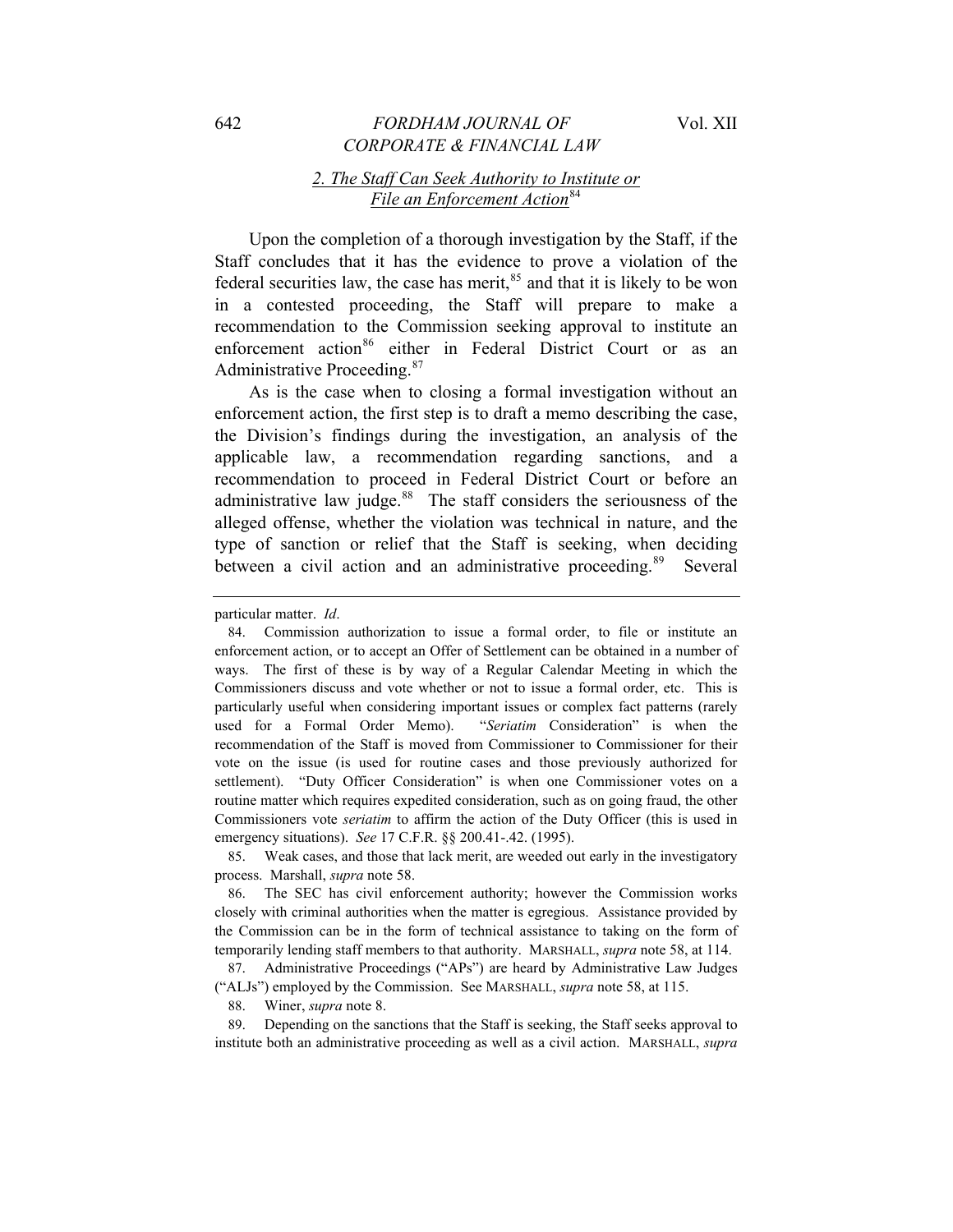layers of supervision review and revise the recommending memo to the Commission.<sup>[90](#page-17-0)</sup>

## a. The Wells Process

Prior to submitting the memo recommending enforcement action to the Commission, the Staff contacts the potential defendant(s) or respondent(s) and offers each one an opportunity to present a statement to the Commission stating their interests and position.<sup>[91](#page-17-1)</sup> This contact is known as a "Wells call." During this communication, the enforcement staff usually describes the general nature of the violations that will be subject to the enforcement action, if it is approved by the Commission. The staff usually sends a detailed letter after the Wells call.<sup>[92](#page-17-2)</sup> Sometimes the counsel for defendant(s) or respondent(s) requests a Wells meeting to better understand the allegations of the Staff and to draft a more effective response. A response to the Wells call is generally known as a Wells Submission ("Wells").<sup>[93](#page-17-3)</sup> A Wells submission may be discoverable and admissible in subsequent litigation even though it may contain an offer of settlement.<sup>[94](#page-17-4)</sup> Effective responses are no longer than twenty-five pages.<sup>[95](#page-17-5)</sup> In drafting a Wells submission, counsel attempts to detail and therefore persuade the enforcement staff and the Commission to consider facts that may have not come to light during the investigation, mitigating circumstances, and deficiencies in the Staff's case, all which may decrease culpability or penalties.<sup>[96](#page-17-6)</sup> Wells submissions rarely raise new facts or dispute the application of the law, and counsel sometimes attaches a settlement offer to the submission.

<span id="page-17-0"></span>note 58, at 114-15.

<sup>90</sup>*. See* Appendix A, *infra*.

<sup>91.</sup> Securities Act Release No. 5310 (Sept. 27, 1972); 17 C.F.R. § 202.5(c) (1991).

<span id="page-17-2"></span><span id="page-17-1"></span><sup>92.</sup> Winer, *supra* note 8; *See* David R. Chase & Neal Wilson, *When the SEC Comes Knocking: What to do when faced with an 'enforcement investigation*, BUS. L. TODAY (ABA Section of Business Law, May/June 2000), *available at* http://www.abanet.org/buslaw/blt/blt100may-sec.html.

<sup>93</sup>*. Id*.

<sup>94</sup>*. See In re* Initial Pub. Offering Sec. Litig., 2004 WL 60290 (S.D.N.Y. 2004).

<span id="page-17-6"></span><span id="page-17-5"></span><span id="page-17-4"></span><span id="page-17-3"></span><sup>95.</sup> On rare occasion, a "Wells Submission" has been done by video. *See* Order Approving Proposed Rule Change and Amendment No. 1 Relating to Regulatory Jurisdiction; Proceedings, Securities Act Release No. 34-40,568, 63 Fed. Reg. 57,340- 01 (Approved Oct. 27, 1998).

<sup>96.</sup> Winer, *supra* note 8.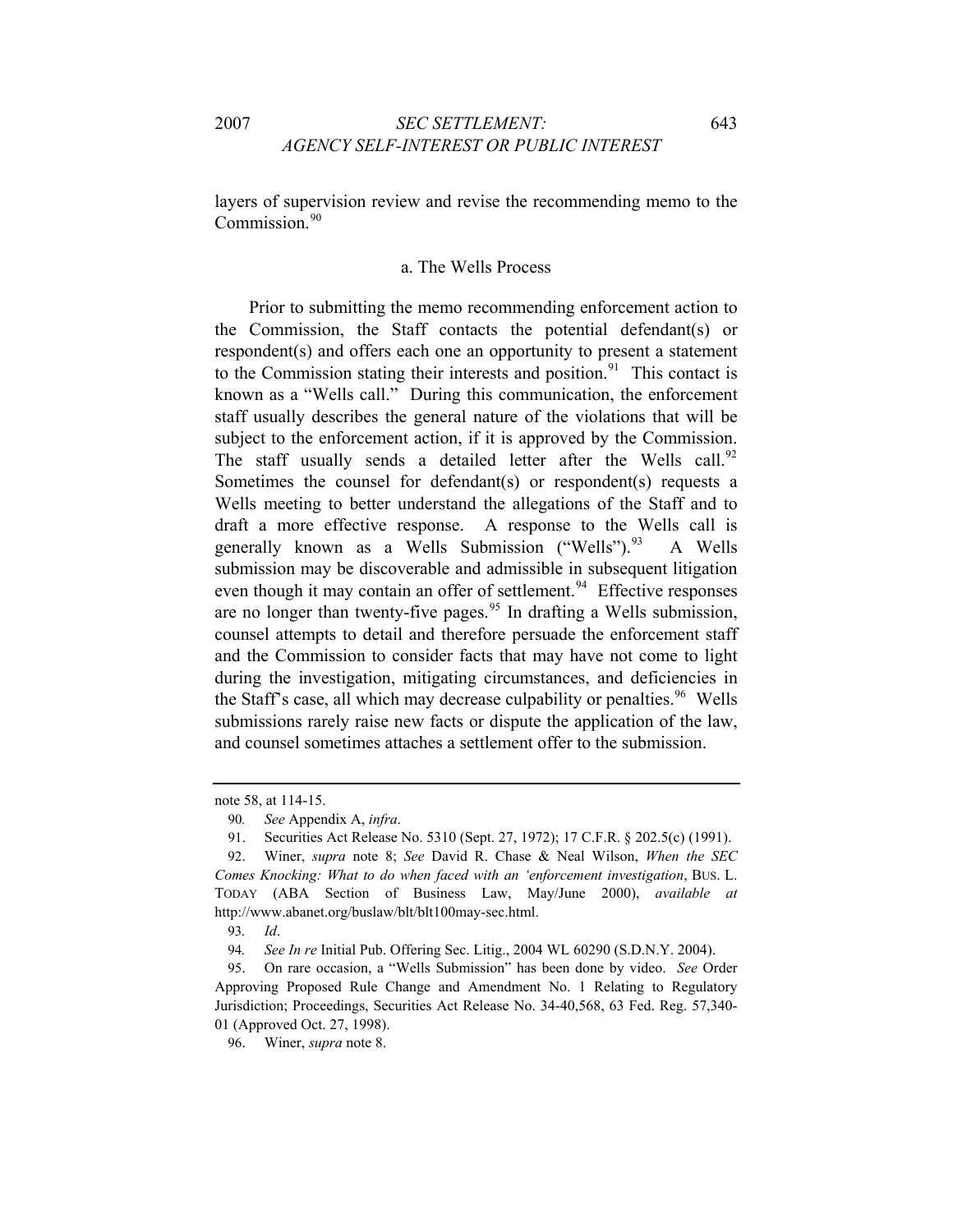Upon receipt of the Wells submission, if any, the Staff drafts a response for the Commissioners' consideration and presents both to the Commission. In many instances, the Staff is also in a position to recommend the acceptance or rejection of an offer of settlement presented by the defendant(s) or respondent(s). After considering the Staff's memorandum, the Wells submission, and any settlement offers, the Commission decides at a formal meeting whether to bring an action, what type of action to bring, the persons or entities to be named as defendant(s) or respondent(s), what violations to charge, and what relief to seek.<sup>[97](#page-18-0)</sup> The Commission approves most of the Staff's recommendations. Recently, the number of matters that the SEC is able to handle has increased, $98$  as have the amounts of disgorgement and penalties obtained.

# b. Commission Authorization to File a Civil Action in Federal District Court

If the Commission approves the recommendation of the Staff to file a civil action, the Staff drafts and files a complaint with a U.S. District Court. Usually, the Commission allows the Staff to issue a press release.<sup>[99](#page-18-2)</sup> Typically, the complaints filed by the Commission are very detailed, describing the alleged misconduct, identifying the particular provisions of the federal securities laws violated, and indicating the appropriate sanctions or remedial action. These sanctions usually include an injunction prohibiting future violations of the federal securities laws.<sup>[100](#page-18-3)</sup> The Commission can seek and obtain through court

<span id="page-18-1"></span><span id="page-18-0"></span><sup>98.</sup> SEC Enforcement actions have held steady over time but have risen in recent years.

| Year                              | .95 | .96 | .97 | 98  | .99 | $^{\circ}00$ | $^{\circ}$ 01 | $^{\circ}02$ | $^{\circ}$ 03 | 04  |
|-----------------------------------|-----|-----|-----|-----|-----|--------------|---------------|--------------|---------------|-----|
| Civil Injunctive Actions          | 171 | 180 | 89  | 214 | 198 | 223          | 205           | 270          | 271           | 264 |
| <b>Administrative Proceedings</b> | 291 | 239 | 285 | 248 | 298 | 244          | 280           | 281          | 365           | 375 |
| TOTAL                             | 462 | 419 | 474 | 462 | 496 | 467          | 485           | 551          | 636           | 639 |

Considering the media attention given to securities fraud in recent years, 636 actions might seem like a surprisingly low number. One must consider that securities case are also brought by state regulators, US Attorneys' Offices, and private plaintiffs through civil proceedings, as well as arbitrations. Sec. & Exch. Comm'n, Website Home Page, http://www.sec.gov (last visited Mar. 6, 2006).

- 99. Winer, *supra* note 8.
- <span id="page-18-3"></span><span id="page-18-2"></span>100. Securities Act § 20(b), Exchange Act § 21(d), Advisers Act § 209(e), Inv.

<sup>97.</sup> Pitt, *supra* note 39, at 130.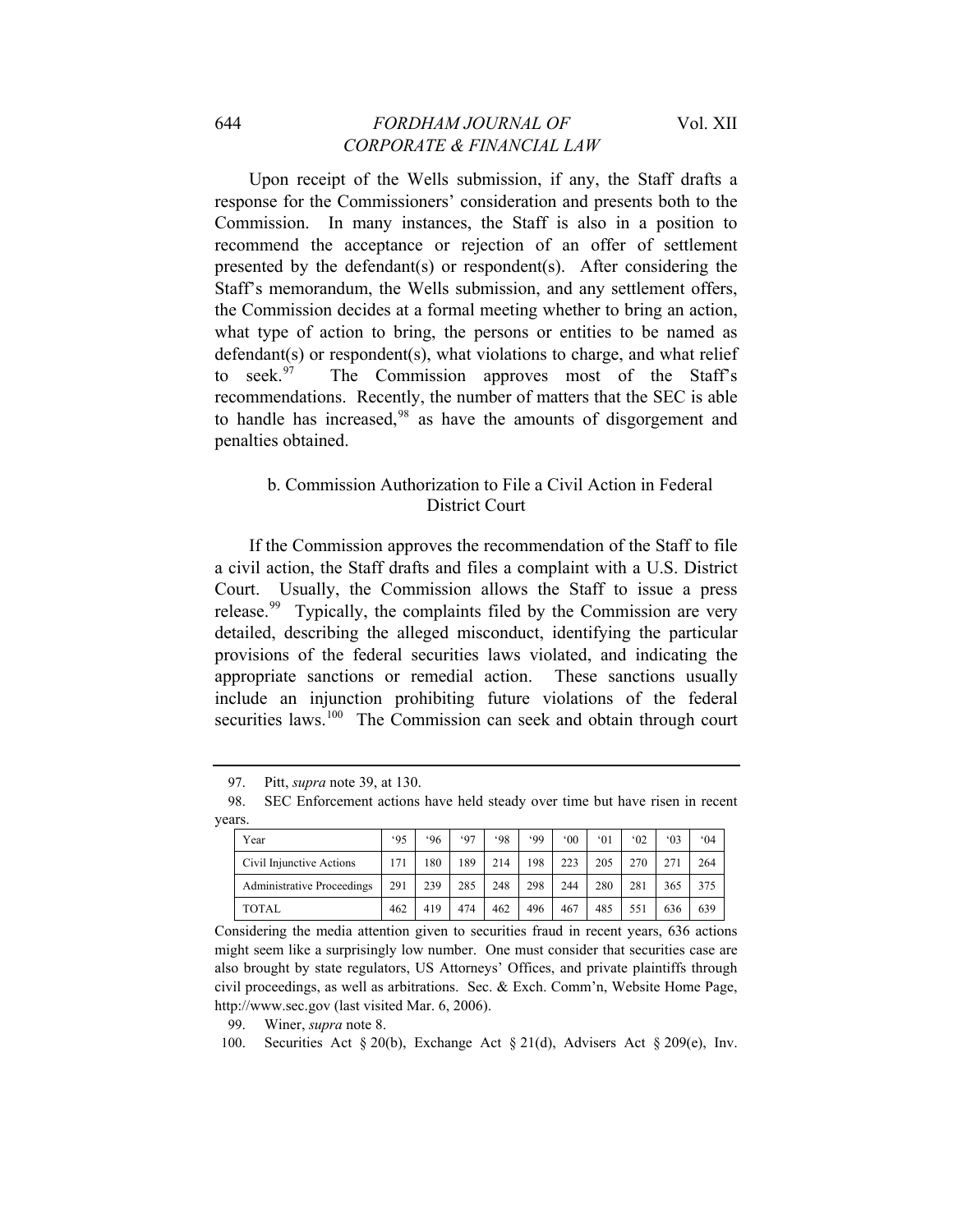order undertakings,<sup>[101](#page-19-0)</sup> such as audits,<sup>[102](#page-19-1)</sup> accounting,<sup>[103](#page-19-2)</sup> or special supervisory arrangements.<sup>[104](#page-19-3)</sup> Additionally, the SEC often seeks civil monetary penalties<sup>[105](#page-19-4)</sup> and disgorgement.<sup>[106](#page-19-5)</sup> The courts may also bar or suspend an individual from serving as a corporate officer or director.<sup>[107](#page-19-6)</sup>

The civil proceeding is like any other case in any U.S. District Court; briefs, interrogatories, depositions, documentary discovery, and motion practice all culminate in a civil trial. The SEC's trial counsel in the regional offices, or trial attorneys from Headquarters usually handle trials.[108](#page-19-7) But, there are instances when staff attorneys assist in the presentation of their case at trial. $109$ 

# c. Commission Authorization to Institute an Administrative Proceeding

If the Commission approves the Staff's recommendation to institute an Administrative Proceedings ("AP"), the Secretary of the Commission signs an Order Instituting Proceedings ("Order") and sends it to the parties.[110](#page-19-9) Typically, the Order filed by the Commission describes the

- 102*. See* INVESTOR'S ADVOCATE, *supra* note 29.
- 103*. Id.*

<span id="page-19-5"></span>106*. See* Exchange Act § 21(d)(5), 15 U.S.C. § 21(d)(5) (1982) (explaining the order of disgorgement).

<span id="page-19-6"></span>107*. See* Exchange Act § 21(d)(2), 15 U.S.C. § 21(d)(2) (explaining the authority of the court to prohibit individuals from serving as officers); Securities Act  $\S 20(e)$ , 15 U.S.C. § 20(e) (stating that the commission can suspend a corporate officer).

<span id="page-19-7"></span>108. Trial counsel are approximately 10% of the enforcement staff in the regional offices. The northeast regional office has approximately 60 staff attorneys and 3 trial counsels.

109. These opportunities have been most notable in the Northeast Regional Office.

<span id="page-19-9"></span><span id="page-19-8"></span>110*. See* 17 C.F.R. § 201.200 (1996) (stating that when the Commission institutes proceedings appropriate notice will be given to each party); Neil S. Lang & Robyn J.

<span id="page-19-0"></span>Company Act § 42(e), and PUHCA § 18(f). 15 U.S.C. §§ 20(b), 18(f), 21(d), 42(e), and 209(e) (1982).

<span id="page-19-1"></span><sup>101.</sup> Exchange Act § 21(d)(5), 15 U.S.C. § 21(d)(5).

<sup>104</sup>*. Id.*

<span id="page-19-4"></span><span id="page-19-3"></span><span id="page-19-2"></span><sup>105</sup>*. See* Exchange Act § 21(d)(3), 15 U.S.C. § 21(d)(3) (indicating that the SEC has the authority to impose civil monetary penalties); Securities Act  $\S 20(d)$ , 15 U.S.C.§ 20(d) (noting that civil monetary penalties can be imposed as well as the permitted amounts); Advisers Act § 209(d), 15 U.S.C. § 209(d) (explaining the civil action monetary penalties); Inv. Company Act  $\S 42(e)$ , 15 U.S.C.  $\S 42(e)$  (citing the monetary penalties for civil actions); Exchange Act § 21A(a), 15 U.S.C. § 21A(a) (1982) (explaining the insider trading penalties).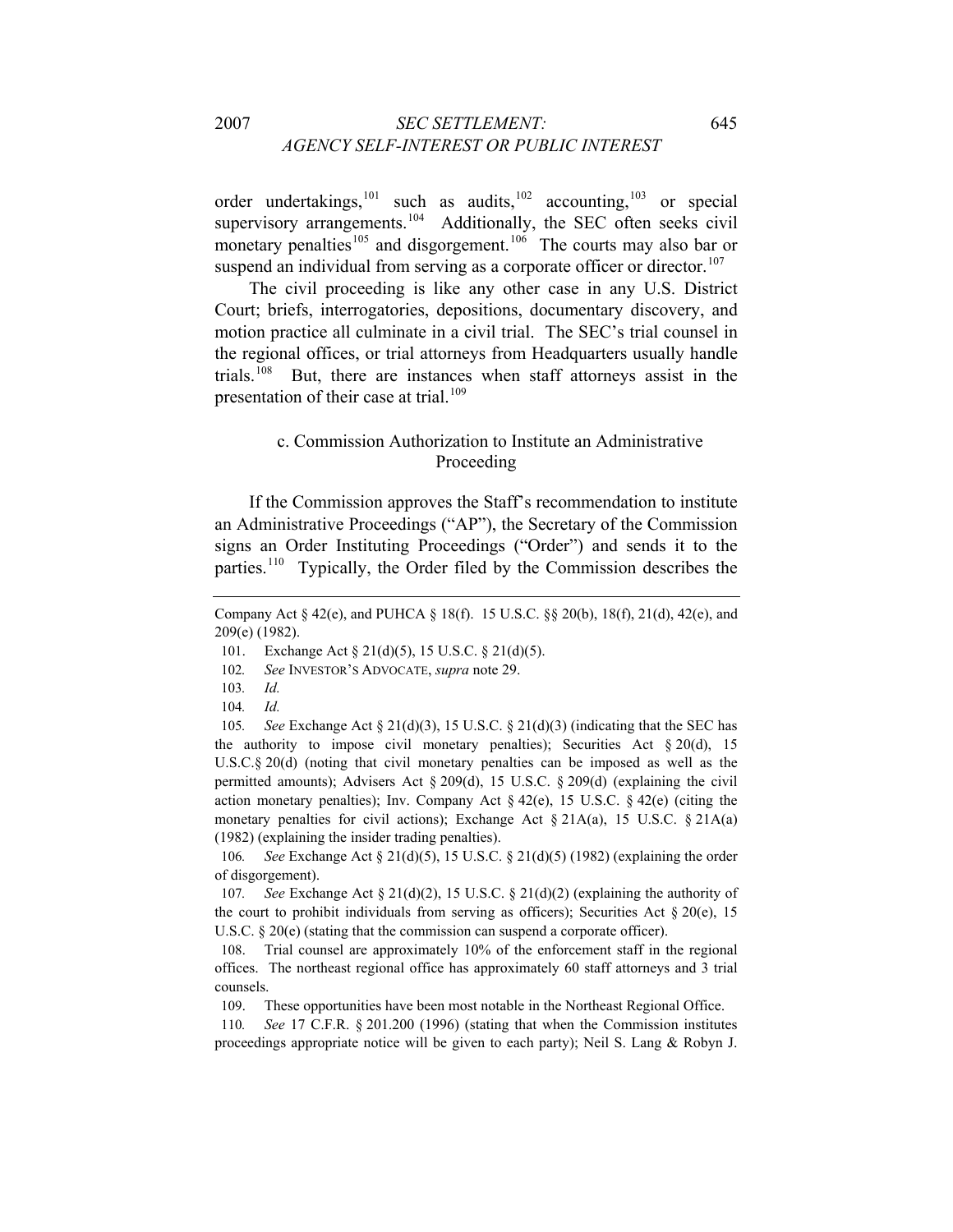misconduct and alleges the violations of particular provisions of federal securities laws. The Order also indicates the sanctions or remedial measures sought. The Commission can seek a variety of sanctions through the administrative proceeding process including, but not limited to, a cease-and-desist order,  $111$  suspension or revocation of a brokerdealer's or investment adviser's registration, a censure, bar from association with a broker or dealer or investment adviser, payment of civil monetary penalties,  $112$  and disgorgement<sup>[113](#page-20-2)</sup> of ill-gotten gains.

Administrative Proceedings differ from civil actions in Federal District Court. An administrative law judge ("ALJ") hears administrative proceedings.<sup>[114](#page-20-3)</sup> The ALJ presides over a hearing and considers evidence presented by the parties.<sup>[115](#page-20-4)</sup> ALJs follow more relaxed evidentiary standards than judges in civil proceedings.<sup>[116](#page-20-5)</sup> After the hearing and submission of briefs, the ALJ issues an [initial decision](http://www.sec.gov/litigation/aljdec.shtml) that contains findings of fact, legal conclusions, and an order that often contains a sanction, if any is given. Both the Division staff and the respondent may appeal the entire, or any portion of, the initial decision to the Commission. The Commission may affirm the decision of the

<span id="page-20-1"></span>112*. See* Exchange Act § 21B, 15 U.S.C. § 21B (indicating the commission's authority to assess money penalties); Advisors Act  $\S 203(i)$ , 15 U.S.C.  $\S 203(i)$ (explaining that the Commission can prohibit a person from acting as an employee); Investment Company Act  $\S 9(d)$ , 15 U.S.C.  $\S 9(d)$  (noting that the commission can impose a censure and suspend an employee).

<span id="page-20-2"></span>113*. See* Exchange Act § 21B(e), 15 U.S.C. § 21B(e) (explaining that the Commission has the authority to require disgorgement); Securities Act  $\S$  8A(e), 15 U.S.C. § 8A(e) (noting that the Commission can impose disgorgement); Advisors Act 15 U.S.C.  $\S 203(k)(5)$ , 15 U.S.C.  $\S 203(k)(5)$  (stating that the Commission can order disgorgement); Investment Company Act § 9(e), 15 U.S.C. § 9(e) (explaining that the Commission has the authority to apply disgorgement).

<span id="page-20-3"></span>114. Lang, *supra* note 110, at 248.

115*. See id.* (indicating that role of the Administrative Law Judge)*.*

<span id="page-20-5"></span><span id="page-20-4"></span>116*. See id.* (stating that the ALJ's fact finding role can provide benefits that the federal court judge cannot).

Lipton, *Litigating Administrative Proceedings: The SEC's Increasingly Important Enforcement Alternative, in* THE SECURITIES ENFORCEMENT MANUAL: TACTICS AND STRATEGIES, 239-304, 282-83 (Am. Bar Ass'n 1997) (explaining the administrative proceedings procedure).

<span id="page-20-0"></span><sup>111</sup>*. See* Exchange Act § 21C(a), 15 U.S.C. §21C(a) (explaining the cease-anddesist order proceedings); Securities Act § 8A(a), 15 U.S.C. § 8A(a) (stating the procedure for cease-and-desist orders); Advisors Act § 203(k)(1), 15 U.S.C. § 203(k)(1) (indicating the process for cease-and-desist orders); Inv. Company Act  $\S 9(f)(1)$ , 15 U.S.C. § 9(f)(1) (noting the cease-and-desist procedure).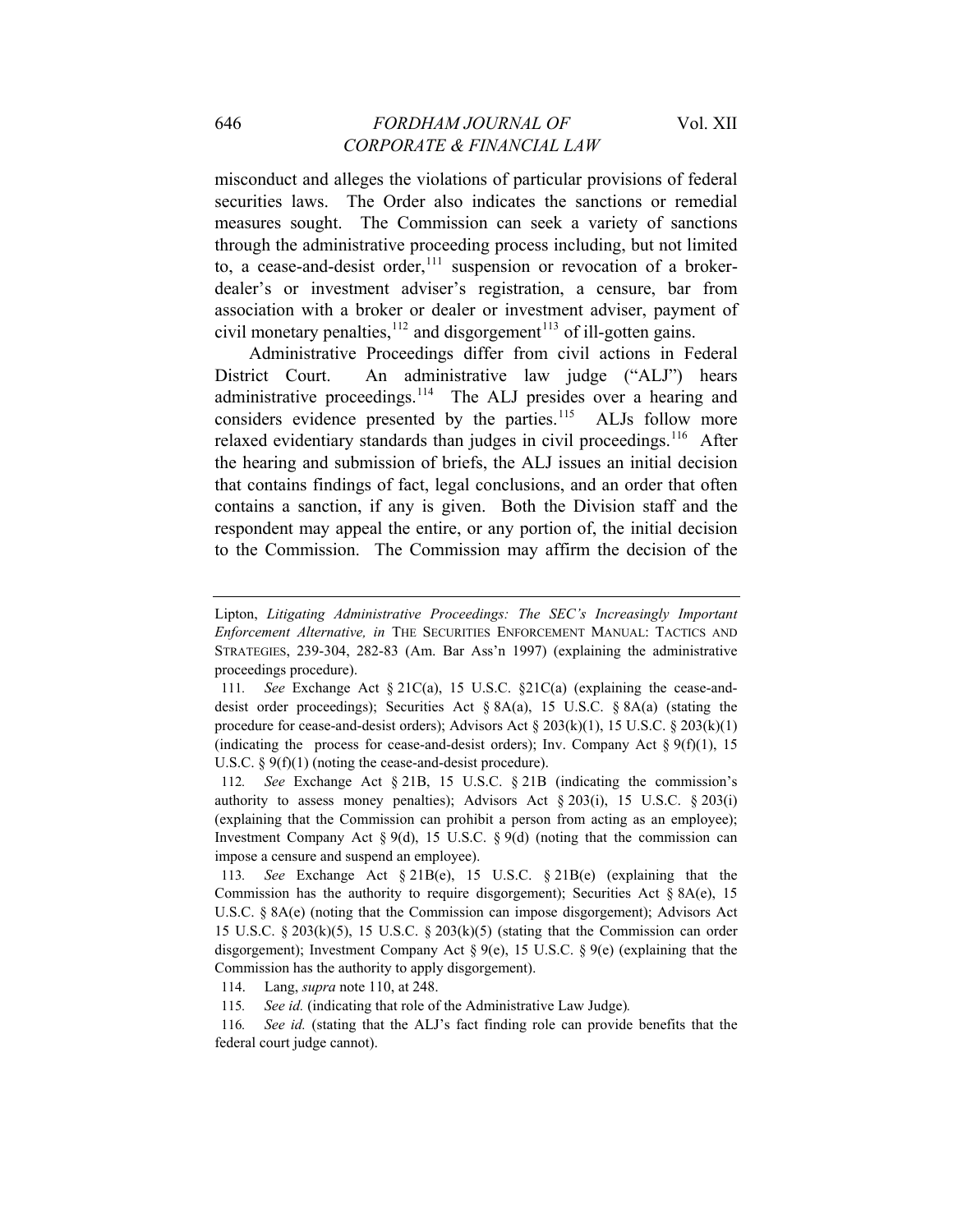ALJ, reverse the decision, or remand it for an additional hearing. Either side may appeal the decision of the Commission to the United States Court of Appeals for the District of Columbia or to the court of appeals for the circuit in which the party resides or has its principal place of business. $117$ 

#### II. THE SEC SETTLES MOST OF ITS ENFORCEMENT MATTERS

The SEC settles most enforcement actions by consent,<sup>[118](#page-21-1)</sup> pursuant to which the defendant(s) or respondent(s) neither admits nor denies the findings of fact and conclusions of law, but agrees to the entry of an injunction or order.<sup>[119](#page-21-2)</sup> Offers of settlement are normally made in connection with the Wells Process.<sup>[120](#page-21-3)</sup> The Enforcement Staff does not have the power to settle matters and therefore must seek such authority from the Commission.<sup>[121](#page-21-4)</sup>

#### *A. Process*

<span id="page-21-6"></span>When making a recommendation to the Commission, the Staff can seek authority to do a number of things in contemplation of settling a civil action<sup>[122](#page-21-5)</sup> or an administrative proceeding.<sup>[123](#page-21-6)</sup> The Staff can ask for

<span id="page-21-0"></span><sup>117</sup>*. See* Exchange Act § 25(a)(1), 15 U.S.C. § 25(a)(1) (indicating where parties can appeal the Commission's decision); Securities Act 15 U.S.C. § 9 (noting the place that parties can appeal the Commission's order).

<span id="page-21-1"></span><sup>118</sup>*. See* Richard M. Phillips, *Settlements: Minimizing the Adverse Effects of an SEC Enforcement Action*, *in* THE SECURITIES ENFORCEMENT MANUAL: TACTICS AND STRATEGIES, 179-200, 181, 190 (Am. Bar Ass'n 1997) (stating that over 90% of the enforcement actions are settled and the defendant must consent to the settlement and promise not to admit or deny the allegation).

<span id="page-21-2"></span><sup>119</sup>*. See* Milo Geyelin, *SEC Cracks Down on Denials Made After Consent Pacts*, WALL ST. J., Nov. 8, 1993, at B2 (noting how the Commission handled the defendant or the defendant's lawyers denial of allegations post settlement).

<sup>120</sup>*. See* Phillips, *supra* note 118, at 190 (explaining the Wells submission process).

<span id="page-21-4"></span><span id="page-21-3"></span><sup>121</sup>*. See* 17 C.F.R. § 202.5(f) (indicating that the authority rests with the Attorney General not the SEC or its staff to institute, conduct, settle or dispose of criminal proceedings).

<span id="page-21-5"></span><sup>122.</sup> In contemplation of settling a civil action, the Staff can seek authority from the Commission to do a number of things: authorization to file a complaint in a United States District Court and simultaneously settle the case, or authorization to file a complaint in a United States District Court, but delay the filing pending settlement negotiations. The Staff can seek the ability to conduct settlement negotiation for a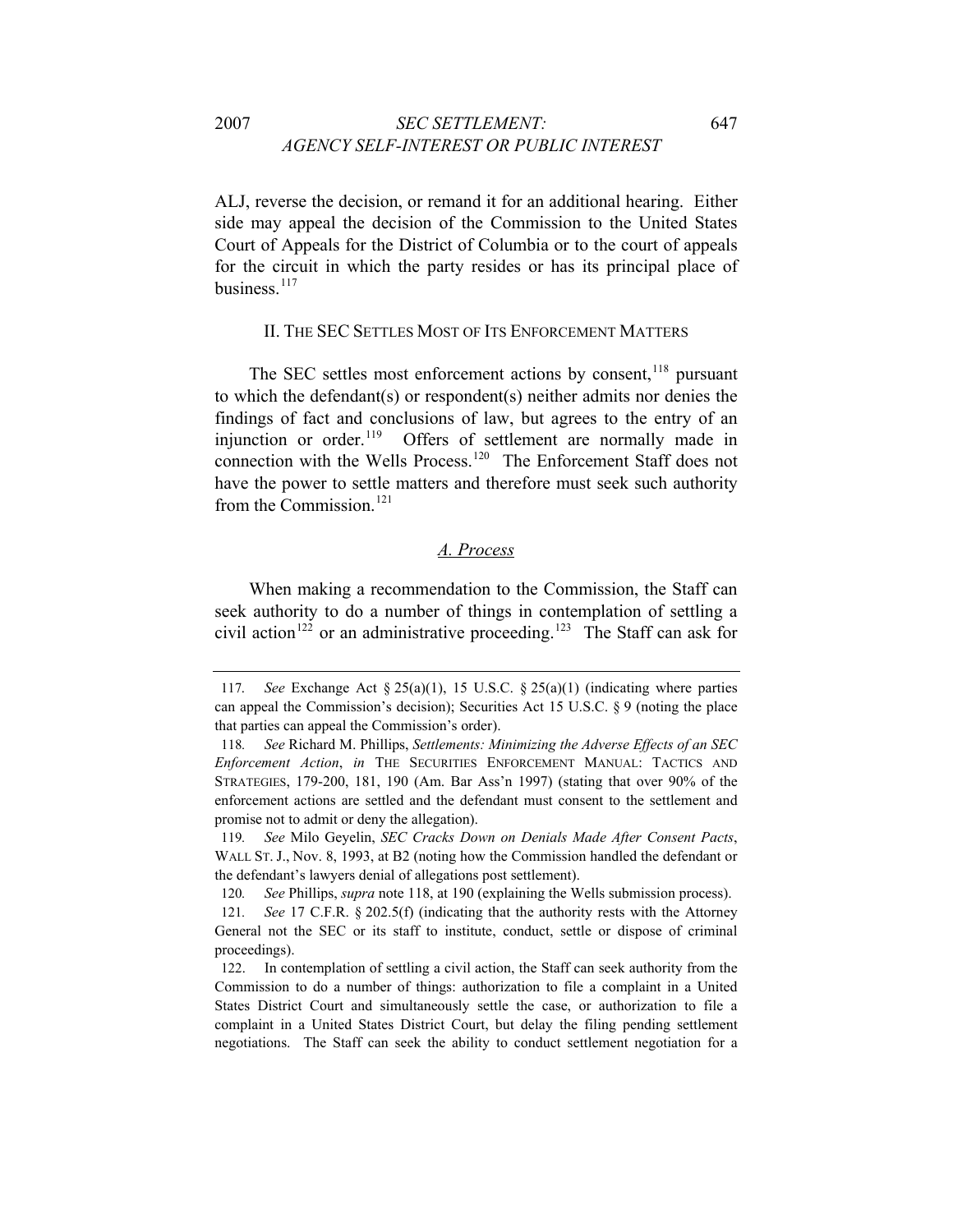approval to engage in settlement discussions before initiating the enforcement matter in hopes of initiation and simultaneously settling. The Staff can also present to the Commission a Settlement Offer from the defendant(s) or respondent(s) and recommend to accept or not to accept the offer. The SEC, in arriving at a settlement, has wide discretion in the choice of what "terms" it imposes for the protection of investors, and ordinarily a court will not substitute its judgment of what would be appropriate terms for the Commission's judgment.<sup>[124](#page-22-0)</sup>

Sometimes, the Staff will discuss the phrasing of the allegations or findings of fact in the settlement. The Staff may also consider inserting

123. In contemplation of settling an administrative proceeding, the Staff can seek authority from the Commission to do a number of things: authorization to institute and simultaneously settle a matter, or authorization, but delaying the institution of proceedings pending settlement negotiations. The Staff can seek the ability to conduct settlement negotiation for a prescribed period of time, after which the Staff would be authorized to institute proceedings. When the Staff seeks to institute and settle the matter, they must forward to the Commission an Order Making Findings and Imposing Remedial Sanctions, as well as signed Offer(s) of Settlement for approval. Approval of Orders and Offers is usually done by the Commission on a *seriatim* basis. Unlike Orders Instituting Proceedings, the Staff's reference to facts and violations in Order Making Findings and Imposing Remedial Sanctions are referred to as findings. When the Staff and the defendant or respondent agree upon settlement terms, the Staff will draw up the settlement documents for signature, and will forward these documents to the Commission with a recommendation to accept or reject the Offer. In cases where proceedings are instituted and settled simultaneously, the Order will be titled "Order Instituting Proceedings, Making Findings, and Imposing Sanctions" and the same language will be used. The Commission holds the view that failure or refusal to admit is the same as a denial, and therefore settlement would not be possible. It is worth noting that upon discovery, that a Respondent is taking action to deny the finding the Division may be able to petition the Commission to vacate the Order and to reinstitute the administrative proceeding. *See* Milo Geyelin, *SEC Cracks Down on Denials Made After Consent Pacts*, WALL ST. J., Nov. 8, 1993, at B2 (noting how the Commission handled defendant or the defendant's lawyers denial of allegations post settlement).

<span id="page-22-0"></span>124. Shawmut Ass'n v. SEC, 146 F.2d 791, 796 (1st Cir. 1945); Am. Power & Light Co. v. SEC, 141 F.2d 606, 612-13 (1st Cir. 1944) (explaining that the Commission has the power of review).

prescribed period of time after which the Staff would be authorized to file the complaint. When the Staff seeks to initiate a civil action and settle the matter simultaneously, the Staff must forward to the Commission a signed Offer of Settlement for approval. If the Commission approves the institution of the case and the settlement, the Staff will file a settled civil injunctive action in a United States District Court. Approval of Offers is usually done by the Commission on a *seriatim* basis. The defendant will agree to a final judgment, without admitting or denying the Commission's allegations.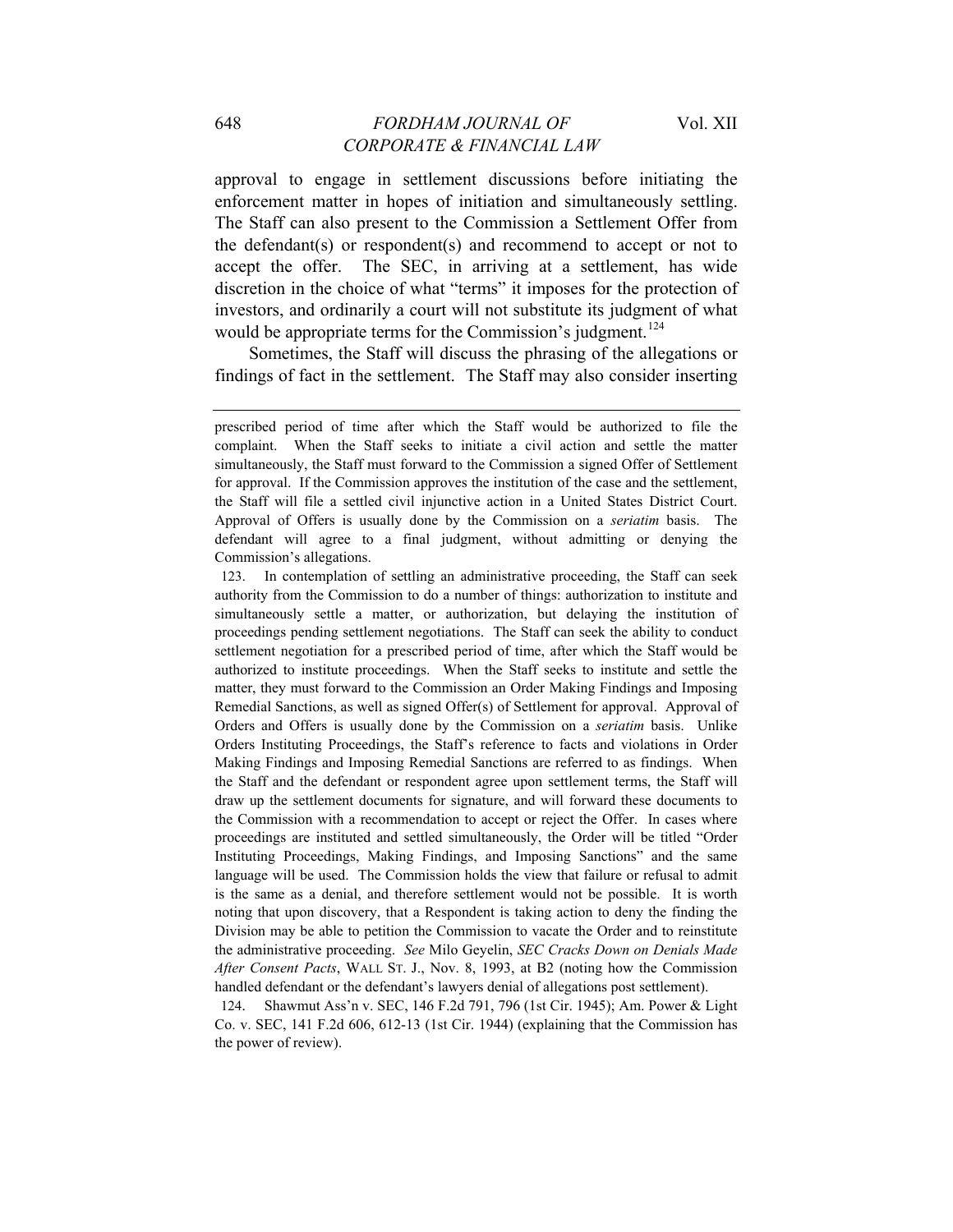language about cooperation by a defendants or respondents with the investigation if applicable. Usually, the enforcement staff drafts the Offer of Settlement for the signature of the Respondent.<sup>[125](#page-23-0)</sup> An Offer of Settlement requires certain language developed by the Staff. This language covers topics such as prior adjudication, suspensions and bars, and the description of violations. Sometimes the Staff finds this language in the SEC Procedural Rules.<sup>[126](#page-23-1)</sup> In other cases, the Staff incorporates the language and requires it as a form of best practices.

#### *B. Settlement Documents/The Language of Settlement*

In any civil lawsuit<sup>[127](#page-23-2)</sup> brought by the Commission, or in any administrative proceeding<sup>[128](#page-23-3)</sup> of an accusatory nature pending before the Commission, the SEC attempts to avoid creating, or allowing to be

<span id="page-23-3"></span>128. An administrative proceeding must include:

<span id="page-23-0"></span><sup>125.</sup> SEC Proc. Rules 240(b); *see generally* SEC Proc. Rule 240 (1991) (noting that the signature of Counsel is unacceptable. If the settling party is a corporation, the Offer's signatory must possess a corporate board resolution authorizing the execution of the Offer); *see generally* 17 C.F.R. § 201.240 (stating that the offer of settlement must be signed by the person making the offer not be counsel).

<span id="page-23-1"></span><sup>126.</sup> The SEC Procedural Rules outline required language about *ex parte* and prejudgment waivers. *See* SEC Proc. Rules 240(c)(4)-(5); 17 C.F.R. § 201.240(c)(4)- (5) (1991). There are certain items that must be admitted by the respondent to secure settlement, including the Commission's jurisdiction and prior injunctions or convictions.

<span id="page-23-2"></span><sup>127</sup>*. See e.g*., SEC v. Qwest Comm. Int'l, [Litigation Release No. 18936 \(Oct. 21,](https://web2.westlaw.com/find/default.wl?DB=6510&SerialNum=2005371773&FindType=Y&AP=&mt=LawSchool&fn=_top&sv=Split&vr=2.0&rs=WLW6.03)  [2004\)](https://web2.westlaw.com/find/default.wl?DB=6510&SerialNum=2005371773&FindType=Y&AP=&mt=LawSchool&fn=_top&sv=Split&vr=2.0&rs=WLW6.03), *available at* http://www.sec.gov/litigation/litreleases/lr18936.htm (stating that Quest consented to judgment without admitting or denying allegations); *see also e.g*., SEC v. Dean Foods, [Litigation Release No. 18884 \(Sept. 14, 2004\),](https://web2.westlaw.com/find/default.wl?DB=6510&SerialNum=2005107840&FindType=Y&AP=&mt=LawSchool&fn=_top&sv=Split&vr=2.0&rs=WLW6.03) *available at* http://www.sec.gov/litigation/litreleases/lr18884.htm (noting that the defendant agreed not to admit or deny allegations after consenting to settlement).

Without admitting or denying the findings herein, except as to the Commission's jurisdiction over them and the subject matter of these proceedings, which are admitted, Respondent(s) consents to the entry of this Order Instituting Administrative Proceedings Pursuant to § 12(b) of the Securities Exchange Act of 1934, Making Findings, and Imposing Remedial Sanctions ("Order"), as set forth below.

Investment Advisers Act of 1940, Release No. 1811 (Aug. 2, 1999), *available at* http://www.sec.gov/litigation/admin/ia-1811.htm. This sentence contains both the collateral estoppel language and the "without admitting or denying" language. *See e.g*., *In re* Energy Equities, Order Instituting Proceedings Pursuant to §§ 203(e), (f), (k), Investment Advisers Act of 1940, Release No. 1811 (Aug. 2, 1999), *available at* http://www.sec.gov/litigation/admin/ia-1811.htm.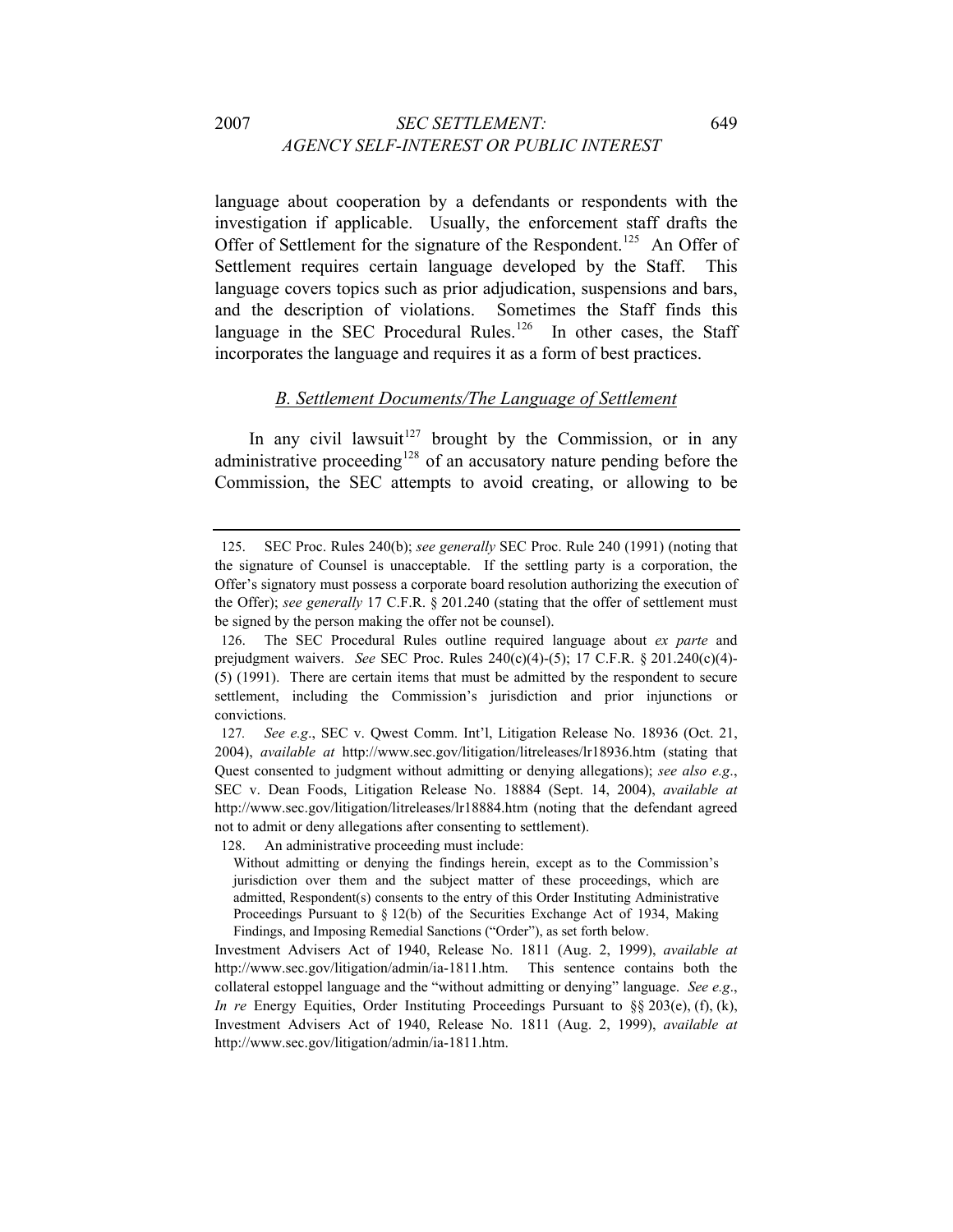created, an impression that a decree is being entered or a sanction imposed when the conduct alleged did not, in fact, occur.<sup>[129](#page-24-0)</sup> Accordingly, the Commission has a policy not to allow a defendant or respondent to consent to a judgment or order that imposes a sanction while denying the allegations in the complaint or order for proceedings. In this regard, the Commission equates a refusal to admit the allegations with a denial, unless the defendant or respondent states that he neither admits nor denies the allegations.<sup>[130](#page-24-1)</sup> The Division, in accordance with this policy, has developed language attempting to prevent a respondent from consenting to an order imposing sanctions while denying the findings in the order.

The Staff views certain conduct as a breach of the agreement of the defendant(s) or respondent(s) not to deny the allegations of the findings.<sup>[131](#page-24-2)</sup> The SEC reserves the right to petition the Court (in the case of a civil action) or the Commission (in the case of an AP) to vacate the Final Judgment or Order and restore the action or proceeding to its active docket.

The Order Making Findings and Imposing Sanction in an administrative action also contains what has become known as the collateral estoppel language.<sup>[132](#page-24-3)</sup> The required language of the respondent(s) when settling an Administrative Proceeding is: "Solely for the purpose of these proceedings and any other proceedings brought by or on behalf of the Commission, or to which the Commission is a party." The Division avoids taking a stance on the issue of collateral estoppel preferring to leave the matter, when it arises, to subsequent courts.

The Division has used this language for many years. As discussed in Part III below, respondent(s) fear(s) the threat of collateral estoppel.

A number of knowledgeable sources have reviewed and explained the mechanics of SEC settlement.<sup>[133](#page-24-4)</sup> However, these sources largely fail to touch on whether the wisdom of SEC settlement furthers the public

<sup>129. 17</sup> C.F.R. § 202.5(e) (1991).

<sup>130</sup>*. Id*. (explaining how the Commission interprets refusal to admit and denying).

<span id="page-24-2"></span><span id="page-24-1"></span><span id="page-24-0"></span><sup>131.</sup> This conduct includes taking action or allowing others to deny the allegations or findings, creating the impression that the Final Judgment or Order is without a factual basis, or failing to withdraw all papers filed in defense of the action, which tends to deny the allegations of findings.

<span id="page-24-3"></span><sup>132.</sup> Jeffrey B. Maletta & Neil S. Lang, *Sanctions and Collateral Consequences: The Stakes in SEC Enforcement Actions*, *in* THE SECURITIES ENFORCEMENT MANUAL: TACTICS AND STRATEGIES, 168-72 (Am. Bar Ass'n 1997).

<span id="page-24-4"></span><sup>133</sup>*. See supra* notes 46 and 110.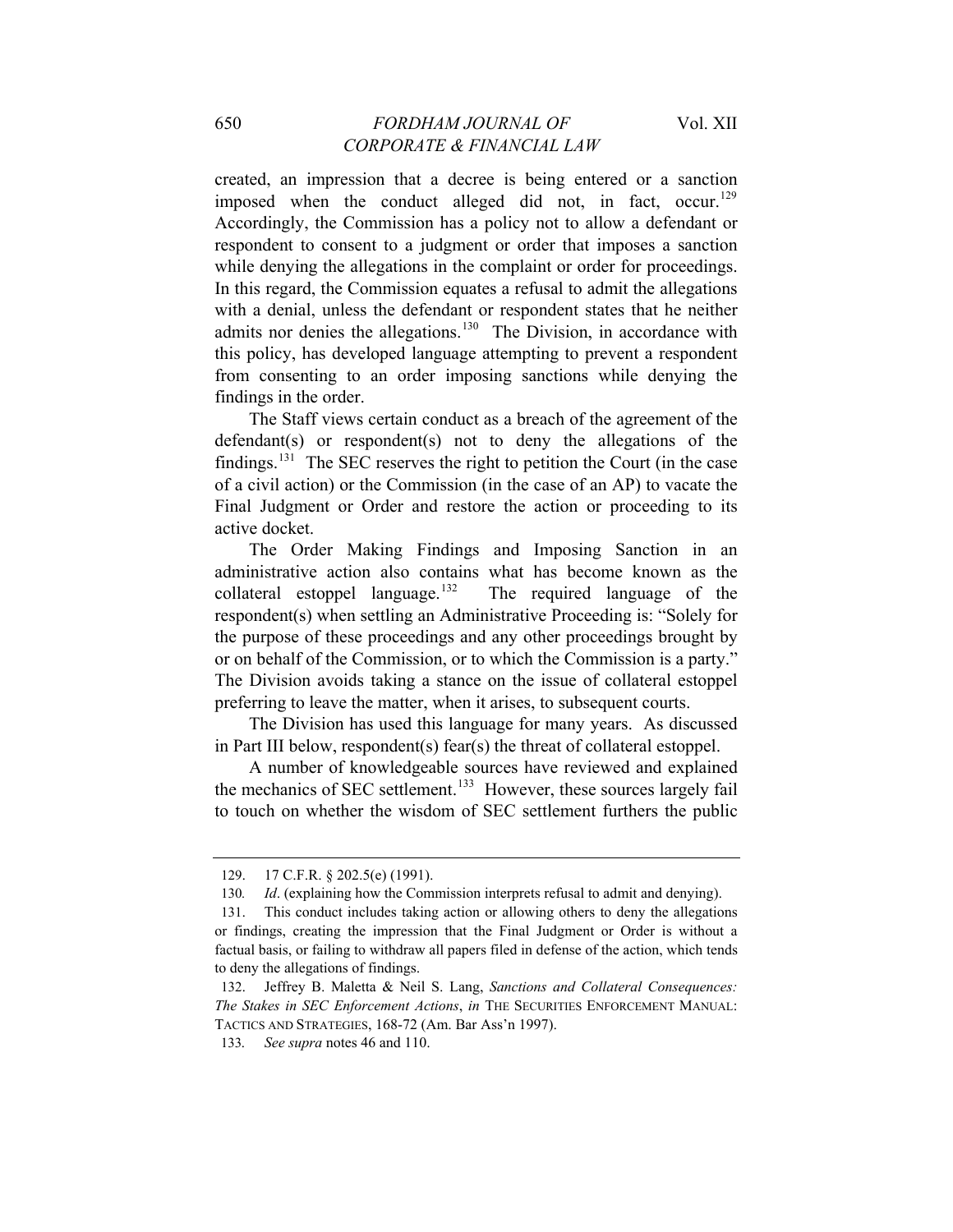interest.

# III. THOUGH PUBLIC POLICY FAVORS PRIVATE SETTLEMENTS, THIS PRIVILEGED STATUS SHOULD NOT BE PRESUMED TO APPLY TO SEC SETTLEMENTS

The SEC, as an agency committed to protecting the public interest, should uphold its obligation, even in settlement, to protect the public.

Public policy favors settlements emerging from "Traditional Settlement Environments" as described below. In most civil cases, equal parties enter into good faith negotiation motivated to arrive at a compromise agreement, thus avoiding the time, cost, emotional toll, and risk of trial.[134](#page-25-0) Civil settlement has no impact on third parties, and is similar to a contractual agreement between the parties.<sup>[135](#page-25-1)</sup> One party makes an offer, the second party must accept the offer, and there must be consideration exchanged. If the terms of the contract or settlement are legal, reasonable, constitutional, and in accord with public policy, the contract or settlement will be valid.<sup>[136](#page-25-2)</sup>

A strong and established public policy favoring the private settlement of disputes also reduces the number of trials.<sup>[137](#page-25-3)</sup> This public policy is deeply embedded in, and actively encouraged by, our civil justice system, which has as its primary objective "the just, speedy, and inexpensive determination of every action."<sup>[138](#page-25-4)</sup> The courts encourage settlements through various court-mandated self-help programs, including mediation.<sup>[139](#page-25-5)</sup> Generally, courts embrace settlement as a method to clear busy dockets and as an acceptance of the will of the parties.[140](#page-25-6)

<span id="page-25-0"></span><sup>134.</sup> Phillips, *supra* note 118.

<sup>135</sup>*. Id.*

<sup>136</sup>*. Id.*

<span id="page-25-3"></span><span id="page-25-2"></span><span id="page-25-1"></span><sup>137</sup>*. See generally* Judith Resnik, *Whose Judgment? Vacating Judgments, Preferences for Settlement, and the Role of Adjudication at the Close of the Twentieth Century*, 41 UCLA L. REV. 1471, 1477 (1994) (discussing the "myriad of contemporary developments that promote, as a matter of public policy, the settlement of disputes and the diminution of the role of formal adjudication").

<span id="page-25-4"></span><sup>138</sup>*. See* Civil Justice Reform Act of 1990, 28 U.S.C. § 471 (1995) (giving the "just, speedy, and inexpensive resolution of civil disputes" as one purpose of civil justice expense and delay plans).

<span id="page-25-6"></span><span id="page-25-5"></span><sup>139</sup>*. See generally* Resnik, *supra* note 137, at 1477.

<sup>140</sup>*. Id.* (noting that settlements are viewed as mechanisms to decrease case loads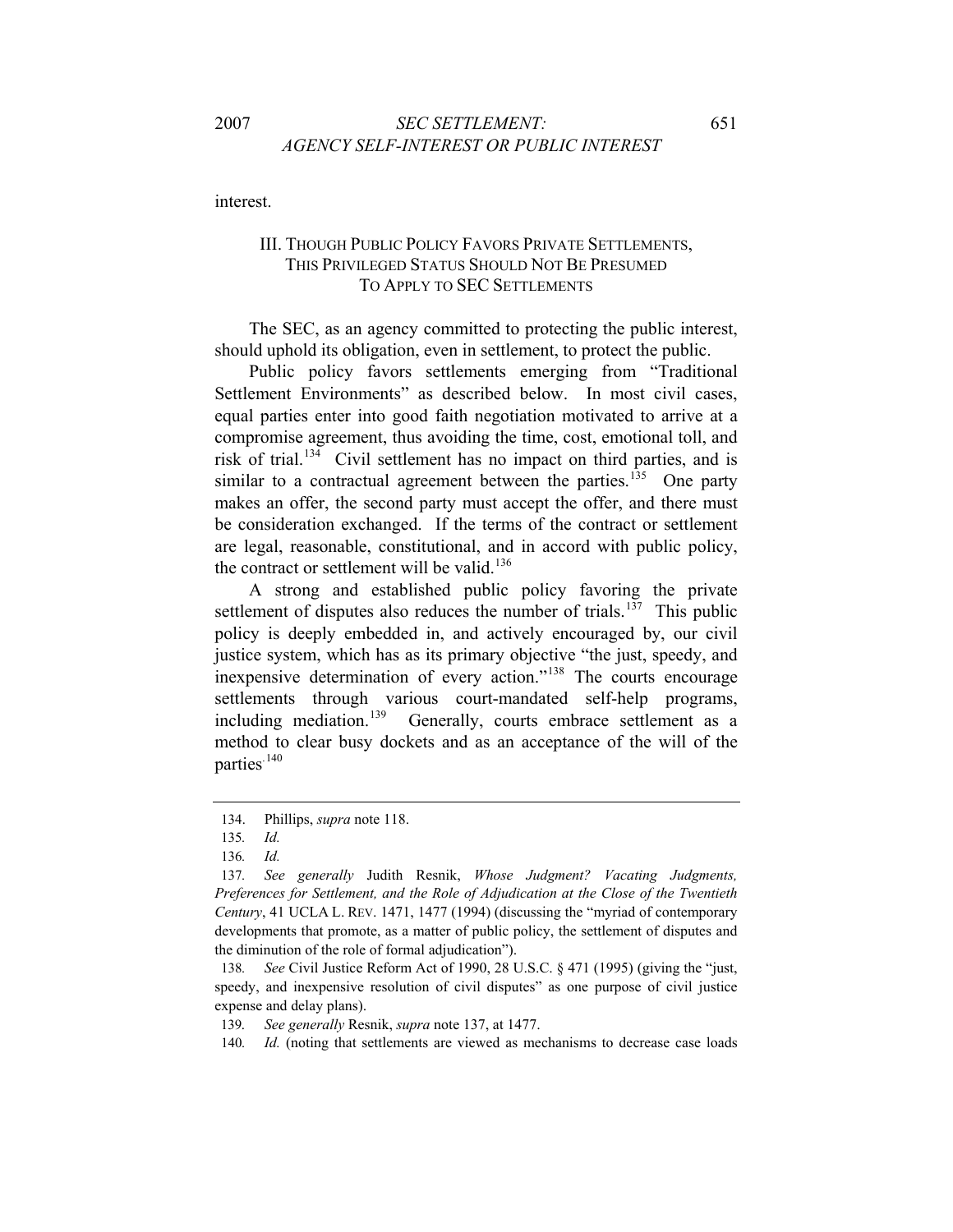The public's preference for private settlement, although generally accepted, should not be inferred in the area of public settlement without close scrutiny. Such uninformed application fails to explore public policy or public interests as they apply to or inform government settlements. The framework used to examine public policy interests in governmental settlements should be distinct and separate from the framework used to examine private settlements.

The agency's position purports to reflect a strong public interest dimension.<sup>[141](#page-26-0)</sup> However, the tangible and intangible factors influencing SEC settlements are so distinct from the Traditional Settlement Environment that SEC settlements should be scrutinized more closely as to whether these settlements should be favored by public policy. For our purposes, there are three hallmarks of favored settlements or Traditional Settlement Environments: the resulting settlement has no impact on third parties; there are good faith negotiations between equal parties; and the parties are motivated to resolve the dispute. SEC settlements share none of the characteristics found in Traditional Settlement Environments. Settlement discussions with the SEC diverge from Traditional Settlement Environments in many areas which merit examination and suggest that SEC settlements should not enjoy the favor of public policy.

# *A. In Traditional Settlement Environments, the Resulting Settlement Has No Impact on Third Parties*

In Traditional Settlement Environments, settlement does not greatly impact non-parties. The privileged status assigned to private settlements should not be thoughtlessly transferred to SEC settlements, which have the impact, if not the objective, of affecting the behavior of non-parties.

Unlike private settlements where the parties attempt to resolve their current dispute, the SEC, in settlement, attempts to give guidance to non-party market participants while benefiting its self-interest. SEC settlements affect the development of law and influence other market participants who might be subject to discipline. Unlike private litigants, the SEC bases its settlement offers on an inherent desire to affect the rights and interests of the public and of particular parties, interest

and escape repercussions of litigation).

<span id="page-26-0"></span><sup>141</sup>*. See generally* Pierce v. SEC, 239 F.2d 160, 163 (9th Cir. 1956) ("The Commission is given the duty to protect the public. What will protect the public must involve, of necessity, an exercise of discretionary determination.").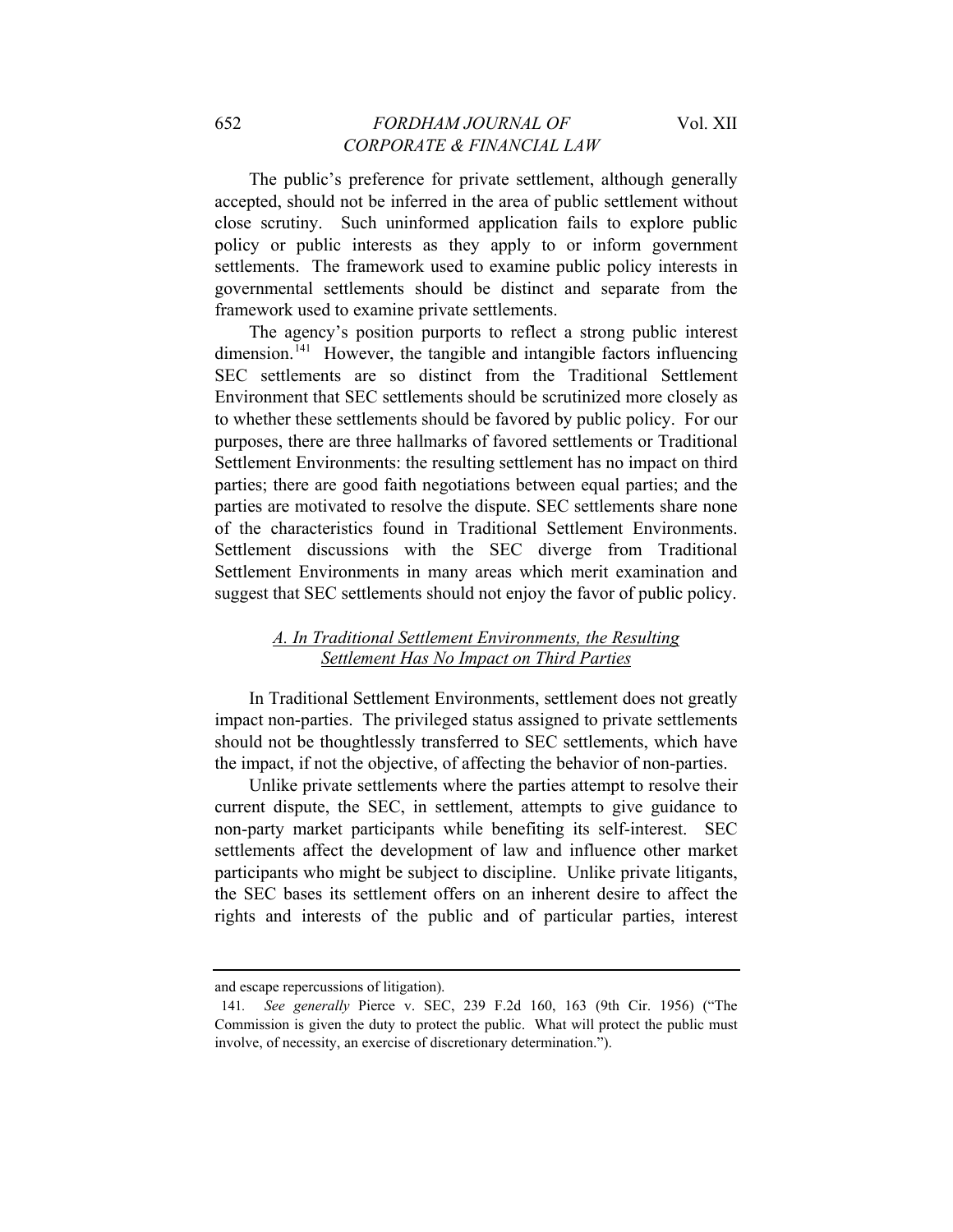groups, or both, who are not directly involved in the proceeding.<sup>[142](#page-27-0)</sup> "[A] single enforcement action has the potential to effect change on an enormous scale, causing the development or enhancement of internal controls, supervisory procedures, and compliance functions at hundreds of other companies."<sup>[143](#page-27-1)</sup>

An examination of the settlement of novel cases shows that the SEC and the courts perceive and acknowledge SEC settlements as the articulation of legal standards. The results of SEC settlements lead to the articulation and acceptance of new legal standards.

Novel cases include cases of first impression, cases seeking to clarify or refine the law, and cases which attempt to resolve or create law in areas which have not been adjudicated or where there has been no rule- making. The settlement of novel cases poses a unique threat to the orderly development of the law. These settlements create law but avoid the prescribed rulemaking process. Settlements in novel areas actually create law without the safeguards of rulemaking, adjudication, or legislation. The SEC constructs settlement language and terms with little input from the respondent, defendant, or the public. The courts and the SEC then use these settlements as precedence. This use of settlements to express a new theory or interpretation of law has been accepted.

In two related settlements, the Commission created a new legal standard. Mid-level managers must take affirmative steps to rectify those actions of their supervisors that they knew, or should have known, were improper.<sup>[144](#page-27-2)</sup> In a settled administrative proceeding, *In re Maury*, *Maury*, a certified public accountant since 1974, was a Vice President and Controller of Oak Technology, Inc., a manufacturer of communications equipment and a publicly traded company from 1981 through September 1985. The court found Maury to have caused Oak Technology Inc.'s violations of certain provisions of the Federal Securities Laws based upon his participation in the preparation of Oak's financial statements.<sup>[145](#page-27-3)</sup> The Release describes Maury's conduct as

<sup>142</sup>*. See generally id.* at 163.

<span id="page-27-1"></span><span id="page-27-0"></span><sup>143.</sup> Stephen M. Cutler, former Sec. and Exch. Comm'n Enforcement Dir., Speech at 24th Annual Ray Garrett, Jr. Corporate & Sec. L. Inst. (Apr. 29, 2004), *available at* http://www.sec.gov/news/speech/spch042904smc.htm.

<sup>144</sup>*. Id.*

<span id="page-27-3"></span><span id="page-27-2"></span><sup>145</sup>*. In re* Maury, 1986 WL 734624, at \*8, Exchange Act Release No. 23067, 35 SEC Docket (CCH) 432 (Mar., 26, 1986).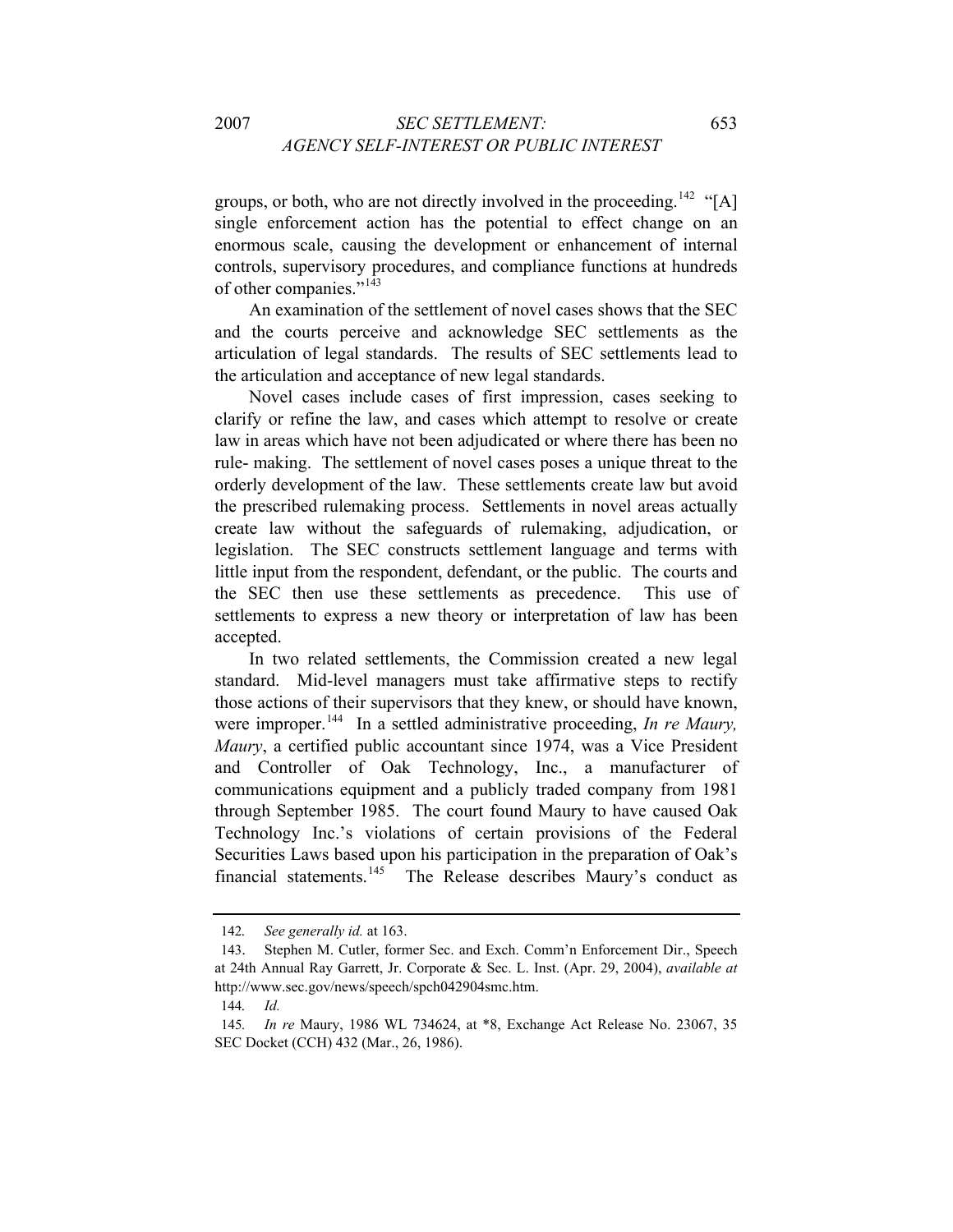#### follows:

Maury did not act as a primary decision-maker with regard to the matters that have been discussed in this opinion.[146](#page-28-0) The ultimate decisions concerning the adequacy of Oak's reserves and the interaction between Oak's employees and its independent auditors were not made by Maury. However, the Commission cannot condone Maury's conduct. Maury had or had available to him more than sufficient information to be aware that the financial statements he prepared and the periodic reports he signed were materially inaccurate. Under the circumstances, and as a senior level financial officer and the highest level CPA within Oak involved in the financial reporting process, Maury owed a duty to Oak and its shareholders not to assist in, or even acquiesce in Oak's issuance of such financial statements. Although Maury may have made the appropriate recommendations to his corporate supervisors, when those recommendations were rejected, Maury acted as the "good soldier," (emphasis added) implementing their directions which he knew or should have known were improper. Moreover, Maury failed to take adequate steps to satisfy himself that the accounting practices discussed herein, were correct, and that the disclosures made by senior management were accurate. Such action could have included, among other possibilities, alerting Oak's Board of Directors, audit committee, the Commission or the independent auditors. Under the circumstances, Maury's actions clearly failed to fulfill the duty Maury owed as corporate Controller.<sup>[147](#page-28-1)</sup>

In a related settled administrative proceeding, In re *Runge*, [148](#page-28-2) the Commission similarly admonished Runge for acting as a "good soldier." The Commission indicates in the release that Runge should have taken steps to prevent certain misstatement in Oak's proxy materials. Runge's failure to act constituted a failure to fulfill the duty he owed as a corporate officer.<sup>[149](#page-28-3)</sup>

A number of commentators view these settlements as a substantial departure from any existing principle of law regarding the duties of mid-level corporate managers.<sup>[150](#page-28-4)</sup> Following these two Releases, the Commission has repeatedly held that corporate officers cannot simply

<span id="page-28-1"></span><span id="page-28-0"></span><sup>146.</sup> An Order instituting Proceedings, Findings, and Order of the Commission is not an Opinion.

<span id="page-28-2"></span><sup>147</sup>*. In re* Maury, 1986 WL 734624, at \*8.

<sup>148.</sup> Exchange Act Release No. 23066, 35 SEC Docket (CCH) 432 (Mar. 26, 1986).

<span id="page-28-3"></span><sup>149</sup>*. Id*. at 3.

<span id="page-28-4"></span><sup>150.</sup> Cutler, *supra* note 143, at 2.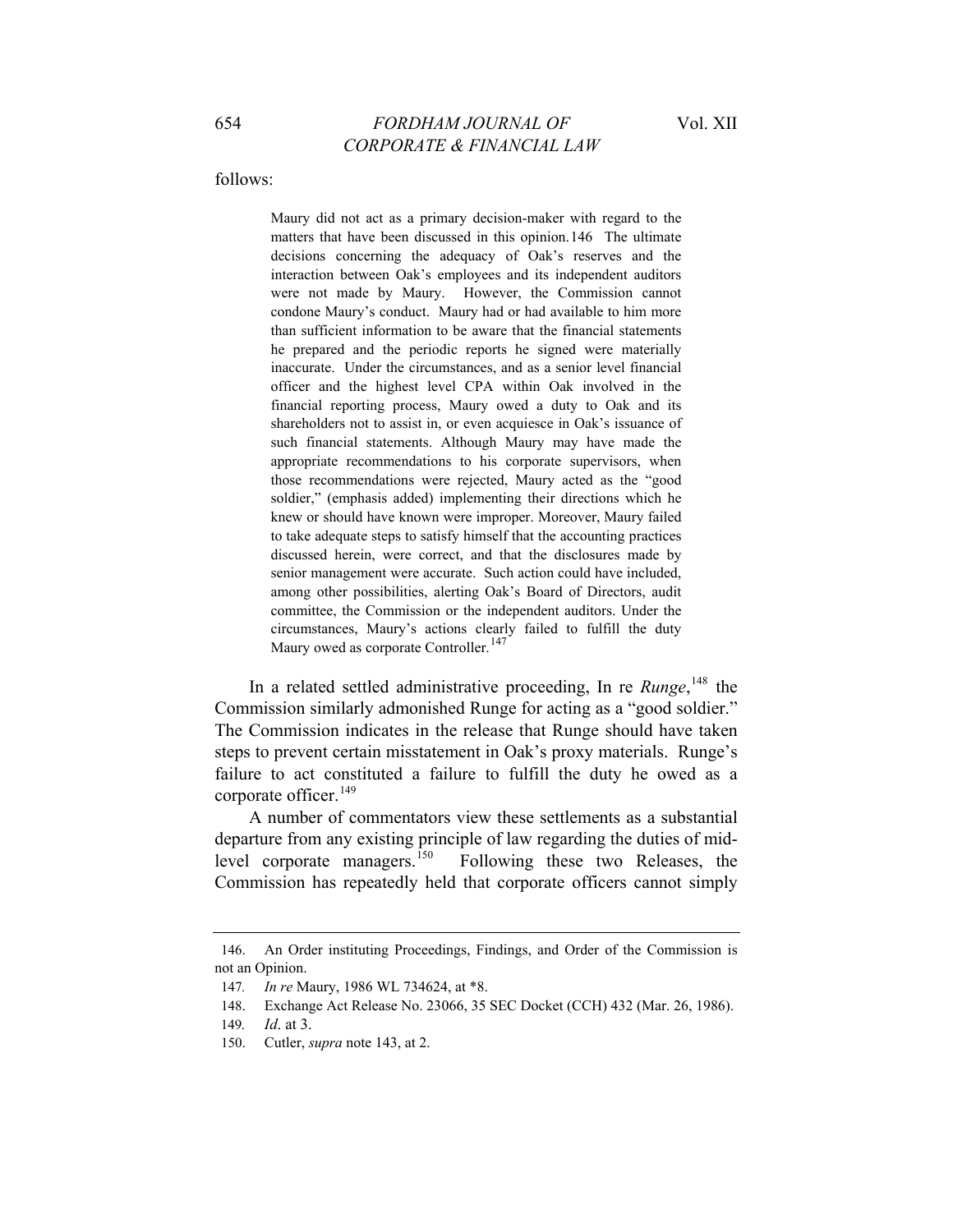act as "good soldiers" and assist or acquiesce in those acts of their superiors which they know or should know are improper. Each case expressly relied on the Oak releases as establishing the relevant precedent.<sup>[151](#page-29-0)</sup>

In addition to using settlements to set broad standards of conduct, the SEC also uses settlements as a tool to define or interpret certain words. *In the Matter of Revlon, Inc.*, defined the term "negotiation" broadly to include any "substantive discussion" not only between the parties or potential parties, but also between their advisers and representatives "concerning a possible transaction."[152](#page-29-1) The SEC also indicated that an assessment of when "negotiations" have started turns upon a review of all of the existing facts and circumstances. The SEC used this term in subsequent cases.<sup>[153](#page-29-2)</sup>

*In re Prudential Securities, Inc.*, another significant settlement, broadly impacted non-related parties.<sup>[154](#page-29-3)</sup> The SEC alleged that the firm engaged in improper sales practices concerning the sale of direct investments to customers. Prudential settled this matter. In the settlement Prudential agreed not to assert a statute of limitations defense against any claimants who entered the claims resolution process.[155](#page-29-4) The removal of the statute of limitations represents a monumental

<span id="page-29-0"></span><sup>151</sup>*. In re* Tracy Spadaro Maynard, Exchange Act Release No. 36,022, 59 SEC Docket 2197, 1995 WL 452900, at \*1 (Jul. 25, 1995); *In re* Collins Indus., Inc., Exchange Act Release No. 34,934, 57 SEC Docket 2764, 2779 (Nov. 3, 1994); *In re* Sye, Exchange Act Release No. 24534, 38 SEC Docket (CCH) 592, 593 (June 2, 1987) (stating that a corporate controller cannot escape culpability by asserting that they acted as "good soldiers" and cannot rely upon the fact that the conduct may have been condoned, even ordered by, their corporate superiors); *In re* Benny Aguirre, Exchange Act Release No. 24,535, 38 SEC Docket 847, 850 (June 2, 1987); *In re* Stewart Parness, Exchange Act Release No. 23,507, 36 SEC Docket 395, 408-09 (Aug. 5, 1986) (stating that a corporate officer cannot avoid liability merely by following the directives of his or her corporate supervisors).

<span id="page-29-1"></span><sup>152</sup>*. In re* Revlon, Inc., Exchange Act Release No. 23,320 (June 16, 1986); *see In re* Lionel Corp., Exchange Act Release No. 30,121 (Dec. 30, 1991), at 7-8.

<span id="page-29-2"></span><sup>153</sup>*. In re* RIT Acquisition Corp., 50 SEC 1004, Release No. 30,732, Release No. 34-30732, 51 SEC Docket 828, 1992 WL 120493 (May 22, 1992).

<span id="page-29-3"></span><sup>154</sup>*. In re* Prudential Sec., Inc., Exchange Act Release No. 33,082, 55 SEC Docket 720 (1993).

<span id="page-29-4"></span><sup>155.</sup> SEC v. Prudential Sec., Inc., Litigation Release No. 13,840, 55 SEC Docket 709, 1993 WL 430407, at \*1-4. Another unique term of settlement was that Prudential would establish a fund, with an initial deposit of \$300 million, to compensate customers who choose to use a modified claim procedure.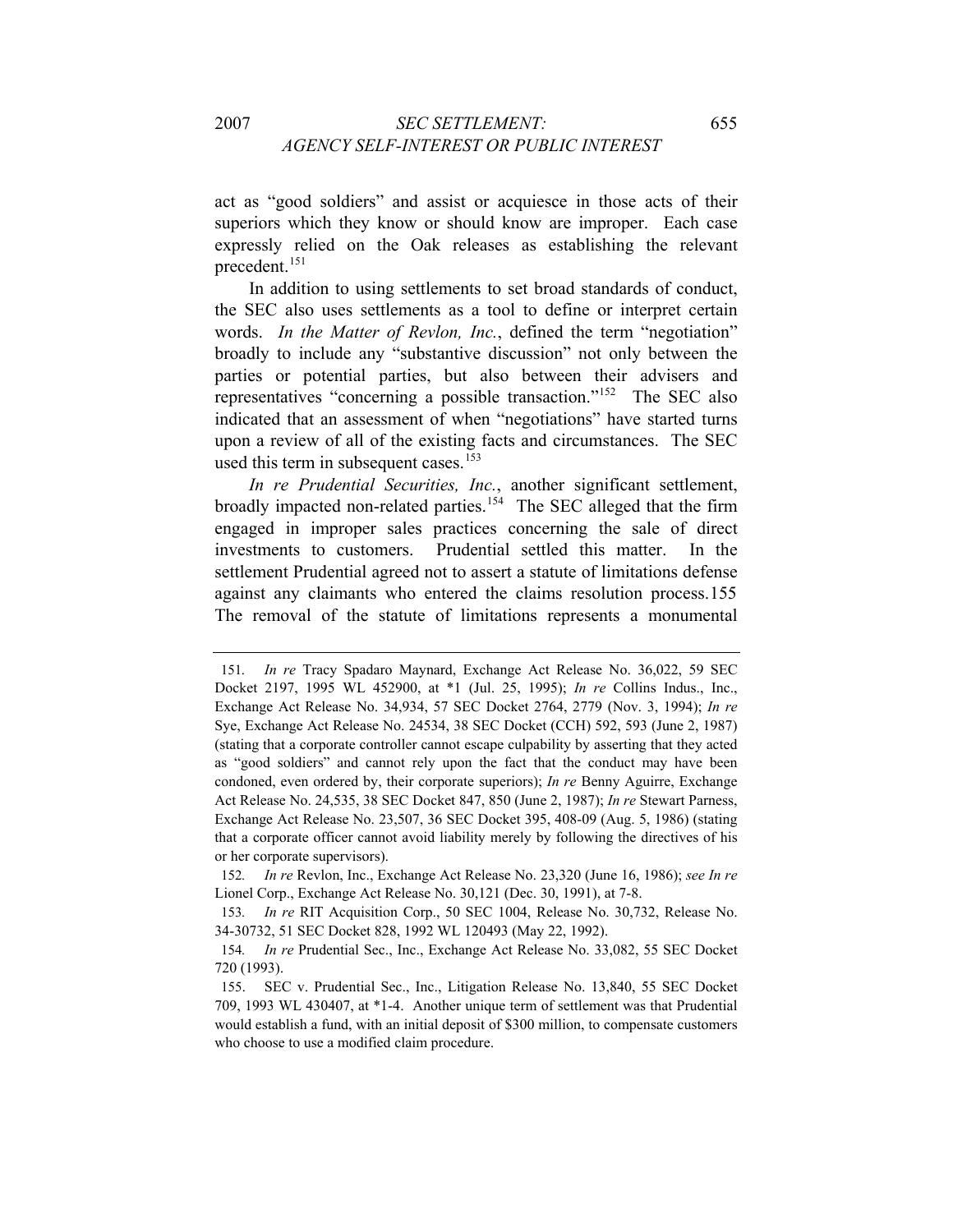change in the civil system of recovery. This tool of procedure often presents a significant hurdle to litigants and the SEC removed this obstacle in this instance. The settlement also contained many dictates about firm practices and policies. This settlement was meant to impact non-related third parties.

Within the past decade, the Commission has issued orders in cases involving several large securities firms. The Commission determined that these firms failed reasonably to supervise persons within their employ, in violation of Section 15(b)(4)(E) of the Exchange Act.<sup>[156](#page-30-0)</sup> The Commission has used these cases to comment extensively on what it deems to be the responsibilities of all firms, their management, and their compliance staff to establish minimum standards of supervision.<sup>[157](#page-30-1)</sup> For example, the Commission has cited with approval the Smith Barney matter at least 30 times. The Commission referred and relied on its order in the Smith Barney matter in *In the Matter of Prudential-Bache*[158](#page-30-2) and in *In the Matter of Shearson Lehman*, [159](#page-30-3) where the Commission discussed the compliance procedures required of each firm. The Commission also prominently quoted the Smith Barney order in a staff legal bulletin to remind the securities industry that the Commission's views on the responsibilities of brokers to supervise their employees have been known for some time.<sup>[160](#page-30-4)</sup>

More recently, these same settled cases have begun to appear in decisions against persons who have decided to contest the allegations against them. In February 1998, the National Adjudicatory Council NASD Regulation, Inc. cited the Smith Barney matter in a contested case. $161$ 

In sum, the Commission has demonstrated a pattern of relying on its own articulations of legal principles to establish substantive rules of law, intended for general, prospective application. The development of law and the articulation of binding legal standards should be reserved for one of the accepted methods of law making, such as administrative rule

<span id="page-30-1"></span><span id="page-30-0"></span><sup>156</sup>*. In re* Smith Barney, Securities Exchange Act of 1934 Release No. 21,813 (Mar. 5, 1985).

<sup>157</sup>*. In re* Fidelity Brokerage Servs*.*, LLC., SEC Release No. 50,138 (Aug. 3, 2004).

<sup>158</sup>*. In re* Prudential Bache Sec., Inc*.*, Releaser No. 34-22755 (Jan. 2, 1986).

<sup>159</sup>*. In re* Lehman Bros., Exchange Act Release No. 37,673 (Sept. 12, 1996).

<span id="page-30-4"></span><span id="page-30-3"></span><span id="page-30-2"></span><sup>160.</sup> Staff Legal Bulletin No. 17 (Remote Office Supervision), 2004 WL 3711970, (Mar. 22, 2004).

<span id="page-30-5"></span><sup>161</sup>*. In re* Mkt. Regulatory Comm. Complaint v. La Jolla Capital Corp*.*, 1998 WL 1084575, at \*1-6 (N.A.S.D.R.).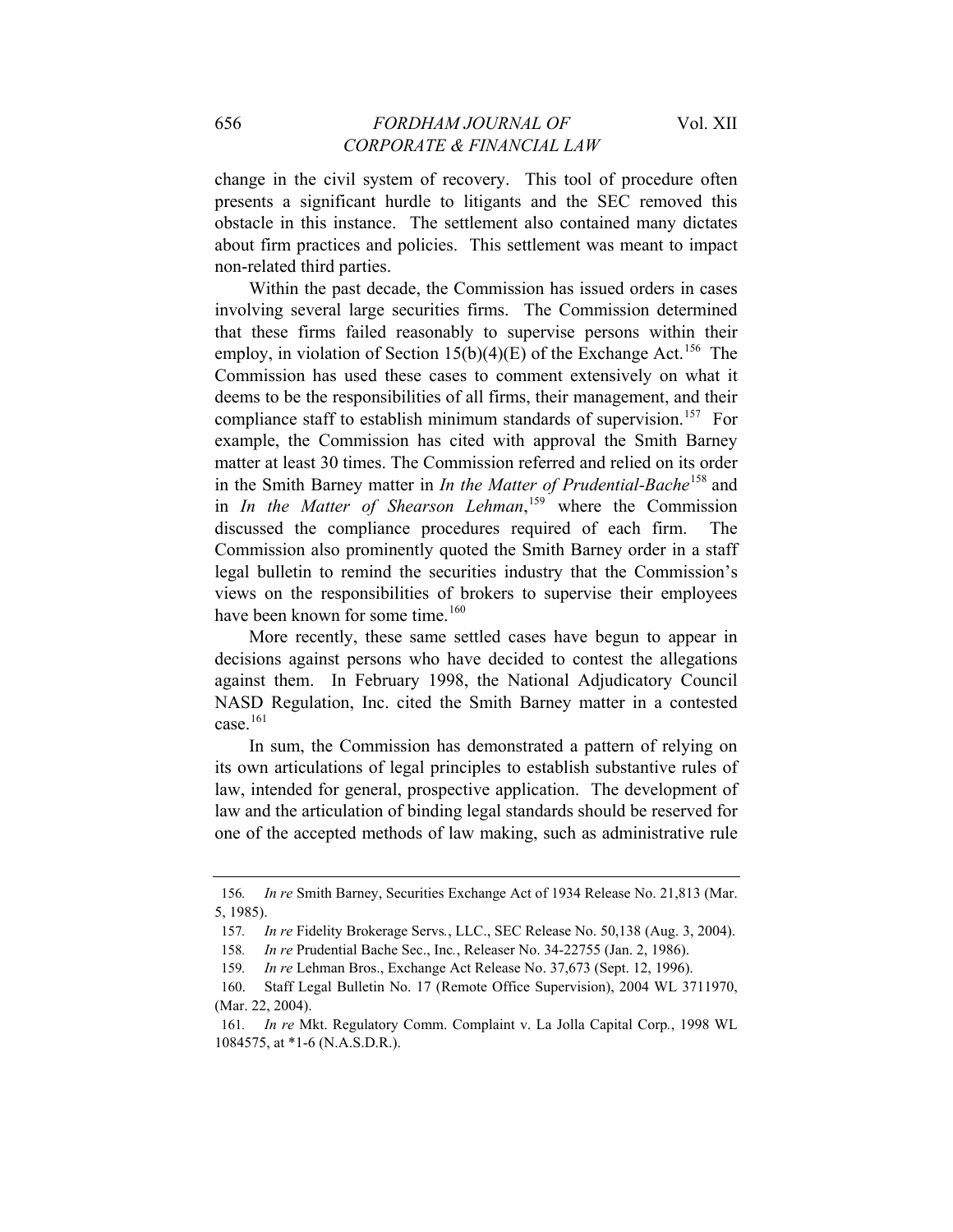making,<sup>[162](#page-31-0)</sup> legislation, or through adjudication.<sup>[163](#page-31-1)</sup> But courts and the Commission both cite to settled matters as authority. Occasionally, the SEC has asserted, based on settled matters, that bad actors were on notice of the Staff's position regarding certain conduct or interpretation of the law. The Supreme Court<sup>[164](#page-31-2)</sup> and the Second Circuit<sup>[165](#page-31-3)</sup> both give weight to SEC consent decrees, which suggests that the application of legal interpretations by the SEC in non-contested consent decrees is authoritative and serves to instruct and put the securities industry on notice. The Commission and the Courts should not use settlements as legal precedents in subsequent actions because those conclusions, without going through a rulemaking process or adjudication, are not precedents. The SEC should advance novel cases through administrative rulemaking or adjudication. SEC settlements are a form of precedent, as significant as an opinion from the Commission or a federal judge to potential defendant(s) or respondent(s).

Generally, everyone accepts that the Staff protects the public interest and safeguards the securities markets. This responsibility includes investigating possible violations of the federal securities laws which will negatively impact the public and the markets, and

<span id="page-31-0"></span><sup>162</sup>*. See generally*, Exchange Act § 23(a)(1), Securities Act § 3(b), 15 U.S.C. § 77c(b), *and* Exchange Act § 10(b), 15 U.S.C. § 78j(b), 15 U.S.C. § 78w(a)(1) (1988), 15 U.S.C. § 78c(b); 15 U.S.C. §§ 3(b), 10(b), 23(a)(1), 77(c)(b), 78(c)(b), 78(j)(b), 78w(a)(1) (1988).

<span id="page-31-1"></span><sup>163.</sup> SEC v. Chenery Corp., 332 U.S. 194, 203 (1947) (noting that every case of first impression has a retroactive effect, and held that making policy by means of adjudication is not per se an abuse of discretion because of such effect). Additionally, the Court acknowledged that there is . . . a very definite place for the case-by-case evolution of statutory standards. *Id.* Moreover, the choice made between proceeding by general rule or by individual, ad hoc litigation is one that lies primarily in the informed discretion of the administrative agency. *Id. See also* CBS v. United States, 316 U.S. 407, 421 (1942).

<span id="page-31-2"></span><sup>164.</sup> E.I. DuPont de Nemours & Co. v. Collins, 432 U.S. 46, at 54 (1977) (citing F.T.C. v. Mandel Bros., 359 U.S. 385, 391 (1959)) ("[C]ontemporaneous construction of a regulatory statute by the agency charged with its administration is entitled to great weight . . . even though it was applied in cases settled rather than by litigation.").

<span id="page-31-3"></span><sup>165.</sup> United States v. Chiarella, 588 F.2d 1358, 1369 n.17 (2d Cir. 1978), rev'd, 445 U.S. 222 (1980) (citing United States v. Persky, 520 F.2d 283, 288 (2d Cir. 1975)). All that is necessary for adequate notice is that "a clear and definite statement of the conduct proscribed" antedate the actions alleged to be criminal. *Id.* Under this principle, Chiarella manifestly had adequate notice that his trading in target stock could subject him to criminal liability. *Chiarella*, 588 F.2d at 1369 n.17.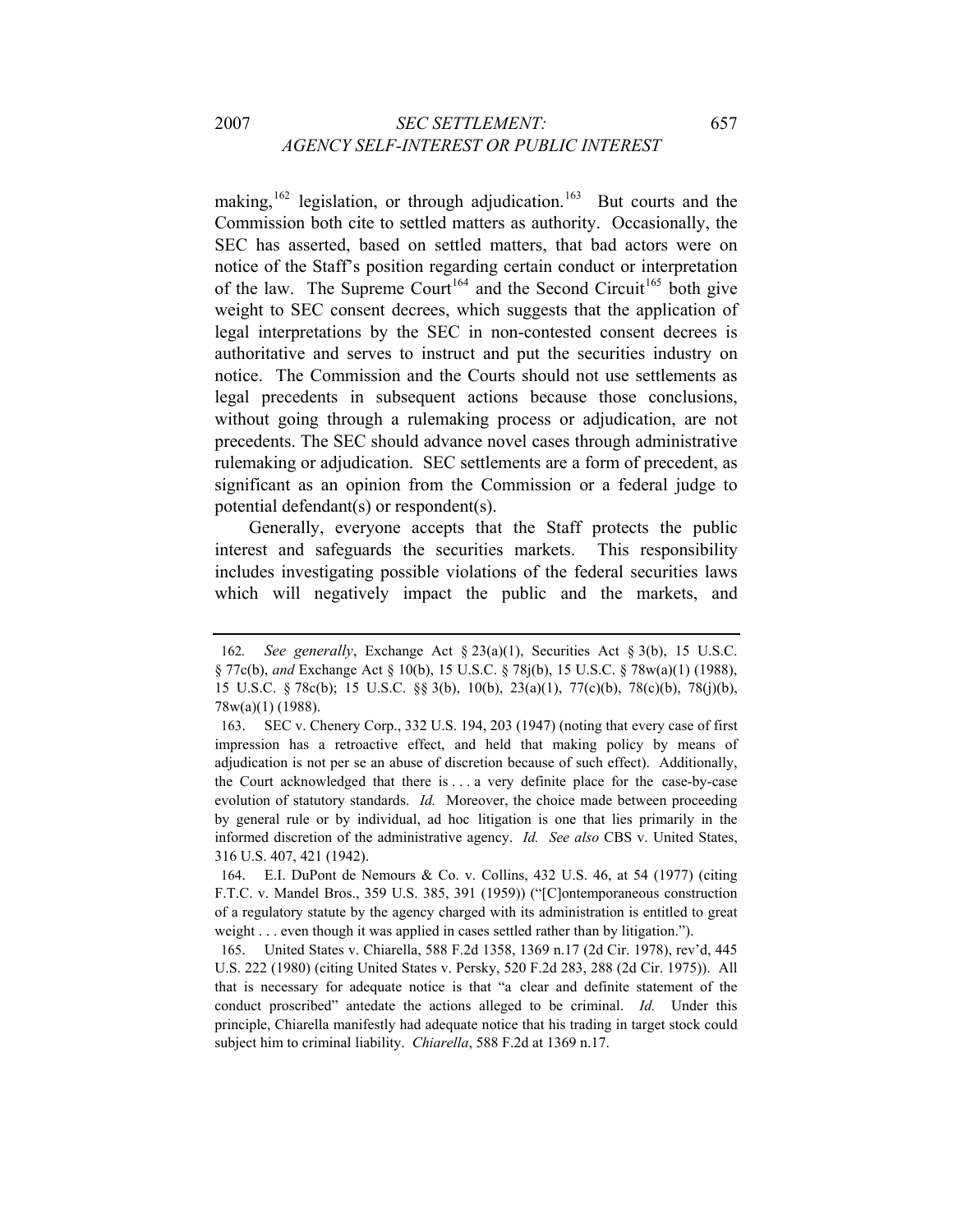prosecuting and seeking sanctions, including disgorgement, against those whom the SEC finds in violation of the federal securities laws. Query whether the protection of the public interest as opposed to Agency self-interest should extend to the method of determining the form of prosecution; settlement or public adjudication.

SEC settlements should be a three party process. One sphere should contain the SEC, who protects the public and the integrity of the securities markets by stopping and detecting bad actors. The second sphere should contain the individual/corporate defendant(s) or respondent(s) who want to settle charges quietly and economically. The third sphere should contain the public interest.<sup>[166](#page-32-0)</sup> SEC settlements affect the public in a many ways. Since the SEC has an opportunity to engage in unilateral rule making through settlement and SEC settlement can conflict with public interest, we must examine whether the SEC can properly protect the public interest in settlement negotiations.

SEC settlements depart from the Traditional Settlement Environment. This departure leads to corruption of the settlement process. SEC settlements do not compare to settlements favored by public policy, which emerge through traditional settlement environments. We need an alternative framework to evaluate whether the SEC properly protects the public interest through settlement. A framework for evaluation is preferable to assuming that SEC settlements are favored by public policy. SEC settlements both deviate from Traditional Settlement Environments and impact non-parties. Neither the courts, nor the Commission, should adopt settlements as precedent because this treatment would circumvent the creation of law through legislation, adjudication, or administrative rule making.

# *B. Public Policy Favors Settlements Between Equal Parties Negotiating a Resolution*

In Traditional Settlement Environments, settling parties are equally equipped to negotiate with one another to arrive at a mutually agreed upon resolution. These parties act in good faith to arrive at a resolution. A hallmark of a Traditional Settlement Environment is that the parties have equal bargaining power or are "relative equals."<sup>[167](#page-32-1)</sup> For instance,

<span id="page-32-0"></span><sup>166</sup>*. See* Phillips, *supra* note 46, at 56 (stating that the public includes small investors, corporations, and individuals, and this sphere may also include the judiciary legislatures, and others concerned with the orderly development of the law).

<span id="page-32-1"></span><sup>167.</sup> There is case law in the area of contracts that discusses unequal bargaining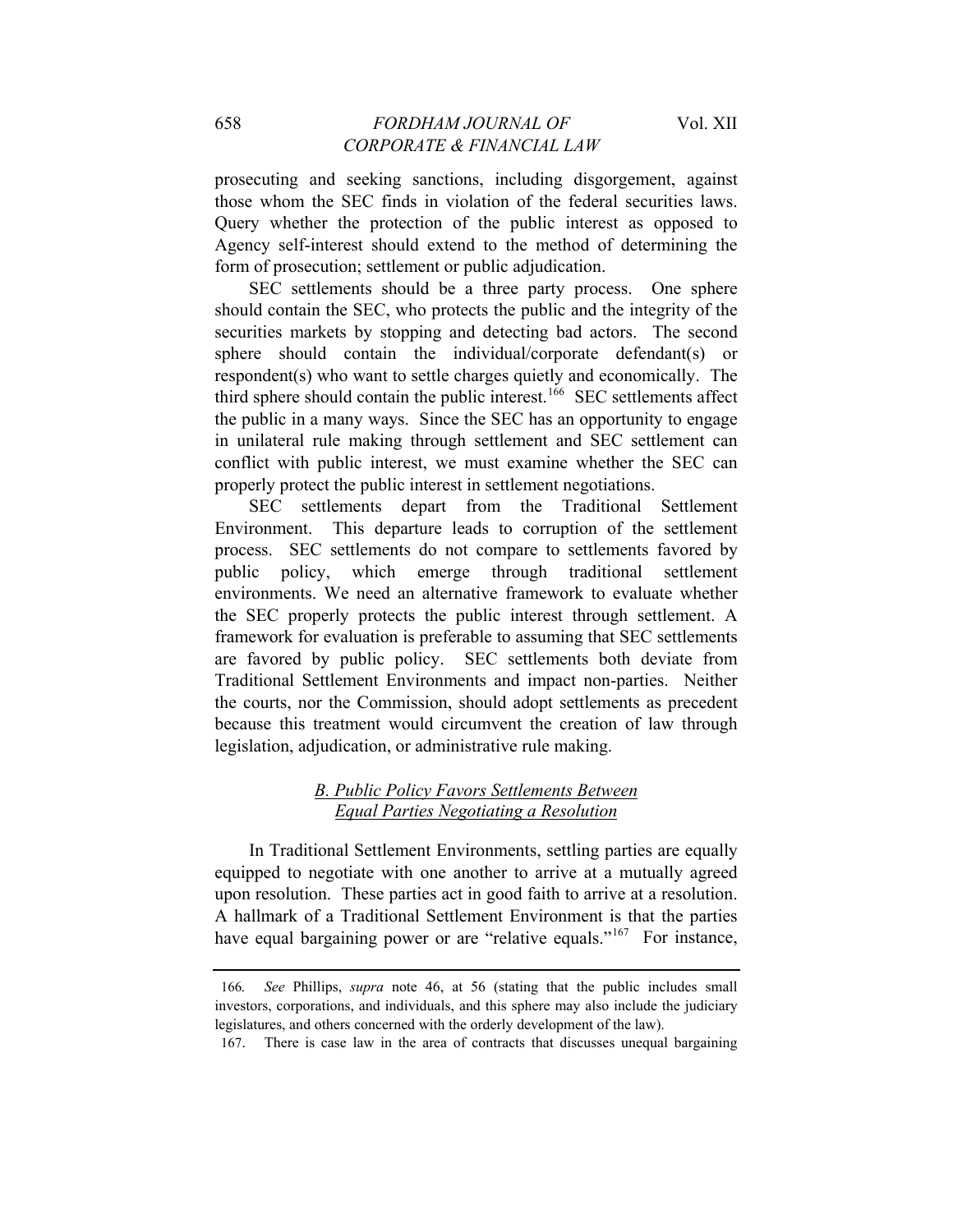when considering a dispute between two neighbors over a fence or a property line, the relative equal standard is instinctual. The parties have an interest in the outcome and are similarly situated. A settlement between two relatively equal parties represents an exercise in private ordering, and the law accepts the results as the will of the parties.<sup>[168](#page-33-0)</sup>

The "relative equal standard" becomes more unstructured when applied to settlement negotiations between individuals and corporations, or between individuals or corporations, and government entities. The parties to the settlement are clearly different and appear to be unequal. A litmus test for our societal notion of power would make the evaluation of the status of the parties easier.

Defining power in terms of negotiating ability sheds some light on the status of the negotiating parties. Parties who are equals in terms of negotiating ability would presumably have a similar amount of power at the bargaining table. There are as many definitions for as there are sources of power.<sup>[169](#page-33-1)</sup> Power could be defined as one party's ability to influence or coerce the opposing party into agreement. No one definition of power has proven its universal applicability.<sup>[170](#page-33-2)</sup>

A non-exclusive list of the characteristics of power includes: wealth, authority, strength, persuasion, capacity, influence, a willingness to engage in conflict, and other less visible factors. Resources, like manpower and economic strength, give organizations like the SEC power to assert preeminence in the regulatory field. The SEC sits as the primary drafter, interpreter, and rule and regulation enforcer, and claims various moral, intellectual, political, or economic legitimacy.<sup>[171](#page-33-3)</sup>

170. *Id.*

power as a part of the doctrine of unconsionability and the avoidance of contracts of adhesion. U.C.C. § 2-302; RESTATEMENT (SECOND) OF CONTRACTS § 208 (regarding treatment of inequitable bargaining power as a factor toward a successful unconscionabilty defense). Williams v. Walker-Thomas Furniture Co*.*, 350 F.2d 445, 449 (D.C. Cir. 1965) (holding that unconscionablility includes the absence of meaningful choice).

<span id="page-33-0"></span><sup>168</sup>**.** Few scholars have attempted to define private ordering with any measure of success. Professor Fuller has defined private ordering as "law" that parties bring into existence by agreement. *See* Robert H. Mnookin and Lewis Kornhauser, *Bargaining in the Shadow of the Law: The Case of Divorce*, 88 YALE L.J. 950, 950 n.1 (1979).

<span id="page-33-1"></span><sup>169.</sup> *See generally* Daniel D. Barhizer, *Inequality of Bargaining Power*, 76 U. COLO. L. REV. 139, 153 (2005) (discussing "the nature of power").

<span id="page-33-3"></span><span id="page-33-2"></span><sup>171.</sup> JEFFEREY PFEFFER, POWER IN ORGANIZATIONS 2, 4-6 (1981) (discussing transformation of raw power into legitimate authority).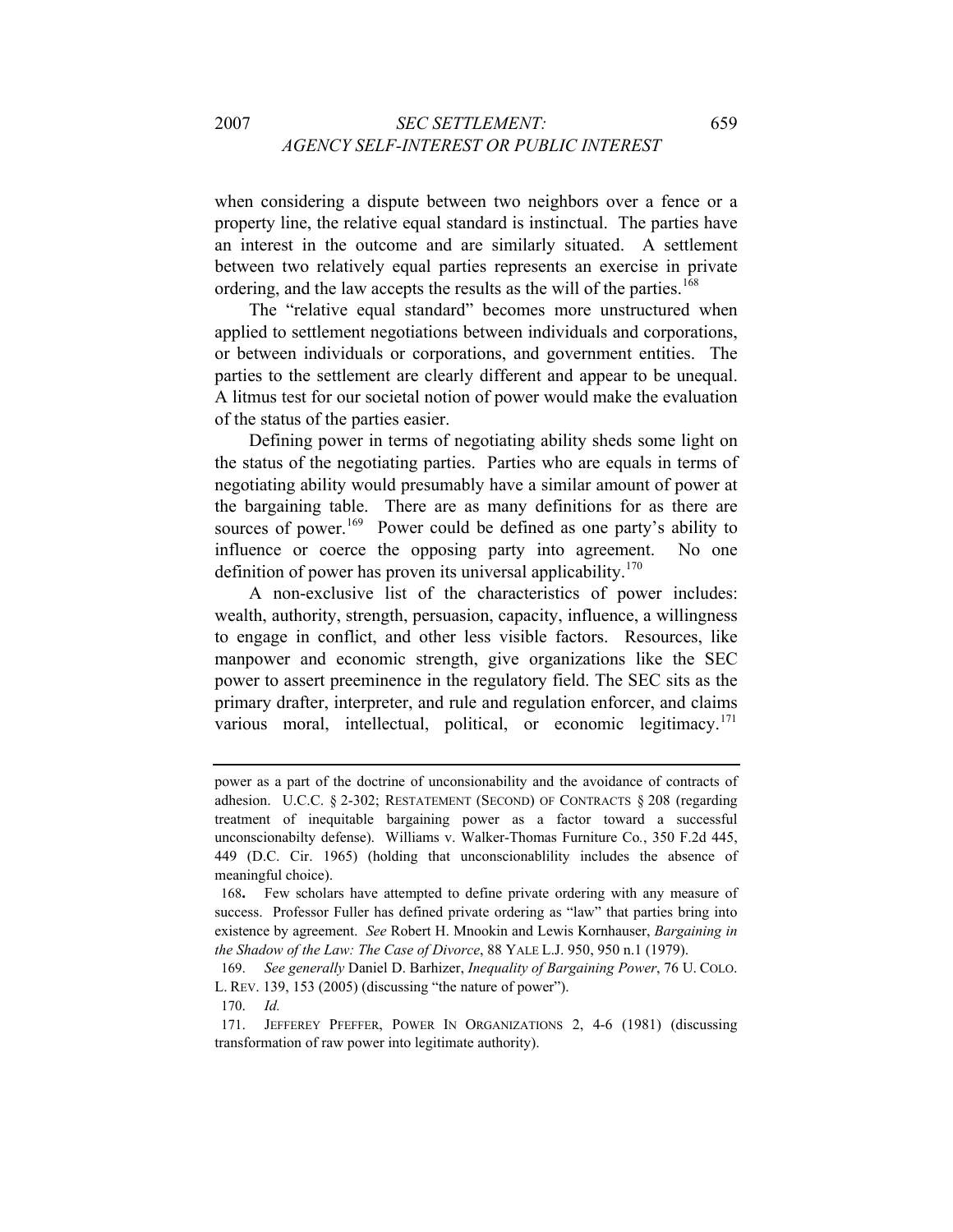Additionally, the SEC might find a source of power in its perceived relationship with Congress and the Judiciary. There is also the power of coercion vested in the SEC. The SEC coercively exerts pressure on industry participants to settle in the name of cooperation and to avoid negative labeling. An additional source of power might come from the SEC's ability, through settlement, to withhold investigatory or damaging documents from the public.<sup>[172](#page-34-0)</sup> When we examine possible inequalities in bargaining power, we must also make assumption about party motivations and goals.

# *1. SEC Settlement with Individuals, and Small and Mid-Sized Enterprises*

Unlike settlements between private parties who may be in equal positions of strength, during an SEC settlement the SEC has more bargaining power than most of its opposition. The parties are not equals. SEC investigations exhaust the resources of the respondent(s) or defendant. The strength of the SEC comes from the nature of the investigative process as well as the SEC's statutes. These factors serve to embolden the SEC and the Staff in the negotiation process.<sup>[173](#page-34-1)</sup>

The investigative process empowers the SEC by allowing the staff to focus exclusively on one enforcement matter for long periods of time, making a solid case theory as well as evidence. This process equally diminishes the bargaining or negotiating position of respondent(s) or defendant(s) who must respond to SEC inquiries and requests while managing ongoing business endeavors. The potential defendant(s) or respondent(s) must divert work hours and resources from normal activities in order to respond to the SEC's requests for documents and testimony. Most entities and individuals involved in an SEC investigation also employ outside counsel for representation during the investigation. This investigation process can continue for months. The SEC, through sanctions, can close businesses and end careers. Considering the perceived status of the SEC, the Agency has little incentive to settle for less than it could obtain in an enforcement action.

The inequality between the SEC and potential respondent(s) or defendant(s) helps explain the SEC's "take all" approach to settlement.

<span id="page-34-0"></span><sup>172.</sup> Certain documents would become part of the public record through litigation. Such disclosure is generally avoided through settlement.

<span id="page-34-1"></span><sup>173.</sup> The SEC's position of strength increases as the size, power, influence or wealth of the potential defendant or respondent goes down.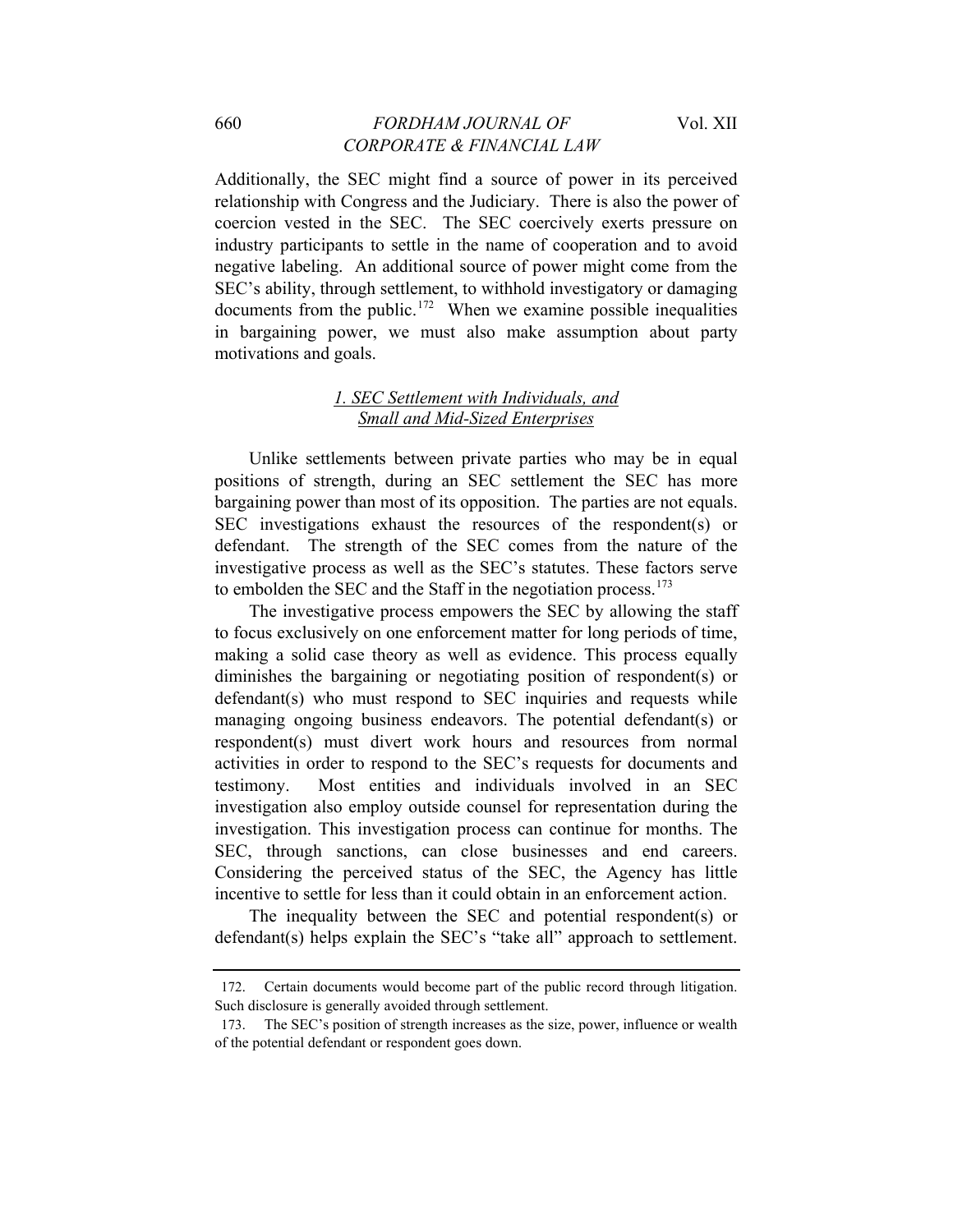When considering settlement, the Enforcement Staff looks for terms that provide all of the desired relief including, but not limited to, penalties, bars, disgorgement, and suspension if applicable.<sup>[174](#page-35-0)</sup> Thus, settlement with the SEC does not look like a negotiated settlement.

Arguably, the SEC, in a settlement, receives as much in terms of sanctions as it does in a contested proceeding, without as many work hours, and without the diversion of resources from other enforcement matters. Previously, the Securities Defense Bar considered settlement at the conclusion of a SEC investigation to be in the best interest of the defendant(s) or respondent(s). However, as the Staff seeks higher and harsher sanctions, defendant(s) or respondent(s) chose to litigate matters. As a result, a higher number of settlements should be seen after the commencement of an administrative matter or civil proceeding but prior to trial.

The SEC is more powerful than most respondents or defendants, and oftentimes presents most of these parties with settlement documents for their signature. The respondent (s) or defendant (s) have two options: settlement or litigation. Defendant(s) or respondent(s) cannot realistically walk away from the settlement nor do they have a realistic ability to modify the terms.<sup>[175](#page-35-1)</sup> SEC settlements with individuals and small to mid-sized enterprises are not the result of a good faith negotiation between two equal parties. SEC settlements go beyond settlements favored by public policy; SEC settlements are not private ordering or necessarily an expression of the will of the parties.

# *2. SEC Settlement with Large Corporations Including Securities Firms: Where Does Its Power Lie?*

A query about the bargaining position of the SEC vis-à-vis large brokerage firms and other major industry participants poses unique challenges. The power imbalance, if any, is less obvious between the parties. It appears that the SEC has no more leverage than a large financial institution or large corporation in terms of economic wealth, political power, or intellectual power. But, if these parties are in an

<sup>174</sup>*. See generally* Phillips, *supra* note 118.

<span id="page-35-1"></span><span id="page-35-0"></span><sup>175.</sup> Stirlen v. Supercuts, Inc., 60 Cal. Rptr. 2d 138, 146 (Cal. Ct. App. 1997) (holding employment contract to be oppressive and procedurally unconscionable because employee did not have a meaningful opportunity to negotiate, despite that fact that he was able to secure several favorable terms in the agreement).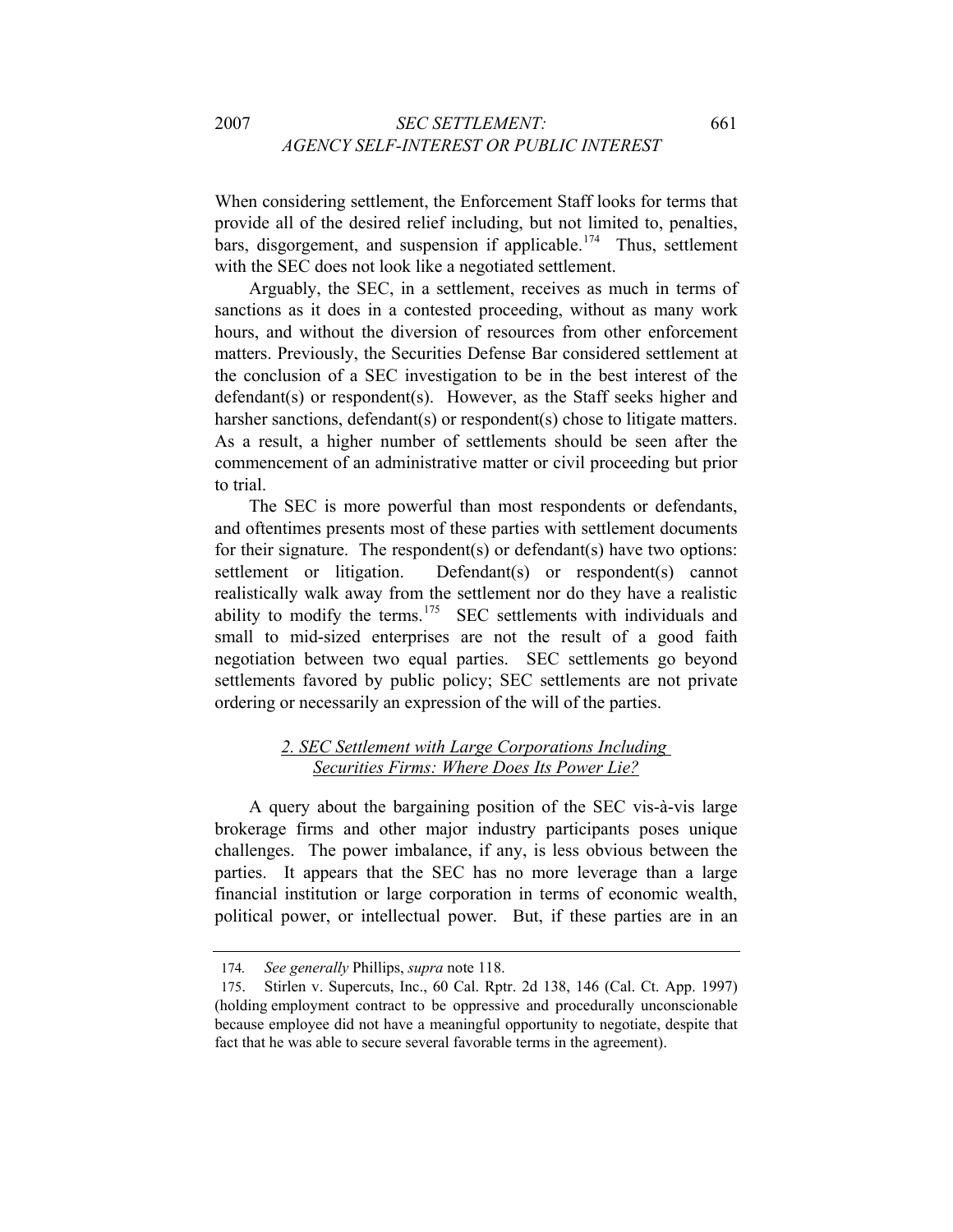equal bargaining position, how does the SEC extract unprecedented settlements from these parties?<sup>[176](#page-36-0)</sup>

Notwithstanding the mutual advantages, SEC settlements are not agreements between equals. We must evaluate hidden power and the power of coercion to understand the bargaining ability of each side. Unfortunately, these types of power are not obvious, particularly if unused. Unspoken coercive power and other hidden powers held by each side influence SEC settlements with large and powerful financial institutions. Unspoken yet strong factors that might play a role in defining the power relationship between the SEC and large financial institutions are: (1) large financial institutions and the law firms that represent them heavily employ former SEC staff, (2) the compliance and

<span id="page-36-0"></span><sup>176.</sup> Between early 2004 and fall 2004, the SEC imposed fifteen penalties over \$50 million, including may of the highest penalties ever obtained in SEC enforcement actions. Stephen M. Cutler, *Speech; The Themes of Sarbanes-Oxley as Reflected in the Commission's Enforcement Program* (Sept. 20, 2004), *available at* http://www.sec.gov/news/speech/spch092004smc.htm. *See* SEC v. WorldCom, Inc., 273 F. Supp. 2d 431 (S.D.N.Y. 2003) (imposing a \$2.25 billion penalty, satisfied postbankruptcy at \$750 million); *In re* Merrill Lynch & Co., Litigation Release No. 18038, 79 SEC Docket 2533 (Mar. 17, 2003), *available at* http://sec.gov/litigation/ litreleases/lr18038.htm; *In re* Citigroup, Inc., Exchange Act Release No. 48230, 80 SEC Docket 2116 (July 28, 2003), *available at* http://sec.gov/litigation/admin/34-48230.htm; *SEC Charges J.P. Morgan Chase In Connection With Enron's Accounting Fraud*, Litigation Release No. 18252, 80 SEC Docket 2286 (July 28, 2003), *available at* http:// sec.gov/litigation/litreleases /lr18252.htm (stating that SEC imposed a total of \$197.5) million in civil penalties, and substantial disgorgement, against Merrill Lynch, Citigroup, JPMorgan Chase, and CIBC); *see*, *e.g.*, *In re* Invesco Funds Group, Inc., Investment Company Act of 1940 Release No. 26629, 83 SEC Docket 2872 (Oct. 8, 2004) (imposing a \$110 million penalty), *available at* http://www.sec.gov/litigation /admin/34-50506.htm; *In re* Alliance Capital Management, L.P., Investment Advisers Act of 1940 Release No. 2205A, 81 SEC Docket 3401 (Jan. 15, 2004) (imposing \$100 million penalty), *available at* http://www.sec.gov/litigation/admin/ia-2205a.htm; *In re* Massachusetts Financial Services Co., Investment Advisers Act of 1940 Release No. 2213, 82 SEC Docket 341 (Feb. 5, 2004) (imposing \$50 million penalty), *available at* http:// www.sec.gov/litigation/admin/ia-2213.htm; *In re* Pilgrim Baxter & Associates, Investment Advisers Act of 1940 Release No. 2251, 83 SEC Docket 363 (June 21, 2004) (imposing \$50 million penalty), *available at* http://www.sec.gov/litigation /admin/ia-2251.htm; *In re* Putnam Investment Management, LLC, Investment Advisers Act of 1940 Release No. 2226, 82 SEC Docket 2225 (Apr. 8, 2004) (imposing \$50 million penalty), *available at* http://www.sec.gov/litigation/admin/ia-2226.htm; In re Janus Capital Management LLC, Investment Advisers Act of 1940 Release No. 2277, 83 SEC Docket 1766 (Aug. 18, 2004) (imposing \$50 million penalty), *available at* http:// www.sec.gov/litigation/admin/ia-2277.htm.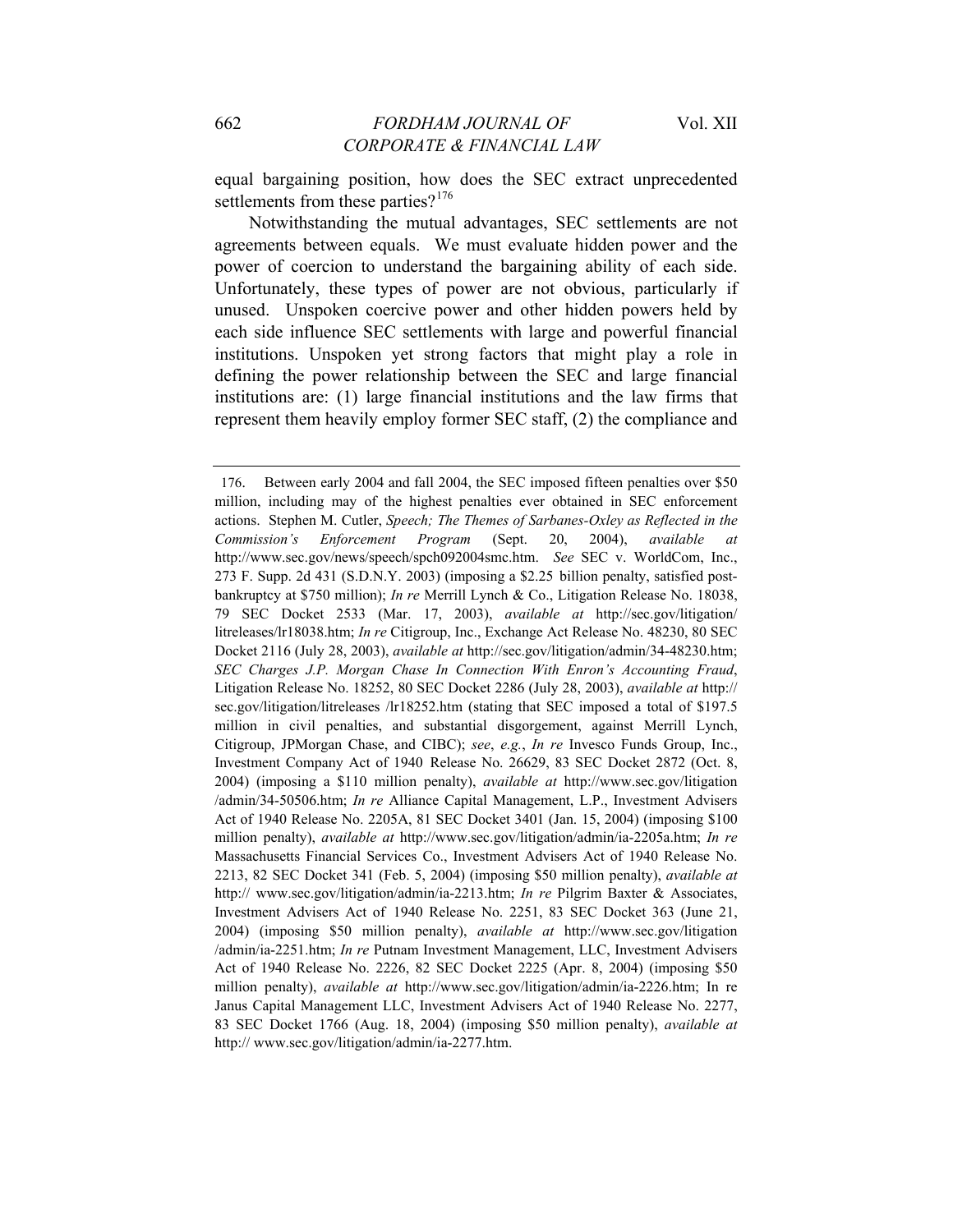legal areas of large financial institutions and the firms that represent them are normally staffed by former SEC staff, (3) the financial institutions in avoiding litigation also avoid suits by the investing public; and (4) the SEC is self-interested.

The trend toward increased settlement from large corporations and financial institutions would seem to indicate that the SEC has more power than respondent(s) or defendant(s) in these cases. But, first we must address the coercive power and hidden factors that contribute to the imbalance of power. An analysis of the motivation below does seem to indicate that the respondent(s) or defendant(s) have more to lose than to gain in litigation. Maybe the threat of future collateral estoppel forces large corporations and financial institutions to engage in SEC settlement.

# *C. Public Policy Favors Settlements When the Parties Are Motivated to Avoid the Time, Cost, Emotional Toll, and Risk of Trial*

In Traditional Settlement Environments, the parties are equally motivated by certain considerations, including, but not limited to, the avoidance of the time, cost, emotional toll, and risk of litigation. These considerations exact a cost of the parties who resort to litigation. These costs are immeasurable, and the impact on the courts is significant.

The societal and individual benefits of settlement emerging from the Traditional Settlement Environment, instead of litigation, are impossible to quantify. Most negotiators engage in a cost benefit analysis. They weigh the financial costs of litigation versus the economic value of settlement. Generally, the expense, risk, and delay that frequently attend formal adjudication explain, at least in part, a party's preference for, and the rising incidence of, settlement.<sup>[177](#page-37-0)</sup> Settlement should promise a speedy resolution and enhanced party satisfaction.<sup>[178](#page-37-1)</sup>

Party motivation toward SEC settlement varies greatly from the motivations leading toward settlement in the Traditional Settlement

<span id="page-37-1"></span><span id="page-37-0"></span><sup>177.</sup> Laurie Kratky Dor, *Secrecy by Consent:*T*he Use and Limits of Confidentiality in the Pursuit of Settlement*, 74 NOTRE DAME L. REV. 283, 290 (1999); Samuel R. Gross & Kent D. Syverud, *Don't Try: Civil Jury Verdicts in a System Geared to Settlement*, 44 UCLA L. REV. 1, 3-5 (1996) (explaining the American legal system's preference for settlement with structural reasons such as "scarcity of judges and abundance of lawyers, adversarial fact-finding, and trial by jury"). 178*. Id.*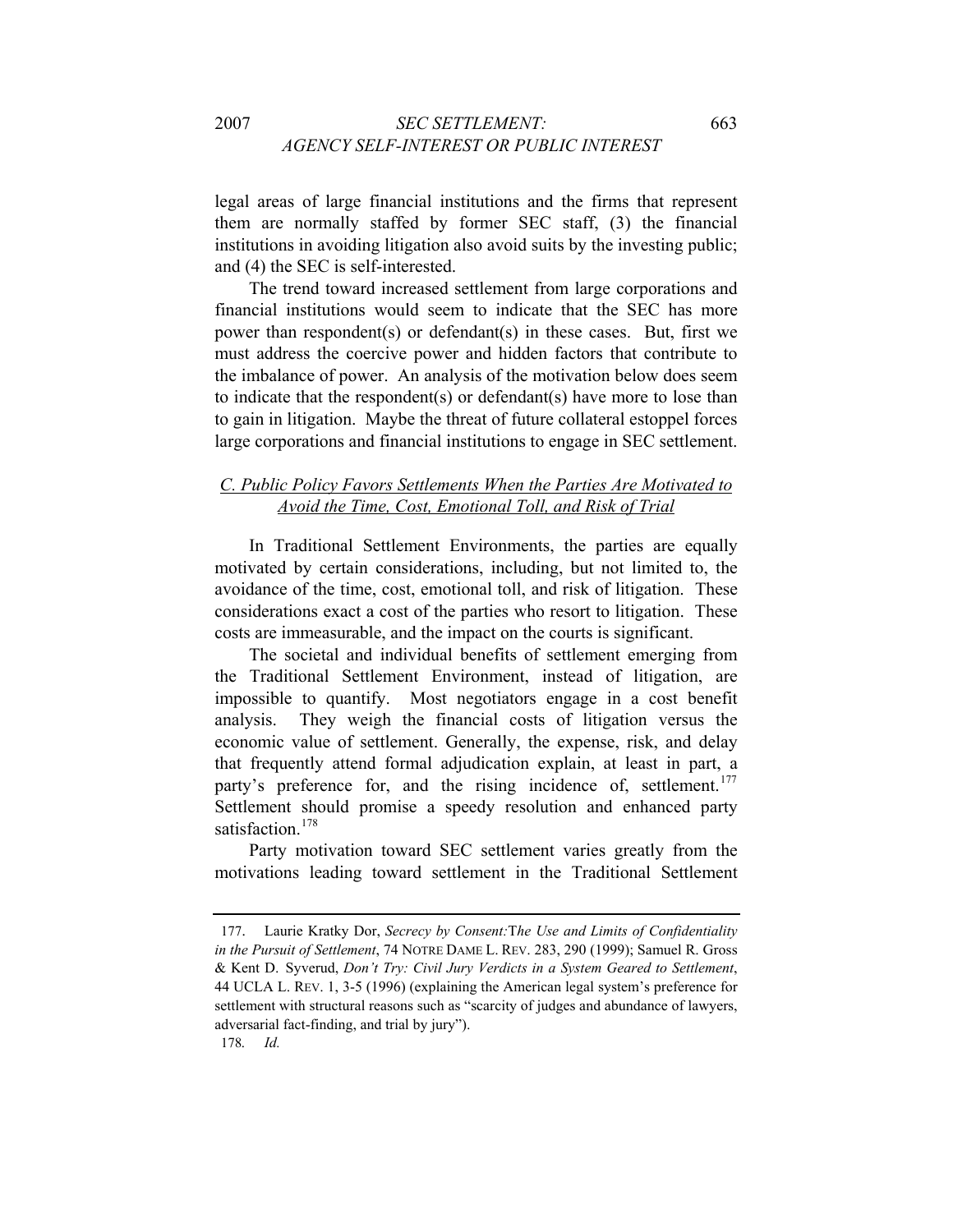Environment. The motivations in SEC settlement are less noble than the general aversion of cost, emotional toll, and the risk of trial. Agency self-interest and the opposing side's desire to avoid collateral estoppel are the primary factors encouraging SEC settlement.

# *1. Potential Motivations Toward Settlement for the Defendants' or Respondent(s)*

Fear of reputation and economic harm, and the collateral estoppel effect of a trial, motivate potential defendant(s) or respondent(s) in an SEC settlement.<sup>[179](#page-38-0)</sup> Defendant(s) or respondent(s) might feel internal or external pressures to settle quickly. The business and investing communities perceive institutions and individuals who choose to defend against the SEC's allegations as bad actors. The opposite is true for those who settle SEC enforcement actions.

Defendant(s) or respondent(s) must concern themselves with two possible negative outcomes associated with contested SEC matters, reputational and economic harm and the significant risk of collateral estoppel, both of which could attach if the defendant(s) or respondent(s) loses the SEC enforcement matter.

# a. Avoidance of Reputational and Economic Harm

The first type of harm associated with an SEC enforcement matter, reputational and economic harm, can be devastating if not managed by the defendant(s) or respondent(s) properly. Even though SEC investigations are nonpublic, leaks do occur.<sup>[180](#page-38-1)</sup> These leaks are often more damaging to a corporate image or individual reputation than any sanction that might be imposed in a contested proceeding. Public awareness of an SEC investigation requires corporate crisis management and communication.<sup>[181](#page-38-2)</sup> Engaging in a contested proceeding with the SEC, however, can increase harm to an individual or corporation for any number of reasons including, but not limited to, the expense of

<span id="page-38-0"></span><sup>179.</sup> The coercive motivation often is felt by small and mid-sized enterprises or individuals. This motivation is omitted from this discussion. *See* Part III.B.1.

<span id="page-38-1"></span><sup>180</sup>*. See* Phillips, *supra* note 46; *see also* 17 C.F.R. § 202.5(a) (1996). It is believed that most leaks are the result of testimony witnesses' discussions and are rarely attributed to the Staff. The staff policy is neither to confirm nor deny the existence of any investigation.

<span id="page-38-2"></span><sup>181</sup>*. Id.*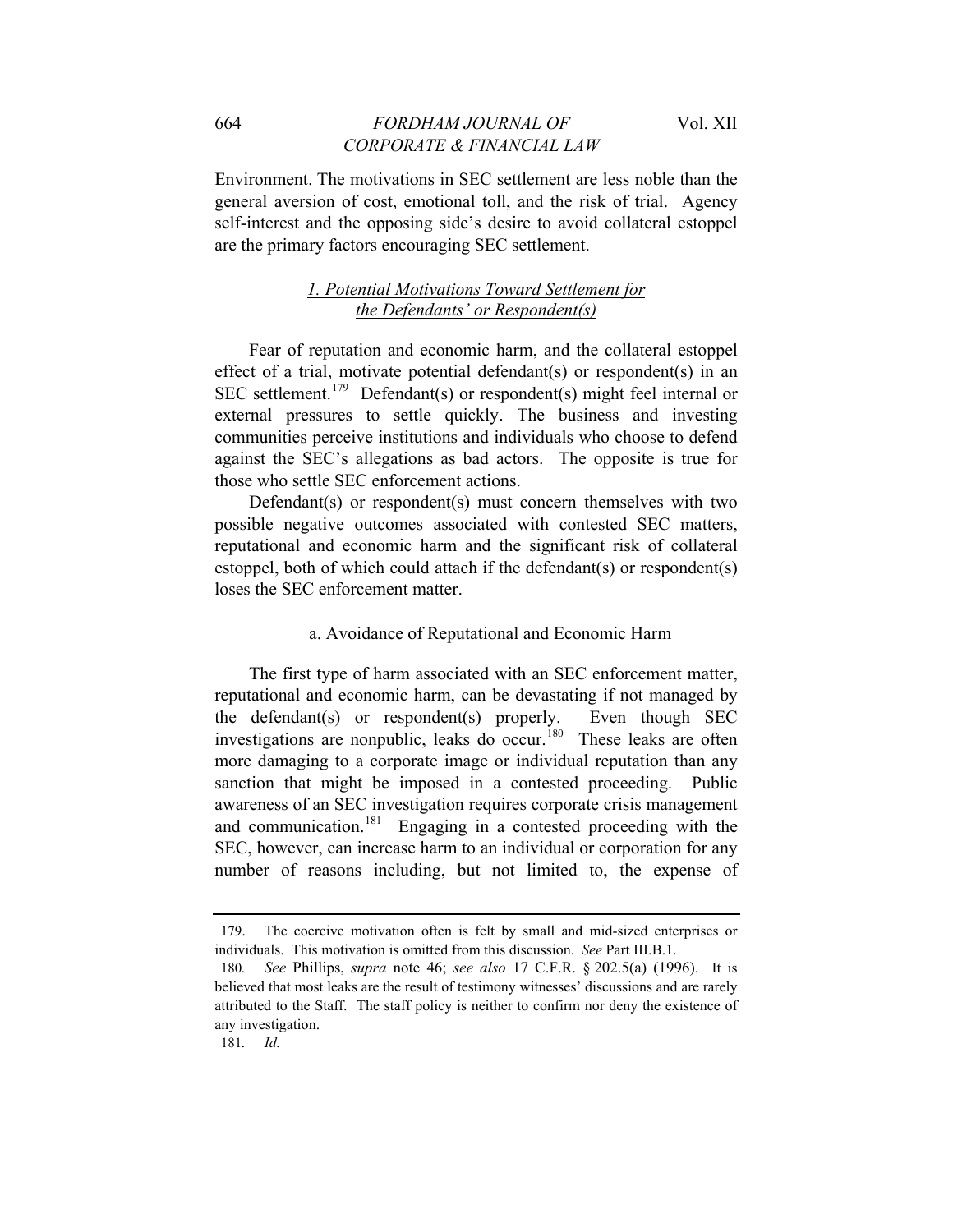defense,<sup>[182](#page-39-0)</sup> prolonged negative media attention,<sup>[183](#page-39-1)</sup> and the redirection of corporate efforts and resources from daily management to defending against the enforcement proceeding.

The harm associated with a contested proceeding can be minimized through a simultaneous filing of the complaint or order and a settlement.<sup>[184](#page-39-2)</sup> Settling with the SEC allows the defendant(s) or respondent(s) to resume normal business as soon as possible and to manage the negative publicity at one time, as opposed to confronting waves of negative publicity at the time of filing, through the trial, and at the resolution of the matter. Another public relations reason to settle an enforcement matter is the possibility that the SEC staff will allow the settling defendant(s) or respondent(s) to review and comment upon the settlement documents.<sup>[185](#page-39-3)</sup>

Public sentiment related to corporate reputation impacts consumer trends as well as the share price.<sup>[186](#page-39-4)</sup> Harm to a company's reputation can quickly morph into long-term economic harm for a corporation or an individual. In 2000, when Microsoft was found to have exploited its monopoly powers and ordered to break up, its share price fell sharply.<sup>[187](#page-39-5)</sup> Microsoft's recovery of market capitalization is still in progress, six years later, even though the charges were settled and the breakup was avoided.[188](#page-39-6) In 2002, when investors discovered that the SEC and the U.S. Attorney were investigating Computer Associates International, its share price fell by half within days.<sup>[189](#page-39-7)</sup> Computer Associates' share price has just begun to reach levels comparable to the 2002 prices. In 2002, Merrill Lynch suffered a \$20 billion loss of market capitalization.<sup>[190](#page-39-8)</sup>

<span id="page-39-0"></span><sup>182</sup>*. Id.* The expense of defending a SEC Enforcement matter can be crippling because the SEC can choose to devote substantial Staff hours and other resources to a case that the Staff or Commission deems important. The cost is even greater when you consider the expenses incurred during the investigation process.

<span id="page-39-2"></span><span id="page-39-1"></span><sup>183</sup>*. Id.* Prolonged negative publicity of this sort can have an adverse impact on share price, employee morale, business planning, and sales.

<span id="page-39-3"></span><sup>184</sup>*. Id.*

<sup>185</sup>*. Id.*

<sup>186</sup>*. Id.*

<sup>187</sup>*. Id.*

<span id="page-39-6"></span><span id="page-39-5"></span><span id="page-39-4"></span><sup>188.</sup> Michael Bobelian, *Companies Accused of Wrongdoing Often Settle Quickly*, BROWARD DAILY BUS. REV. 7 (Dec. 8, 2004).

<sup>189</sup>*. Id.*

<span id="page-39-8"></span><span id="page-39-7"></span><sup>190</sup>*.* Ronald J. Alsop, *Corporate Reputation: Anything but Superficial*, 25 J. OF BUS. STRATEGY 21 (2004), 2004 WLNR 15864092 at \*1.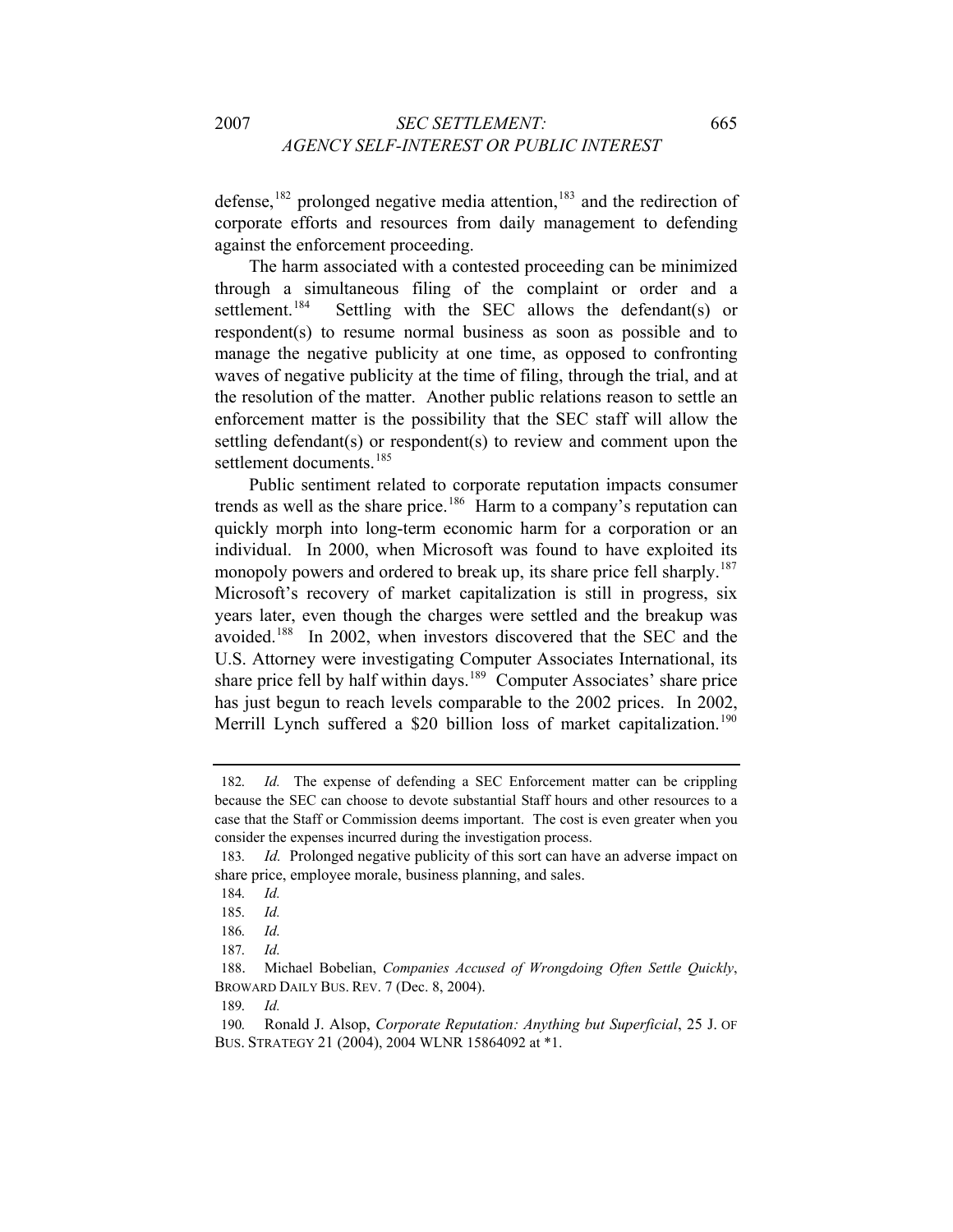The loss is attributable to three corporate scandals: (1) the analyst scandal, (2) the company's ties to Enron, and (3) the company's connection to Martha Stewart.<sup>[191](#page-40-0)</sup> In 2003, Martha Stewart Omnimedia, Inc. lost 16% in market capitalization on reports of possible criminal and civil charges against Martha Stewart in connection with selling her ImClone stock.<sup>[192](#page-40-1)</sup> During the investigation, Martha Stewart Omnimedia, Inc. lost half of its value.

There is a value attached to corporate reputations because public sentiment, more so than corporate fundamentals, move the securities markets. The reputational and economic harm which attend an SEC enforcement matter can not be underestimated. The avoidance of market share loss is a possible motivation for respondent(s) and defendant(s) to settle quickly SEC matters.

# b. Avoidance of Collateral Estoppel<sup>[193](#page-40-2)</sup>

Of the two possible types of harm, the second associated with an SEC enforcement matter, possible exposure to collateral estoppel, is most feared by large corporations. Plaintiffs can use collateral estoppel, also known as issue preclusion, to prevent an unsuccessful defendant in an SEC enforcement matter from re-litigating certain issues decided against that defendant in the first case.

Issue preclusion bars from litigation issues that were litigated and determined. These particular issues will be barred from relitigation between the actual parties as well as all other litigants.<sup>[194](#page-40-3)</sup> Issue preclusion is applicable when (1) an issue of fact or law is (2) litigated and determined by (3) a valid and final judgment and (4) the determination essential to the judgment.<sup>[195](#page-40-4)</sup> Issue preclusion contributes to judicial efficiency and enhances consistency because the doctrine precludes relitigation of issues already decided in an earlier suit and avoids the possibility of inconsistent outcomes. In the past, only the same parties in a subsequent suit could use issue preclusion. However,

<sup>191.</sup> *Id.*

<sup>192</sup>*. Id.*

<span id="page-40-2"></span><span id="page-40-1"></span><span id="page-40-0"></span><sup>193.</sup> Collateral estoppel is also known as issue preclusion. *See* BLACK'S LAW DICTIONARY 179 (6th ed. 1991).

<span id="page-40-3"></span><sup>194</sup>*. See* Parklane Hosiery Co. v. Shore, 439 U.S. 322 (1979); RESTATEMENT (SECOND) OF JUDGMENTS § 29 (1982).

<span id="page-40-4"></span><sup>195</sup>*. See* Gargallo v. Merrill Lynch, 918 F.2d 658, 664 (6th Cir. 1990) (stating that this requirement cannot be met through settlement).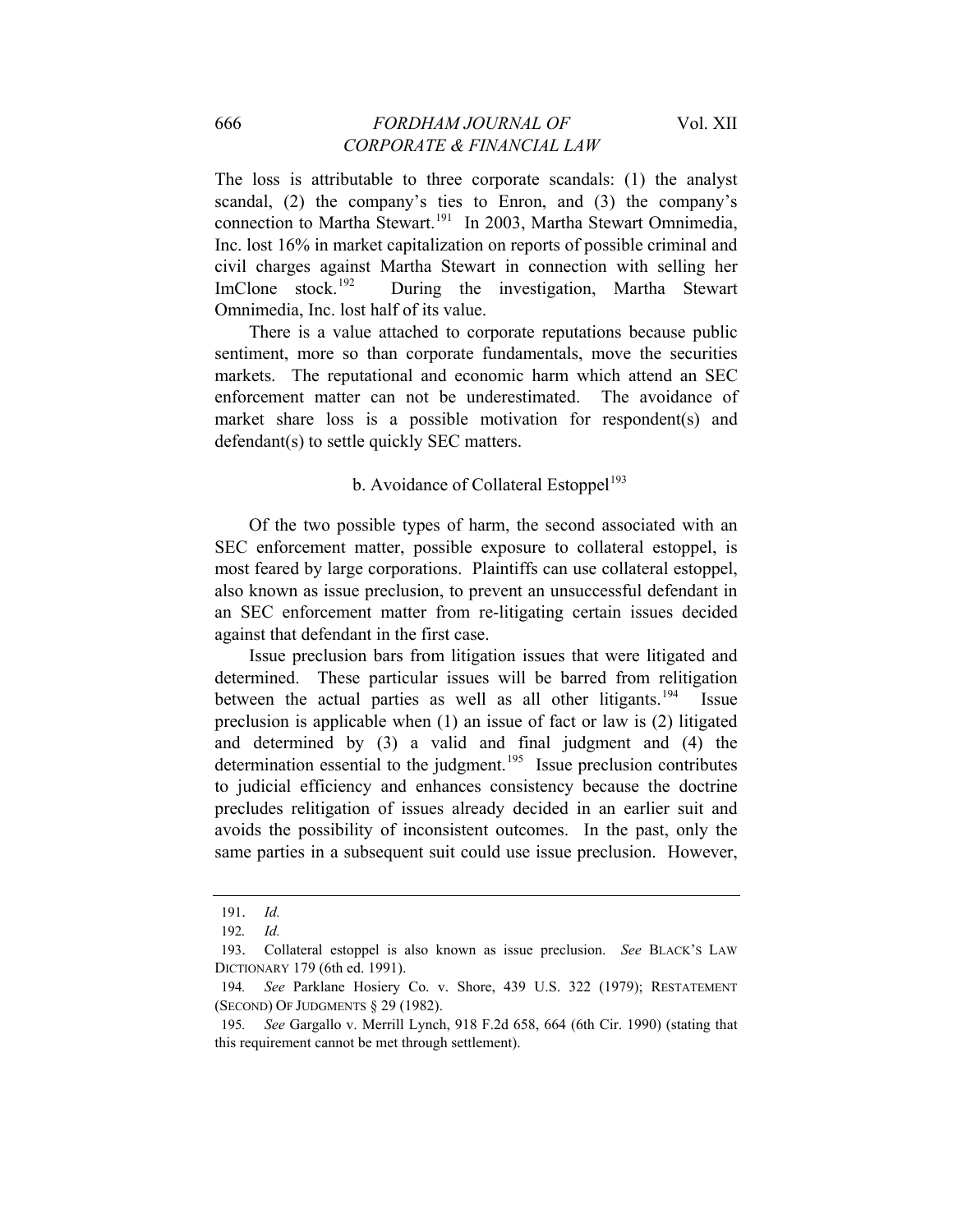in 1942, the mutuality rule in the application of issue preclusion was abandoned in most jurisdictions<sup>[196](#page-41-0)</sup> and nonmutual collateral estoppel began its rise.

Nonmutual collateral estoppel conserves judicial time and resources while enhancing fairness.<sup>[197](#page-41-1)</sup> Plaintiffs who are unhappy with verdicts may no longer press their case until potential defendants run out.<sup>[198](#page-41-2)</sup> In addition, defendants who have lost are precluded from ignoring the decided issues in a prior case.<sup>[199](#page-41-3)</sup>

Offensive nonmutual collateral estoppel is the tool that private litigants would use after a successful SEC enforcement action. Assuming that (1) an issue of fact or law was (2) litigated and determined by (3) a valid and final judgment and (4) the determination was essential to the judgment, the determination would be conclusive in a subsequent action brought by aggrieved investors. The Supreme Court has suggested that subsequent plaintiffs should not be able to use issue preclusion "in cases where a plaintiff could easily have joined in the earlier action  $\ldots$   $\ldots$  . Private plaintiffs may seek to join SEC enforcement actions; however, the SEC as a policy opposes such joinder.<sup>[201](#page-41-5)</sup> The investors in the subsequent action would be able to use

200. Parklane Hosiery Co. v. Shore, 439 U.S. 322, 331 (1979).

<span id="page-41-0"></span><sup>196</sup>*. See* Bernhard v. Bank of America Nat'l Trust & Savings Ass'n, 122 P.2d 892 (Cal. 1942).

<sup>197.</sup> RESTATMENT (SECOND) OF JUDGMENTS § 27 (1982).

<span id="page-41-2"></span><span id="page-41-1"></span><sup>198</sup>*. See* Blonder-Tongue Lab., Inc. v. Univ. of Ill. Found., 402 U.S. 313 (1971) (stating that defensive non-mutual estoppel is present in suit number one when the plaintiff loses on a certain issue; in suit number two against defendant two, plaintiff is precluded from arguing the recurring issue lost in suit one).

<span id="page-41-3"></span><sup>199</sup>*. See id*. (stating that offensive non-mutual estoppel: in suit one defendant loses on a certain issue; in suit number two against plaintiff number two can use collateral estoppel against the same defendant from suit number one to establish the recurring issue in suit number one without re-litigation).

<span id="page-41-5"></span><span id="page-41-4"></span><sup>201</sup>*. See In re* Jack Benjamin Grubman, Securities Exchange Act of 1934, Release No. 48725/Oct. 31, 2003; Investment Advisers Act of 1940, Release No. 2189/Oct. 31, 2003, Administrative Proceedings, File No. 3-11323; Jack Benjamin Grubman, SEC Consent of Defendant Jack Benjamin Grubman, SEC v. Bear, Stearns & Co., 2003 S.D.N.Y. Civ. 2937, *available at* http://www.sec.gov/litigation/litreleases/ consent18111b.htm (last visited Mar. 6, 2006) (citing SEC v. Canadian Javelin Ltd., 64 F.R.D. 648, 651 (S.D.N.Y. 1974)) (denying intervention of right and noting that "Congress has entrusted the SEC with the responsibility for protecting the public interest"); *accord* Natural Res. Def. Counsel, Inc. v. New York State Dep't of Env't Conservation, 834 F.2d 60, 62 (2d Cir. 1987) (affirming district court's denial of both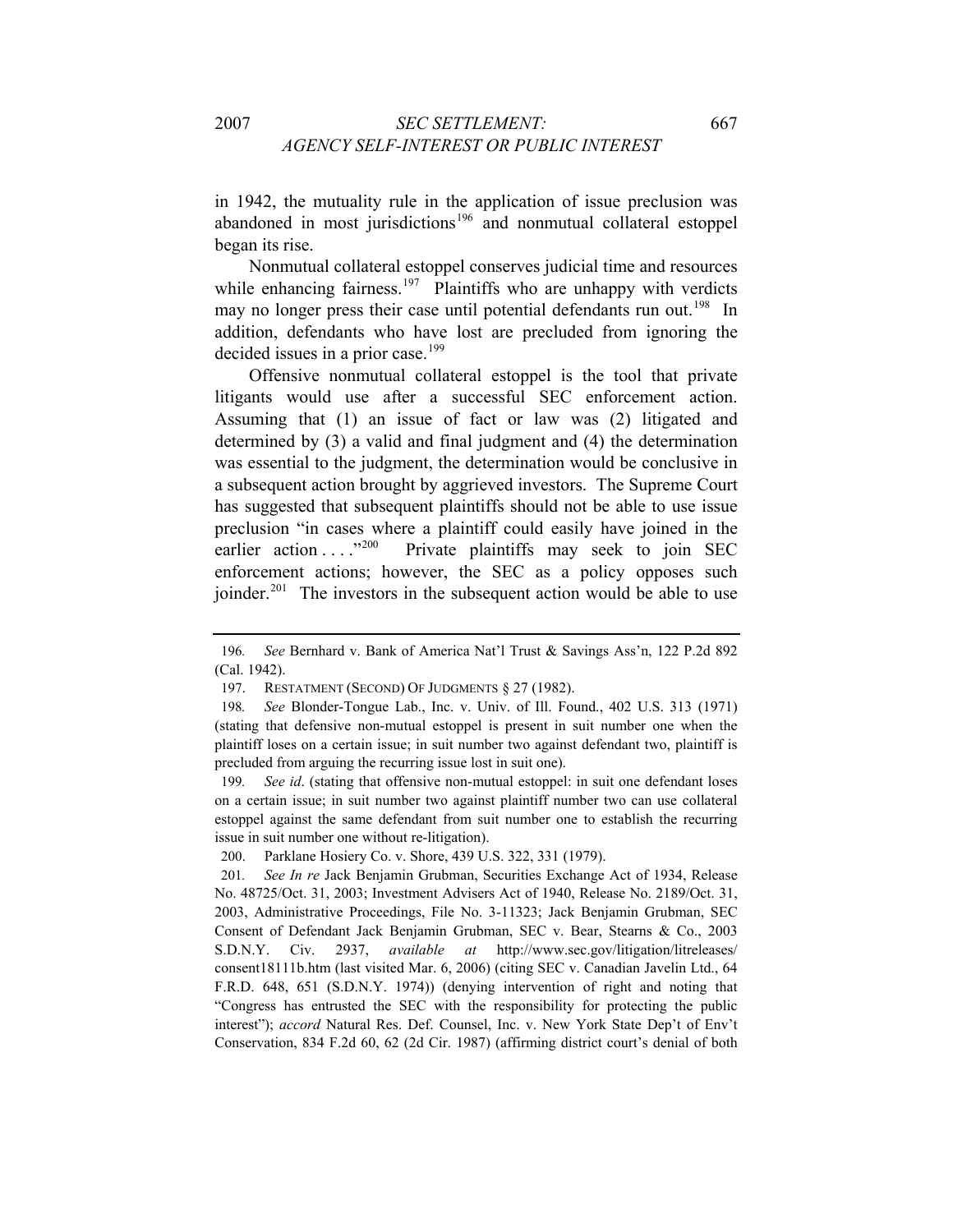offensive nonmutual collateral estoppel against the same defendant in the SEC enforcement action to establish the recurring issues without relitigation. This ability would increase the power of the securities plaintiff's bar tenfold.

The Supreme Court has granted courts broad discretion in applying offensive nonmutual collateral estoppel.<sup>[202](#page-42-0)</sup> There are three significant factors to consider when examining the validity of collateral estoppel: (1) whether the defendant had a full and fair opportunity to litigate the issue in the first proceeding, (2) whether the court was fair in its determination in the first proceeding, and (3) whether there have been changes in the law since the first proceeding. SEC settlements void the public's opportunity to use offensive nonmutual collateral estoppel because settlements are not actually litigated.

The motivation of defendant(s) or respondent(s) for SEC settlement has little to do with whether the conduct in question is right or wrong. The motivation is purely economic: the avoidance of future litigation with perhaps numerous private litigants, relying on collateral estoppel, and the speedy reestablishment of business as normal. The interest of the defendant(s) or respondent(s) in settlement as a form of resolution in lieu of litigation is the avoidance of collateral estoppel. The desire to avoid this negative outcome is so great that the rules of law articulated in the settlements releases are more closely akin to a one-sided dissertation of the facts and law than it is a true advancement of principled reasoning through the use of precedents.<sup>[203](#page-42-1)</sup> Very few negatives can be found for the settling defendant(s) or respondent(s) beyond the terms of settlement that can include a variant of sanctions that arguably would be no different from those imposed in a litigated proceeding.

In settling matters, the Commission has responded to the defendant(s) or respondent(s) collateral estoppel fear by inserting language into settlement documents that favor the defendant(s) or

permissive intervention and intervention of right, noting that "though this is not a case where a governmental entity is suing as *parens patriae* . . . the fact that the suit is being defended by the combined legal forces of the United States and the State of New York" supports the conclusion that the "interests of [the proposed interveners] are adequately represented") (internal citations omitted). *See also supra* note 16 and accompanying text.

<sup>202</sup>*. Parklane Hosiery Co.*, 439 U.S. at 322.

<span id="page-42-1"></span><span id="page-42-0"></span><sup>203</sup>*. Report of the Task Force on SEC Settlements*, 47 Bus. L. 1083, 1041 (May 1992).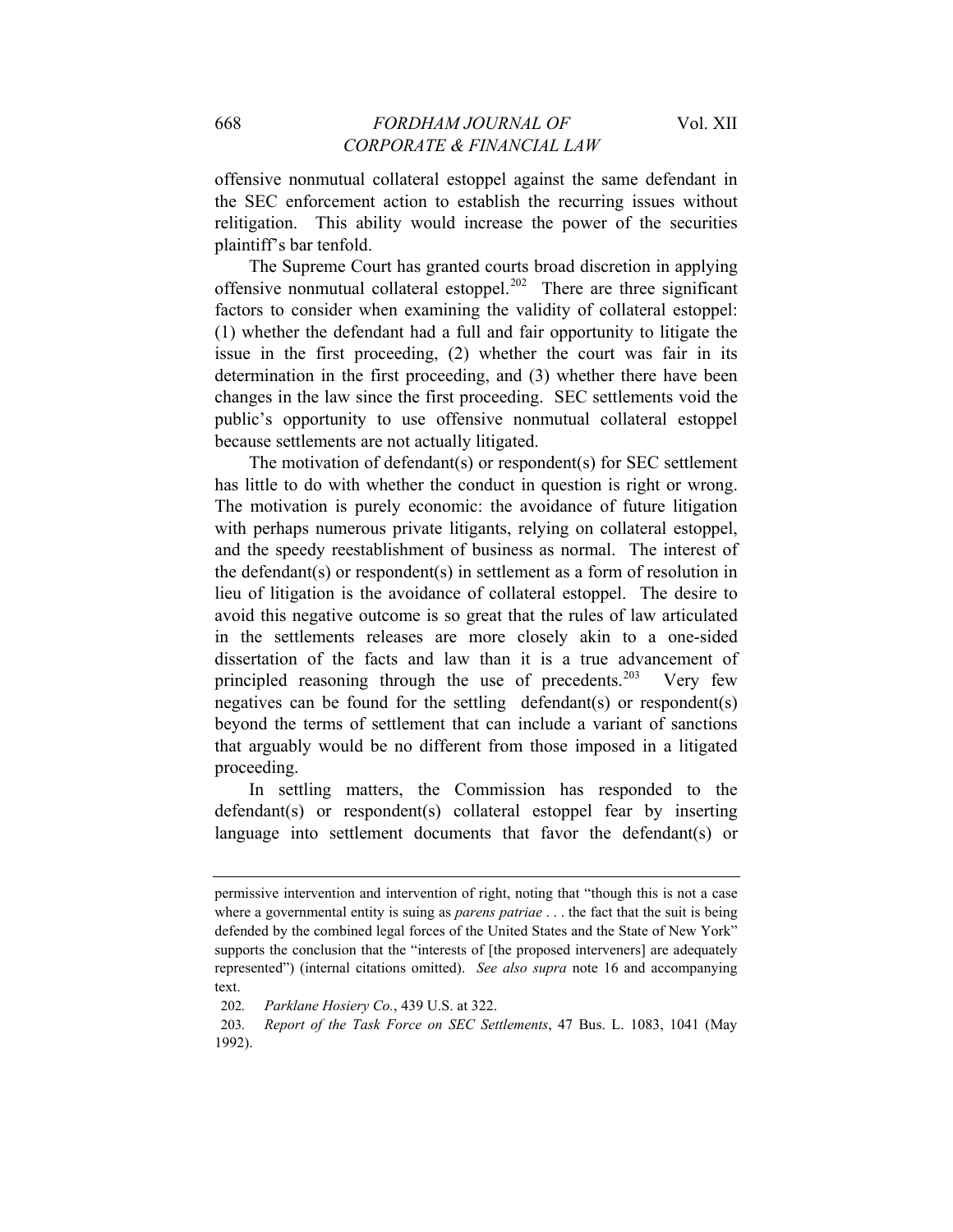respondent(s).[204](#page-43-0) The largest beneficiary of an SEC settlement is/are the potential defendant(s) or respondent(s).

#### *2. The SEC's Motivation for Settlement*

The SEC's enforcement program seeks to promote the public interest by protecting investors and preserving the integrity and efficiency of the securities markets.<sup>[205](#page-43-1)</sup> The SEC does not consider the various public interests into the decision to settle any particular matter. Unfortunately, the SEC's interest in settlement has more to do with the agency self-interest concerns of internal cost savings and risk aversion, as opposed to the motivations favored by public policy in the Traditional Settlement Environment—the speed of reaching a mutually negotiated conclusion, or the impact on or benefit to the public.

Any consideration of the legitimacy of SEC settlement as the primary method of enforcement case resolution should explore the SEC's motives. Numerous factors encourage SEC settlement. Several of these factors could be termed legitimate, while other factors could be viewed as illegitimate as they relate to public policy or public interest.<sup>[206](#page-43-2)</sup>

<span id="page-43-0"></span><sup>204</sup>*. Id*. (explaining that the Division hopes to avoid taking a stance on the collateral estoppel effects of its proceedings and settlements; the Order Making Findings, and Imposing Sanctions will also contain what has become known as the collateral estoppel language).

<sup>205.</sup> SEC ANNUAL REPORT 2003, *supra* note 41, at 1.

<span id="page-43-2"></span><span id="page-43-1"></span><sup>206.</sup> Congress has charged the Commission with protecting the investing public. *See*, *e.g.*, 15 U.S.C. § 78j(b) (referring to "rules and regulations . . . the Commission may prescribe . . . for the protection of investors"). *See* Pierce v. SEC, 239 F.2d 160, 163 (9th Cir. 1956) ("The Commission is given the duty to protect the public. What will protect the public must involve, of necessity, an exercise of discretionary determination."). In theory, the SEC has experience determining what is in the public interest and representing this interest. The SEC, in its Memorandum of Law in Opposition to Motion to Intervene in SEC v. NJ Affordable Homes Corp. and Wayne Puff, 2005 WL 3523260 (D.N.J. 2005), indicates that the Commission is responsible for litigating in the public interest. *See als*o Jack Benjamin Grubman, SEC Motion and Order, SEC v. Bear, Stearns & Co., 2003 S.D.N.Y. Civ. 2937, *available at* http://www.sec.gov/rules/other/order-enron082503.pdf (last visited Mar. 6, 2006) (denying plaintiff the right to intervene in an SEC enforcement matter on the basis that the SEC represents the public interest.). The agency is required to make public interest determinations is a number of different situations. *See* Rules of Practice for the Securities and Exchange Commission 200(c): Initiation of Proceedings (regarding the time and place of the hearing shall be fixed with due regard for the public interest);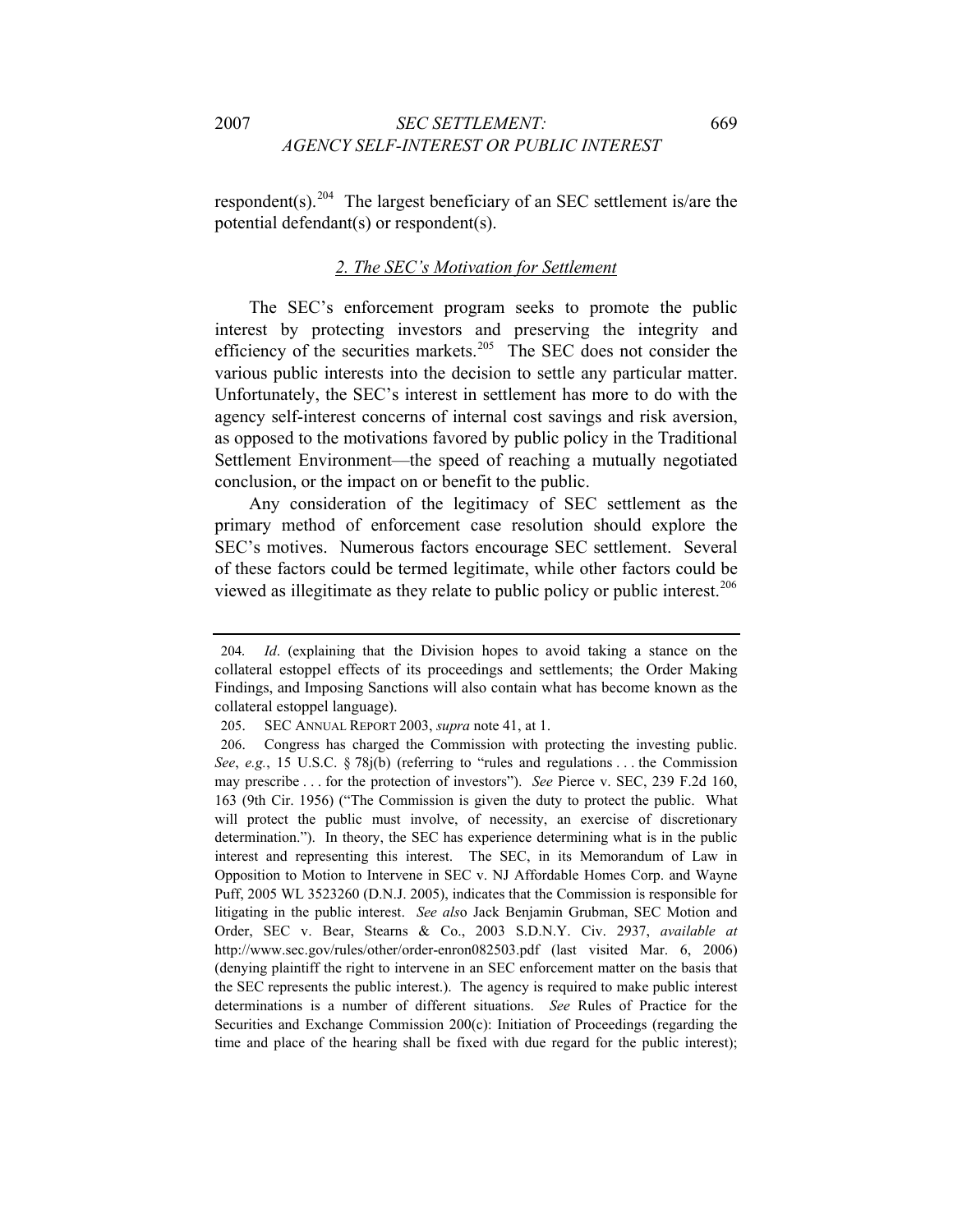The prevalence of such settlements indicates that in settlement the SEC follows formalistic norms as opposed to evaluating the public interest. The SEC's status as a government actor representing the public interest is an idyllic description. The SEC represents its "self-interest" and settlement is pragmatic. Pragmatism, however, does not determine if these routine settlements comport with public policy or serve the public interest. SEC settlement benefits the agency. The conservation of resources, risk avoidance, expansion of jurisdiction, and impact on legal norms play a prominent role in the decision to settle.

A definition of agency self-interest must be developed to examine whether the SEC makes settlement decisions based on its own selfinterest considerations instead of public interest considerations. The agency is a collection of people, some interested in any or all of the following: justice; victory; reputation; and political gain. Agency selfinterest is most visible when agency actions and decisions attempt to place the articulated goals and priorities of the agency over all other interests.[207](#page-44-0)

Rules of Practice for the Securities and Exchange Commission 193: Applications by barred individuals for consent to associate, preliminary note (stating that the Commission will consider the nature of the findings that resulted in the bar when making its determination as to whether the proposed association is consistent with the public interest); Rules of Practice for the Securities and Exchange Commission 192 Rulemaking: Issuance, Amendment and Repeal of Rules of General Application (stating that except where the Commission finds that notice is contrary to the public interest); Rules of Practice for the Securities and Exchange Commission  $102(e)(3)(i)$ : Appearance and Practice Before the Commission ("The Commission, with due regard to the public interest . . . ."). When imposing certain sanctions, the SEC is required to consider public interest and must make a showing that the imposition of certain sanctions is in the public interest. Maletta, *supra* note 132 (listing sanctions that include a revocation of registration as a broker or dealer or adviser, bar of a person from association with such an entity, suspension from an association with a regulated entity, limitation on activities and censure). The question of the appropriate remedy is an issue for administrative competence. *See* Butz v. Glover Livestock Commission Co., 411 U.S. 182, 185 (1973) (quoting American Power & Light Co. v. S.E.C., 329 U.S. 90, 112 (1946) (internal quotation marks omitted); Phelps Dodge Corp. v. N.L.R.B., 313 U.S. 177, 194 (1941) ("The relations of remedy to policy is peculiarly a matter for administrative competence . . . ."). As a result, and traditionally the Commission's interpretation of the public interest and the resulting sanctions must be affirmed unless "unwarranted in law or . . . without justification in fact." Rizek v. SEC, 215 F.3d 157, 160 (1st Cir. 2000) (quoting American Power & Light, 329 U.S. 90, 112-13 (1946)).

<span id="page-44-0"></span><sup>207.</sup> The articulated goals can come from Agency leaders, Agency priorities (Internet cases), Congress (e.g., Sarbanes-Oxley), or the President.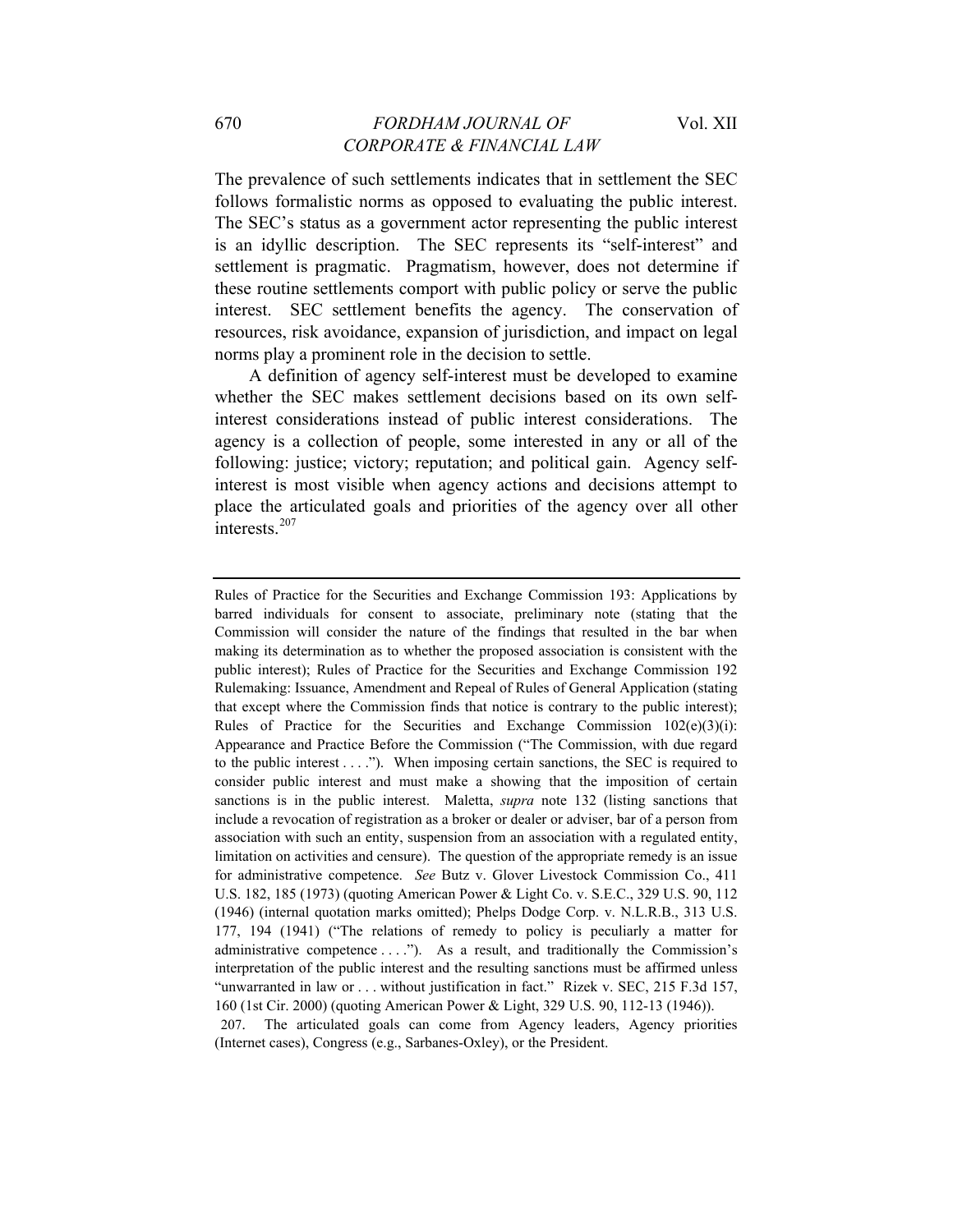# 2007 *SEC SETTLEMENT:* 671 *AGENCY SELF-INTEREST OR PUBLIC INTEREST*

#### a. Conservation of Resources

The SEC caseload is enormous, and SEC settlement plays a role similar to mediation or other forms of court mandated attempts at alternative dispute resolution. The SEC settles most of its enforcement cases. Settlement conserves resources which would be expended during the adjudication of a contested proceeding.

Each year, the SEC requests and receives additional Congressional funding for staff salaries, hiring, training, and equipment.<sup>[208](#page-45-0)</sup> During fiscal year 2002, Congress increased the Commission's initial appropriation of \$437.9 million to  $$514$  million.<sup>[209](#page-45-1)</sup> The Commission also received a supplemental appropriation of \$30.6 million to hire 125 new attorneys and accountants and to address technology needs.<sup>[210](#page-45-2)</sup> Congress enacted the fiscal year 2003 appropriation, in late February 2003, resulting in an operating budget of \$711.7 million. For fiscal year 2004, the SEC received authority to spend  $$811.5$  million.<sup>[211](#page-45-3)</sup> Fifty-three percent of that funding went to the Division of Enforcement.<sup>[212](#page-45-4)</sup> The SEC requested appropriation of \$888.1 million for fiscal year 2006.<sup>[213](#page-45-5)</sup> Over the last several years, Congressional funding has increased to meet the needs of the SEC.<sup>[214](#page-45-6)</sup> Arguably, these positive changes<sup>[215](#page-45-7)</sup> make the agency's lack or conservation of resources a less compelling argument

<span id="page-45-0"></span><sup>208</sup>*. See generally* ANNUAL REPORTS of the SEC. & EXCH. COMM'N, *available at* http://www.sec.gov/about/annrep.shtml (last visited Mar. 6, 2006).

<span id="page-45-1"></span><sup>209</sup>*. See* SEC. & EXCH. COMM'N, GOVERNMENT PERFORMANCE AND RESULTS ACT— 2004 ANNUAL PERFORMANCE PLAN; 2002 ANNUAL PERFORMANCE REPORT (Mar. 2003) at 11, *available at* http://www.sec.gov/about/gpra2004\_2002.pdf (last visited July 4, 2007).

<sup>210</sup>*. Id.*

<span id="page-45-3"></span><span id="page-45-2"></span><sup>211.</sup> SEC. & EXCH. COMM'N, ANNUAL REPORT 2004, at 14, *available at* http://www.sec.gov/about/ secpar/ secpar04.pdf [hereinafter SEC ANNUAL REPORT 2004].

<span id="page-45-4"></span><sup>212</sup>*.* SEC. & EXCH. COMM'N, *Fiscal 2006: Congressional Budget Request*, In Brief, http://www.sec.gov/about/secfy06budgetreq.pdf (last visited Mar. 6, 2006).

<sup>213</sup>*. Id.*

<span id="page-45-6"></span><span id="page-45-5"></span><sup>214.</sup> Staff salaries, hiring, training, and equipment have each increased in the last several years. In fiscal year 2002, 7,300 training sessions were attended. In fiscal year 2003, 4,803 training sessions were attended. Between 2002 and 2004, the SEC saw its highest hiring increase of 1,000 new employees. SEC ANNUAL REPORT 2003, *supra* note 41; SEC ANNUAL REPORT 2004, *supra* note 211.

<span id="page-45-7"></span><sup>215.</sup> The salary, staffing, training, and other improvements at the agency level may help to explain the increased number of cases. *See* Maletta, *supra* note 132.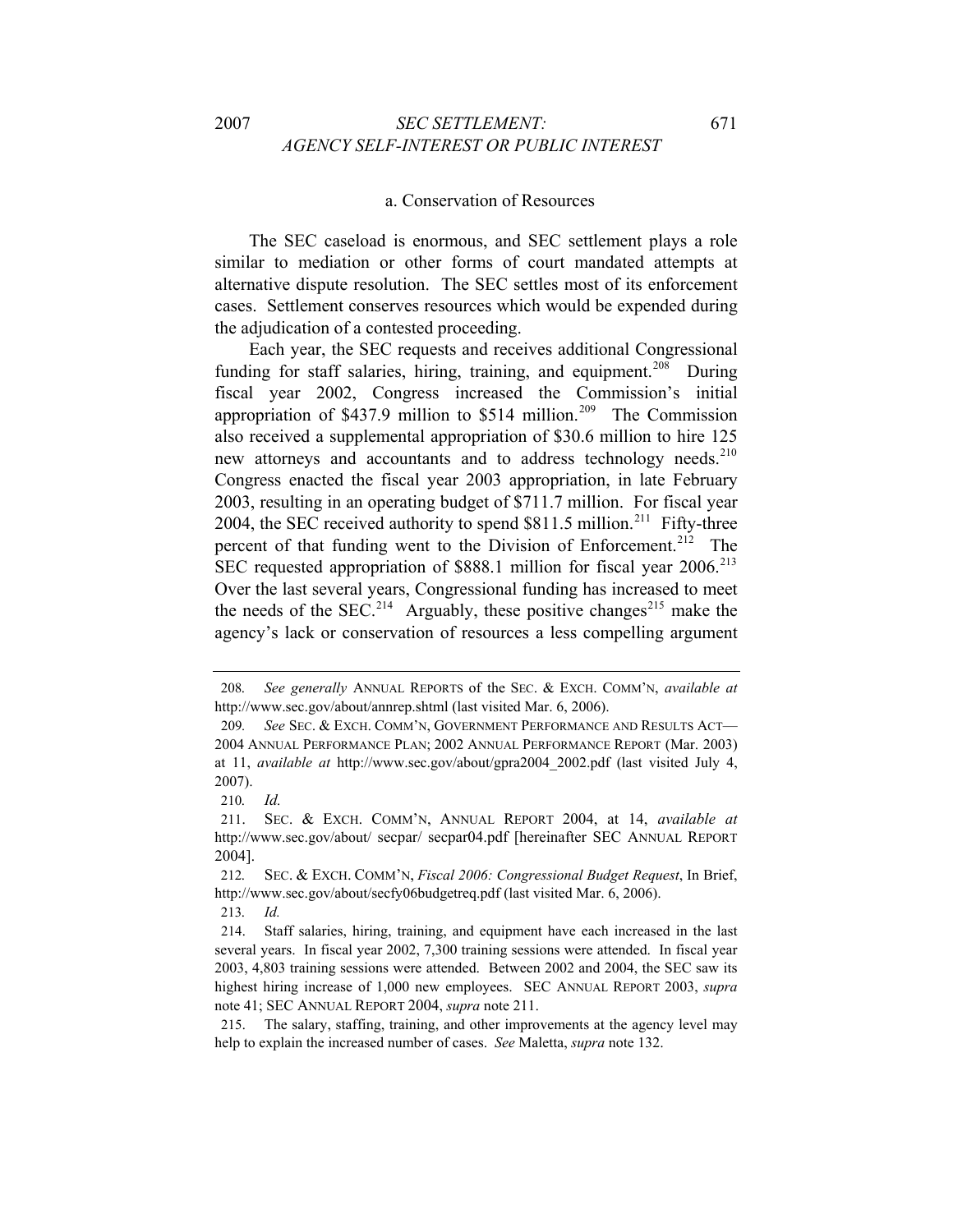to justify wholesale settlement.

#### b. Avoid Litigation Risk and Possible Reputational Harm

The Commission's interest and posture in settlement is often attributed to the design of the investigatory process, which encourages thorough investigations. The quality and quantity of staff hours, documents reviewed, and witness testimony result in a confident and knowledgeable enforcement staff. The staff can present a persuasive case leading to a positive outcome for the Commission. However, the threat of reputational and programmatic harm that can result from a litigation loss is a significant motivator toward settlement.

In examining the impact of possible litigation risk and reputational harm to the agency, we should assume that the agency and staff are motivated to stop harm to investors, and that the Staff only seeks approval from the Commission to proceed when faced with winnable cases. We must also assume that the Staff does not bring cases for the purpose of coercing settlements.

Assuming that the SEC brings winnable cases and the Commission's goal is to protect investors and serve the public interest then the SEC should experience great success in contested matters. A review of SEC cases suggests that the SEC fairs better in terms of positive outcomes in settlement and in contested administrative proceedings than it does in civil litigation. Litigation risks the uncertainty of a result (since the SEC could and does lose) that can be avoided by settlement.<sup>[216](#page-46-0)</sup> The effects of losing a contested proceeding, particularly a novel case, are far reaching.

A recent survey of SEC cases points to anecdotal evidence that the SEC is most successful when it is pursuing its core areas of enforcement, such as standard account fraud cases and insider trading cases.[217](#page-46-1) The SEC does not fare as well in areas beyond its "core

<span id="page-46-0"></span><sup>216.</sup> Report of the Task Force on SEC Settlements, 47 BUS. L. 1083, 1093 n.28 (May 1992). *See*, *e.g*., Dirks v. SEC, 463 U.S. 646, 662 (1983) (reversing SEC censure, applying a "personal benefit" analysis to determine tipper/tippee liability); Aaron v. SEC, 446 U.S. 680 (1980) (ruling against the SEC on the issue of scienter in Rule 10b-5 cases); SEC v. Peters, No. 88-1720-K (D. Kan. 1990) (finding the defendant not guilty on charges of insider trading).

<span id="page-46-1"></span><sup>217</sup>*. Hitting Home Runs and Missing? Examining How the SEC Has Fared in recent District Court Litigation*, ALI-ABA, at 711, 714 (July 20, 2006) [hereinafter *Hitting Home Runs*].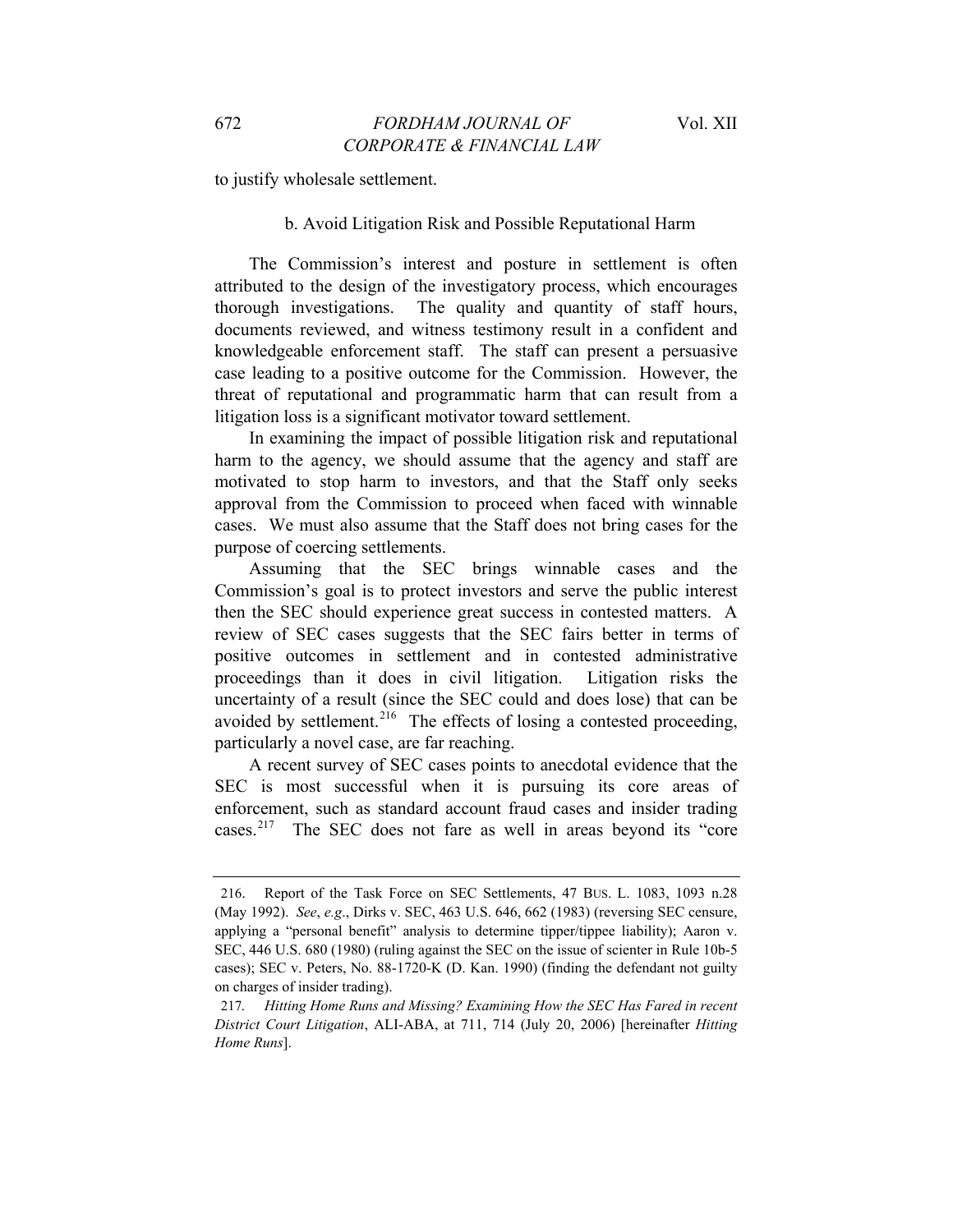competency," including, but not limited to, market timing and primary and aiding and abetting liability for market timing, secondary actor liability, scienter required for lying to auditors, insider trading,  $218$  and viatical settlements. The survey suggests that the SEC's mixed results when it has sought to expand the reach of its enforcement practice might explain its lack of aggression in these novel areas of law.<sup>[219](#page-47-1)</sup>

c. The SEC Strategically Increases Its Power Through Settlement

The SEC's popular support and bargaining strength are enhanced through settlement activity. The SEC and Congress are often pressured by popular sentiment to act in response to market factors and scandals. For example, market timing rules, The Sarbanes-Oxley Act, and the creation of the PCOAB are areas of regulation that were a reaction to popular scandal. The SEC and Congress' swift response to popular scandal increases popular sentiment.

An examination of the parties' motives for settlement reveals that settlement is a win-win proposition for the SEC and the defendant(s) or respondent(s). Unfortunately, the SEC pays little attention to the public interest in SEC settlements process.[220](#page-47-2) There is no guidance, which suggests that the SEC or the courts make a public interest determination when conducting and entering settlement negotiations. SEC settlement may very well be appropriate in a host of cases and for a variety of reasons. However, the SEC and the judiciary should recognize a public interest in SEC settlements.

# IV. THE PUBLIC INTEREST IN SEC SETTLEMENTS SHOULD BE DEFINED

Examining the public interest in SEC resolution requires that the public interest be described, if not defined. Defining the public interest in any one area is often difficult. The public interest in the financial markets and in investor protection is referenced in several works. Public

<span id="page-47-0"></span><sup>218.</sup> These crimes are noted as part of the SEC's core competency. However, the SEC has attempted to prosecute an individual who would not normally be subject to liability, a barber who was given insider information. S.E.C. v. Maxwell, 341 F. Supp. 2d 941 (S.D. Ohio 2004).

<sup>219</sup>*. See Hitting Homeruns*, *supra* note 217, at 714.

<span id="page-47-2"></span><span id="page-47-1"></span><sup>220.</sup> Dor, *supra* note 177 (stating that the impositions of some sanctions require that the SEC make a public interest determination).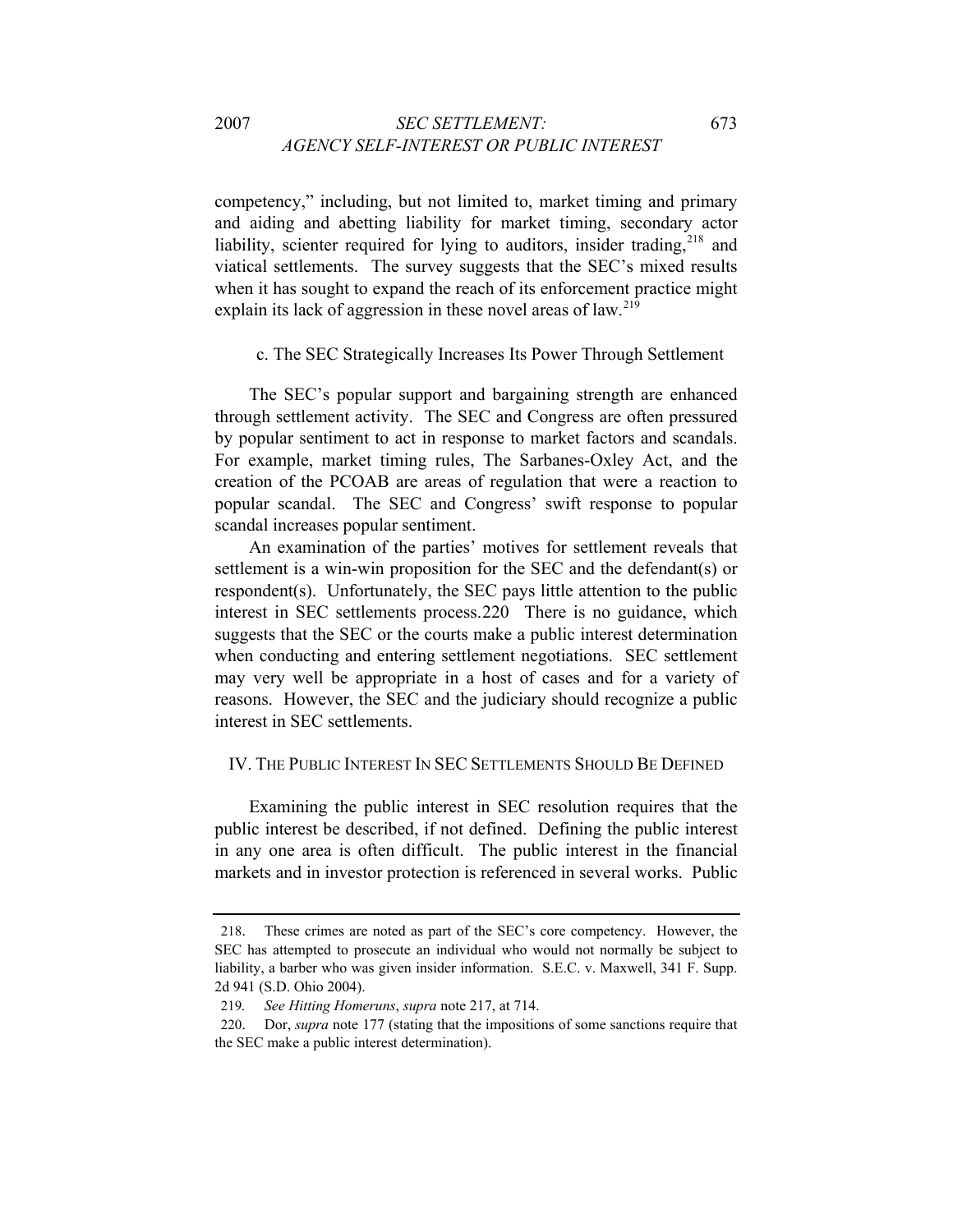response to current events in the financial markets can be an indicator of public interest. Negative public reaction followed by legislation in the areas of corporate ethics and accounting practices is an indicator of the public interest in corporate responsibility and in market transparency.

# *A. Transparency and Corporate Responsibility*

SEC settlement fails as a branding tool in the area of enforcement because it fails to distinguish bad actors from those who have made technical errors or minor violations of the federal securities laws.

There have been several recent articles about the wave of corporate executives who refuse to acknowledge wrongdoing and publicly accept responsibility for their activities. A rash of high profile corporate scandals serves to highlight the necessity and public interest in corporate responsibility. Consider Rigas of Adelphia Communications Corp., Inc., Credit Suisse First Boston's Frank Quattrone, Martha Stewart and ImClone's Samuel Waksal, WorldCom's Bernard Ebbers, former CEO, Scott Sullivan, former CFO, Tyco's L. Dennis Kozlowski and former CEO, Kenneth Lay of Enron.

<span id="page-48-0"></span>If we examine these financial scandals, in spite of convictions, settlements, and trials the defendant(s) are not remorseful. There has been no acceptance of responsibility or acknowledgement of guilt. In 2005, Marsh & McLennan, charged with insurance bid rigging by the New York Attorney General's office, was stuck in settlement negotiations, not by the additional \$150 million that the NYAG's office was requiring for settlement, but by a required statement of contrition.<sup>[221](#page-48-0)</sup> In October 2005, the CEO of Citibank apologized to Japanese regulators in person for his company's action, violations by Citibank's private banking group in Japan. SEC settlements are done on a "without admitting or denying" basis. This in some way allows respondent(s) or defendant(s) to maintain the appearance of innocence while paying a fine to avoid litigation. A method of labeling wrong doers in the settlement process would allow the public to make an informed decision about which companies and individuals transact business with. The swift Congressional and public response to the Enron and WorldCom scandals is an indicator of public interest in corporate responsibility.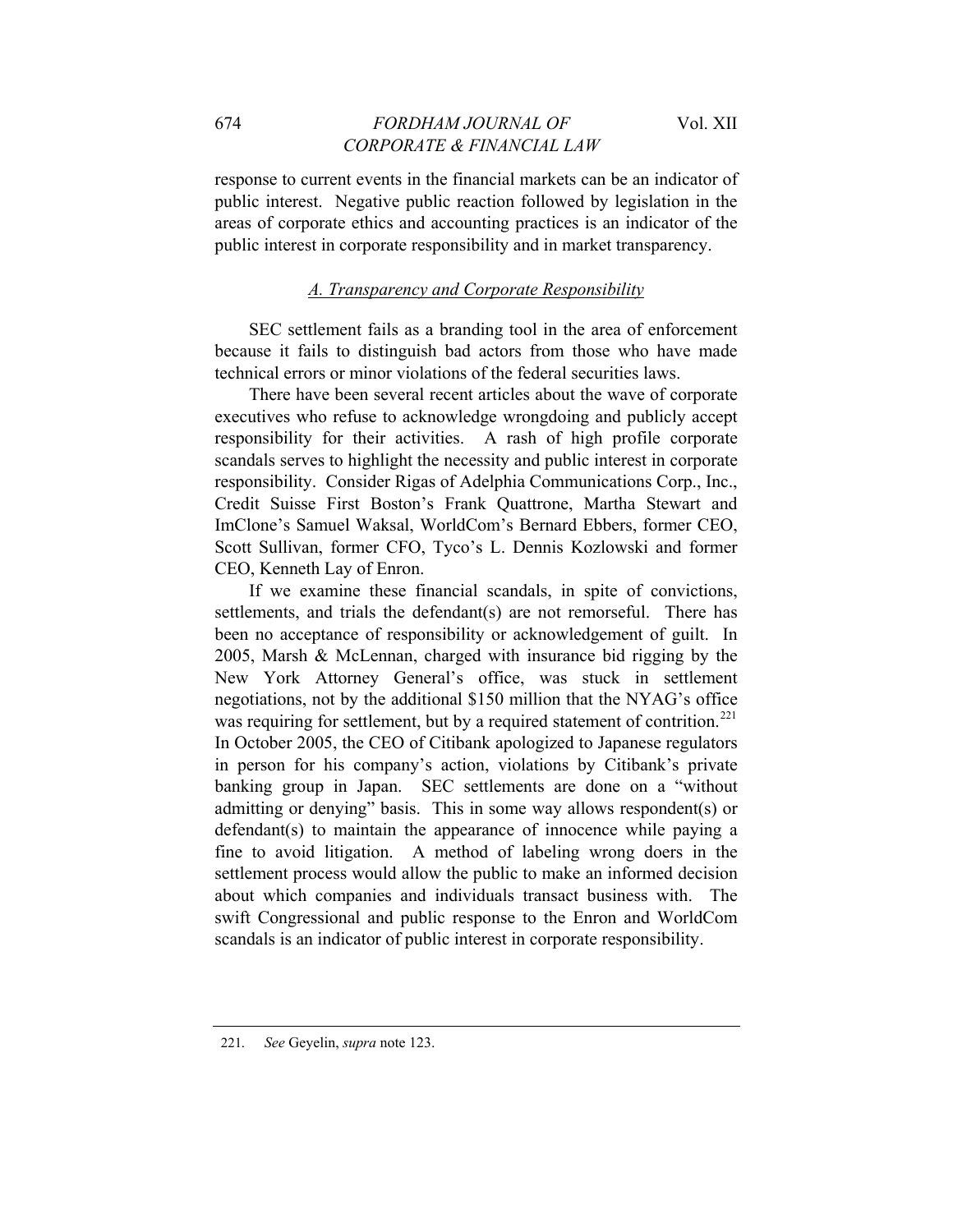# 2007 *SEC SETTLEMENT:* 675 *AGENCY SELF-INTEREST OR PUBLIC INTEREST*

#### *B. There Is a Public Interest in Adjudication*

Adjudication yields the following societal benefits: (1) the creation of recognized rules or precedents; and (2) the creation of the possibility of collateral estoppel. In addition to these tangible benefits of adjudication, some societal satisfaction can be derived from the adjudication process being a focus of the popular media. The result of wide media coverage can spur or enhance the public dialogue about financial fraud, investor relations, and corporate misdeeds.

#### *1. Creation of Precedents Is in the Public Interest*

The creation of precedents through adjudication is in the public interest. Adjudication creates precedents. When an unbiased arbiter analyzes the law and applies it to facts of a particular case, the same conclusion and the same analysis can be expected in future cases having the same facts. The creation of precedents avoids the necessity of revisiting the application and interpretation of every law. Precedent is a method of using the past in order to assist in current interpretation and decision-making. It allows people to have a reasonable expectation of the legal solutions that apply in a given situation. Additionally, precedents have the important role of guiding future behavior and in imposing certainty in disputed areas of law.

Precedents encourage certain efficiencies in the American dispute resolution system. The ability to reflect, utilize, and be bound by earlier cases can lead to the avoidance of litigation and might increase the frequency of private resolution. In addition, market participants aware of the precedents can adjust their behavior in recognition of a developed body of law in order to avoid conflict.

The certainty of law, transparency, and increased judicial efficiency and consistency are byproducts of the adjudication process that are in the public interest. Settlement avoids the creation of precedents, leaving behind a limited body of law with which to establish legal principles to be followed when similar or identical facts arise. Settlements should not produce precedents binding on non-parties.<sup>[222](#page-49-0)</sup> However, as discussed earlier<sup>223</sup> courts as well as the SEC treat SEC settlements as precedents.

<span id="page-49-1"></span><span id="page-49-0"></span><sup>222.</sup> Coleman & Silver*, Justice in Settlements*, 4 SOC. PHIL. & POL. 102, 114-19 (1986).

<sup>223</sup>*. See supra*, discussion at Part III.A.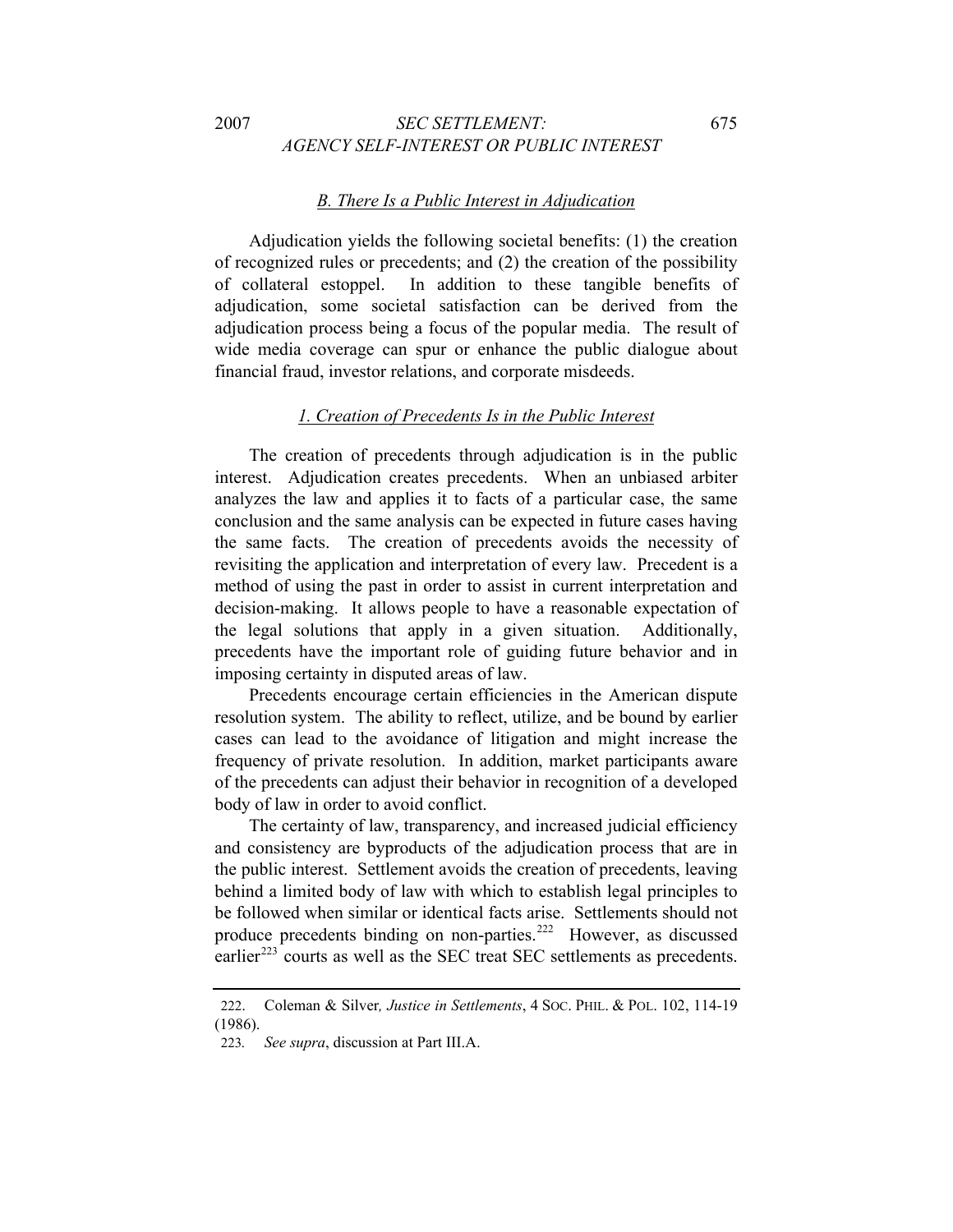The pervasive use of SEC settlements runs counter to the public interest in the creation of precedents.

# 2. Collateral Estoppel<sup>[224](#page-50-0)</sup> (a By-Product of Adjudication) *is in the Public Interest*

The Supreme Court in *Parklane Hosiery*<sup>[225](#page-50-1)</sup> approved the use of collateral estoppel by strangers to an SEC proceeding against a defeated defendant, who had an opportunity fairly and fully to litigate the Commission action. The plaintiff using collateral estoppel could prevent the defendant from defending the action on certain grounds and relitigating certain facts on a private suit. Private plaintiff's use of collateral estoppel would strengthen their ability to prevail against major financial institutions involved in complicated frauds. Non-parties would be able to seek recovery associated with the SEC's cases. Collateral estoppel could obligate the individual or corporation to public investors who without collateral estoppel were unable to pursue their rights.<sup>[226](#page-50-2)</sup> As a result of collateral estoppel, private parties could adopt a wait and see posture with respect to defendant(s) in SEC matters.<sup>[227](#page-50-3)</sup> It is generally accepted that federal courts may give collateral estoppel effects to findings in an administrative proceeding.<sup>[228](#page-50-4)</sup>

It is not clear that the risks to the agency in terms of reputation, loss, and expense outweigh the benefit to the public of finality and collateral estoppel. The balancing needed to make this sort of determination is neglected in the settlement context. The resources of the agency, its ability to make law, the removal of litigation risk, and the ability to obtain significant sanctions in settlement are the primary considerations as the agency approaches settlement. Little regard is

<span id="page-50-0"></span><sup>224</sup>*. See supra,* discussion at Part III.C.1.b.

<span id="page-50-1"></span><sup>225.</sup> Parklane Hosiery Co. v. Shore, 439 U.S. 322, 322 (1979).

<sup>226</sup>*. Id.* (regarding investors that could not have joined the SEC case).

<sup>227</sup>*. See Parklane Hosiery Co.*, 439 U.S. at 322 (dissent, J. Rehnquist).

<span id="page-50-4"></span><span id="page-50-3"></span><span id="page-50-2"></span><sup>228.</sup> United States v. Utah Constr. & Mining Co., 384 U.S. 394, 421-22 (1966) (determining that findings of Board of Contract Appeals in proceeding on claim within its jurisdiction are final and conclusive with respect to a claim which is based on the same facts, but which is not within the Board's jurisdiction and is harmonious with general principles of collateral estoppel). A statement that res judicata principles do not apply to administrative proceedings is too broad, and when an agency is acting in judicial capacity and resolves disputed issues of fact properly before it which parties have had adequate opportunity to litigate, courts may apply res judicata to enforce repose. *Id.*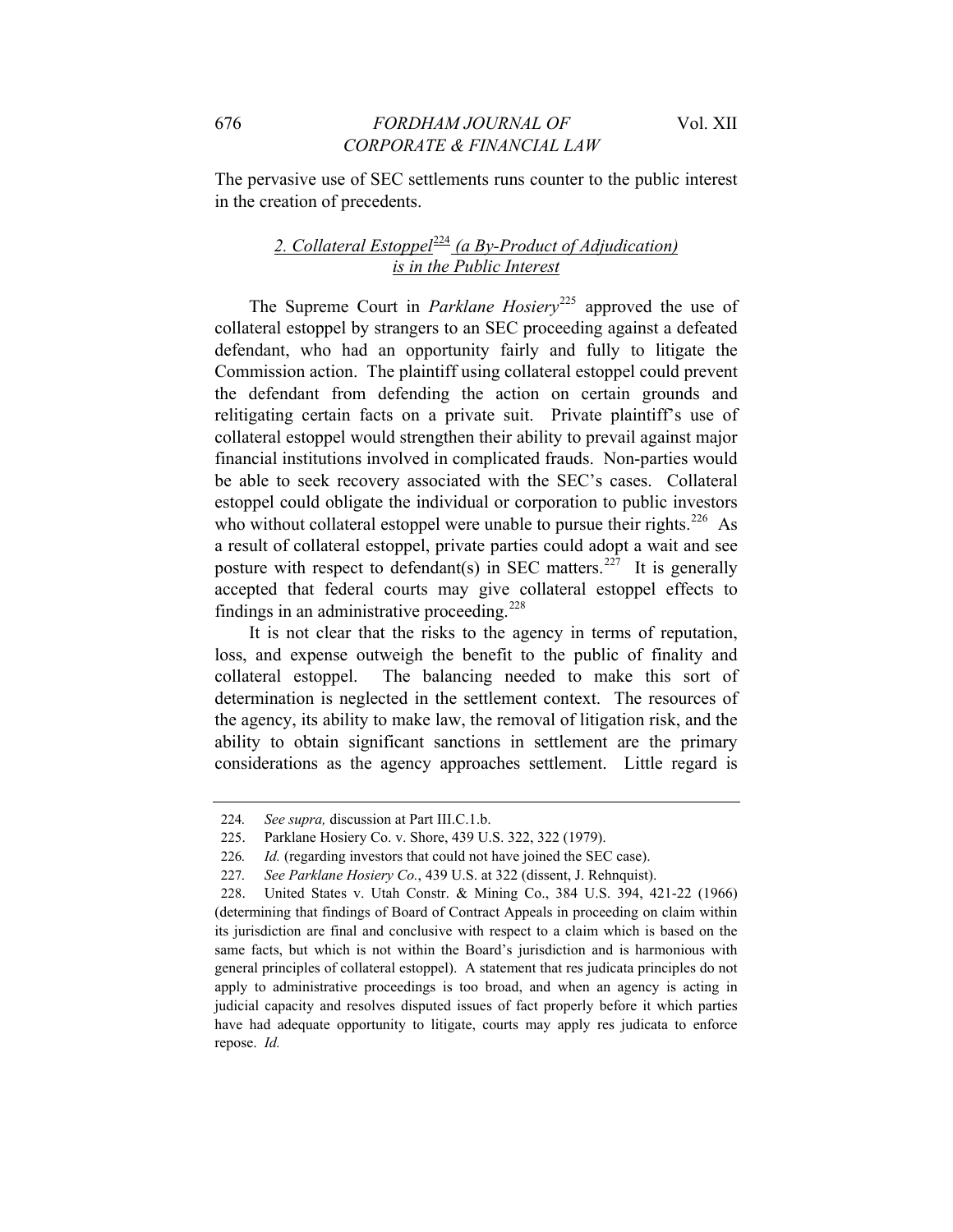given to the public's interest in the adjudicatory process and its societal benefits.

# V. THERE ARE PRACTICAL SOLUTIONS TO OVERCOMING THE COLLECTIVE ACTION PROBLEM INHERENT IN THE RECOGNITION OF THE PUBLIC INTEREST IN SEC RESOLUTION

It might be impossible for the SEC, comprised of the staff and the Commissioners, to consider investor protection the public interest. Divergent interests imply that the staff will be an imperfect advocate for the "public interest."[229](#page-51-0) The Commissions and the Staff look to past settlements to determine reasonableness, impact on the public investors, deterrence, and punishment when confronted with the settlement decision. The Commission does not examine the public interest factors in this determination. There are, however, possible solutions to the incorporation of public interest considerations into SEC settlements.

# *A. Saying "Sorry"*

We must assume that some settlements reached by the SEC in which the defendant or respondent is not required to admit or deny the allegations of wrongdoing are appropriate in certain limited circumstances. This proposition should not be true for most settlements.

SEC settlements of novel and routine<sup>[230](#page-51-1)</sup> cases should be more strictly scrutinized by the courts, administrative law judges, and the public. The resources of the Commission would provide an acceptable justification for the settlement of routine cases, pose little litigation risk and will be settled on a "neither admitting or denying basis."<sup>[231](#page-51-2)</sup> Settlement of routine cases without admissions of guilt harms public interest while benefiting the defendant(s) or respondent(s) through the avoidance of collateral estoppel. Cases in which the Staff predicts

<sup>229.</sup> Sanford I. Weisburst, *Judicial Review of Settlements and Consent Decrees: An Economic Analysis*, 28 J. LEGIS. 55, 93 (1999).

<span id="page-51-1"></span><span id="page-51-0"></span><sup>230.</sup> For our purposes, routine cases are those cases in an area of the law which is well settled and similar to those cases which contain principles previously tested through adjudication.

<span id="page-51-2"></span><sup>231</sup>**.** SEC settlements, with rare exception, contain the following language: "Without admitting or denying the findings herein, except that Respondent has admitted the Commission's jurisdiction over it and over the subject matters set forth herein, Respondent has consented to the entry of this Order." *See generally* SEC Releases.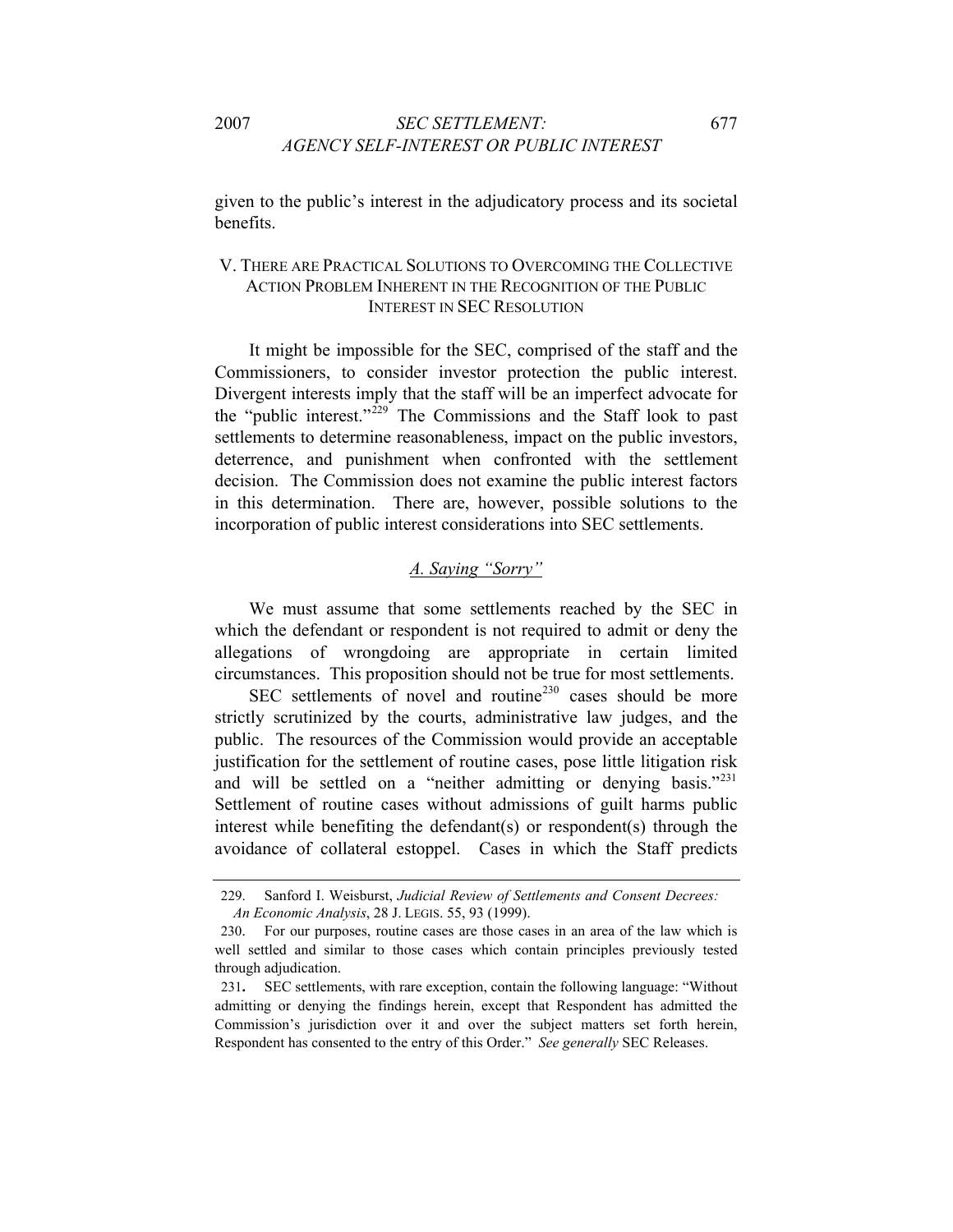minimal litigation risk should only be settled with an admission of guilt, responsibility, or statement of contrition from the respondent(s) or defendant(s).

In the equity markets, investors likely view the integrity and competence of management as material to investment decision-making.<sup>[232](#page-52-0)</sup> This comment made by William McLucas is no less true today. Certainly, integrity and corporate management are important to investors. In recognition of this public interest, the SEC should require this precise information when settling. The information should be in the form of some statement of contrition or the acceptance of responsibility from respondent(s) and defendant(s) settling SEC enforcement proceedings. However, the settlement of routine cases could include some admission of guilt or a statement of contrition. The settlement of routine cases including an admission of guilt or other statement of responsibility could satisfy the Agency's self-interest as well as the public interest.<sup>[233](#page-52-1)</sup>

<span id="page-52-0"></span><sup>232.</sup> William R. McLucas, *Common Sense, Flexibility, and Enforcement of the Federal Securities Laws*, 51 BUS. L. 1221, 1229 (1996) (citing Roeder v. Alpha Industries Inc., 814 F.2d 22, 25 (1st Cir. 1987)) (holding undisclosed bribe as material because information could cause a reasonable investor to question competency of management); United States v. Fields, 592 F.2d 638, 649-50 (2d Cir. 1978), *cert. denied* 442 U.S. 917 (1979) (finding kickbacks received by corporate officers could be material); *In re* Franchard Corp., Securities Act Release No. 4710, [1964-66 Transfer Binder] Fed. Sec. L. Rep. (CCH) ¶ 77,113 (1964) (stating that self-dealing reflects on quality of management, which is "of cardinal importance in any business"); John M. Fedders, Law Enforcement Against Those Who Fail to Disclose Illegal Behavior, BANKING & BUS. L. (Nov. 19, 1982).

<span id="page-52-1"></span><sup>233</sup>*. Id.* Critics will suggest that the proposal is impracticable for several reasons: court systems are overburdened with costly and time-consuming litigation, SEC resources cannot support additional litigation, settlements are related to court efficiency, and public policy generally supports settlements. There is no easy solution to the burden on the federal court system; however, public interest in adjudication should not give way to an overburdened system. As for cost savings unlike private settlements where each party bears the burden of cost in an SEC litigation the defendant or respondent bears its costs and the public bears the cost of the SEC prosecution. While it is true that, public policy favors settlement and settlement is viewed as an efficiency in our system. However, the adjudication of novel cases would increase court efficiency through the creation of precedent. As for Commission and staff resources, funding for the Staff has been increasing steadily; it would seem that funds could be utilized to support an enforcement philosophy, which could include litigation in novel areas.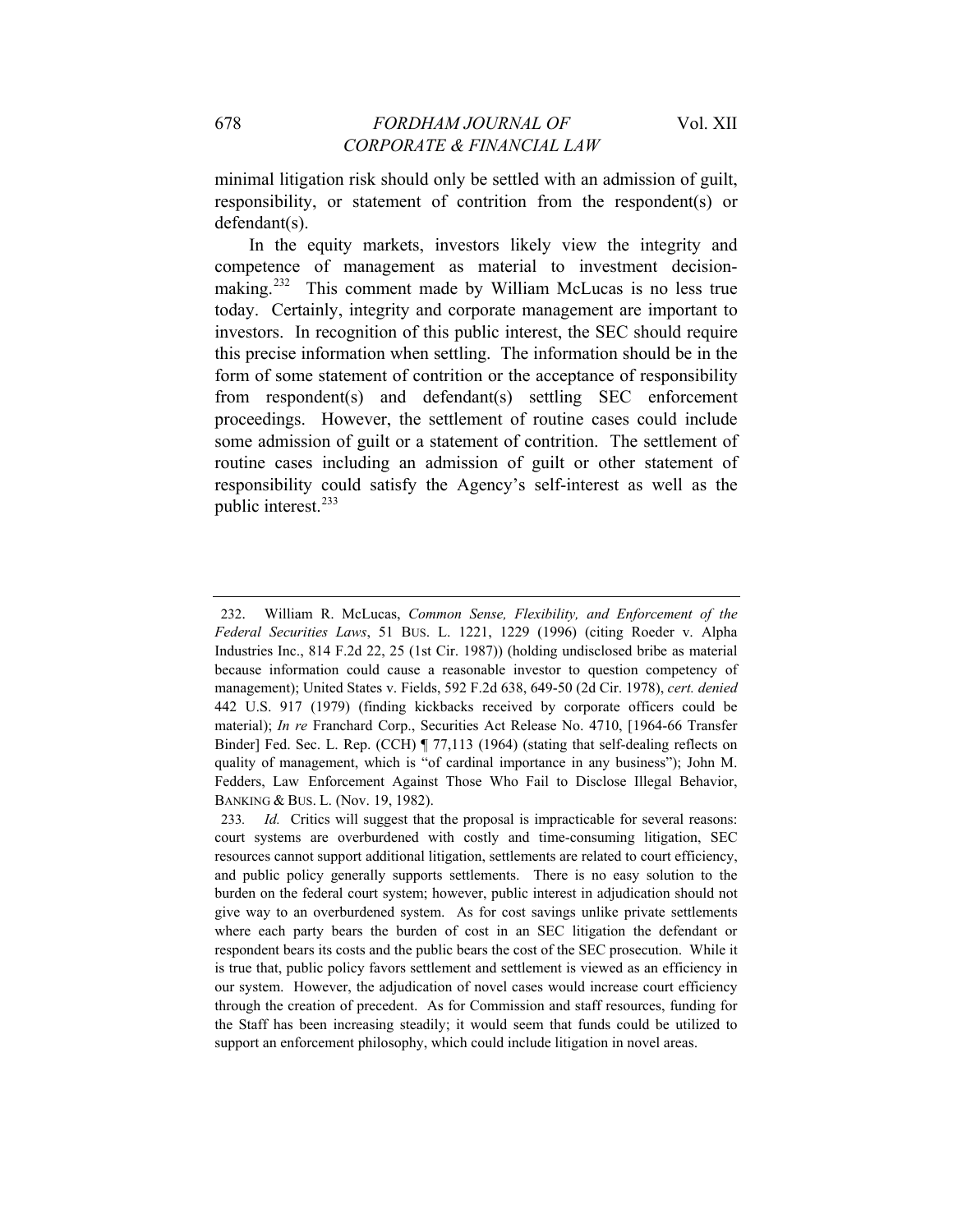# 2007 *SEC SETTLEMENT:* 679 *AGENCY SELF-INTEREST OR PUBLIC INTEREST*

#### *B. Exempt Novel Cases from Settlement*

An alternative to settling novel case is to issue 21(a) reports. In the past, these reports have been used to illuminate the need for legislation while others have served to advise the public with respect to the obligations imposed by the federal securities laws.<sup>[234](#page-53-0)</sup> In a number of instances, the publication of these reports has accompanied the institution of enforcement actions by the Commission.<sup>[235](#page-53-1)</sup>

When the Staff brings novel cases, or cases attempting to clarify the law, the Commission engages in the creation of precedent. The Commission or the Staff can outline allegations or findings that led to the enforcement action and the sanctions appropriate for such behavior. These settlements are released publicly and are reviewed by those in the industry for indicia from the Commission as to its current enforcement policies and practices. Potential defendant(s) and respondent(s) take cues from these sources and conform their conduct as not to duplicate the prohibited behavior. In theory, this conforming behavior is not objectionable.

However, in the area of novel cases a different standard should apply. Settlements in novel cases help to shape industry behavior, serve as precedent for the commission and the industry, and essentially create rules outside of the formal rulemaking process. Restrictions on settlements will benefit the SEC and the public.

An argument against stricter policing of settlements of novel matters is that the ability to settle while clarifying the law will inhibit the SEC's ability to be nimble and respond to new areas of fraudulent tactics. With adjudication, Rulemaking, or Legislation, the SEC has been able to prosecute Insider Trading<sup>[236](#page-53-2)</sup>, initiated the foreign payments

<span id="page-53-0"></span><sup>234.</sup> Issuances of Reports and Investigations of Statements, Exchange Act Release No. 34-15664, 17 SEC Docket 18 (Mar. 21, 1979).

<sup>235</sup>*. Id.*

<span id="page-53-2"></span><span id="page-53-1"></span><sup>236</sup>*. See* United States v. O'Hagan, 521 U.S. 642 (1997). The SEC and Congress have refused to define the term "Insider Trading." This has allowed the Staff to advance insider trading from the traditional formulation, where a classic corporate insider uses information for personal gain in violation of a duty owed to shareholders of the company, to the misappropriation theory where a corporate outsider working on a transaction who trades based on information obtained in the work environment while owing no duty to any market participant or shareholder that can be found liable for Insider Trading.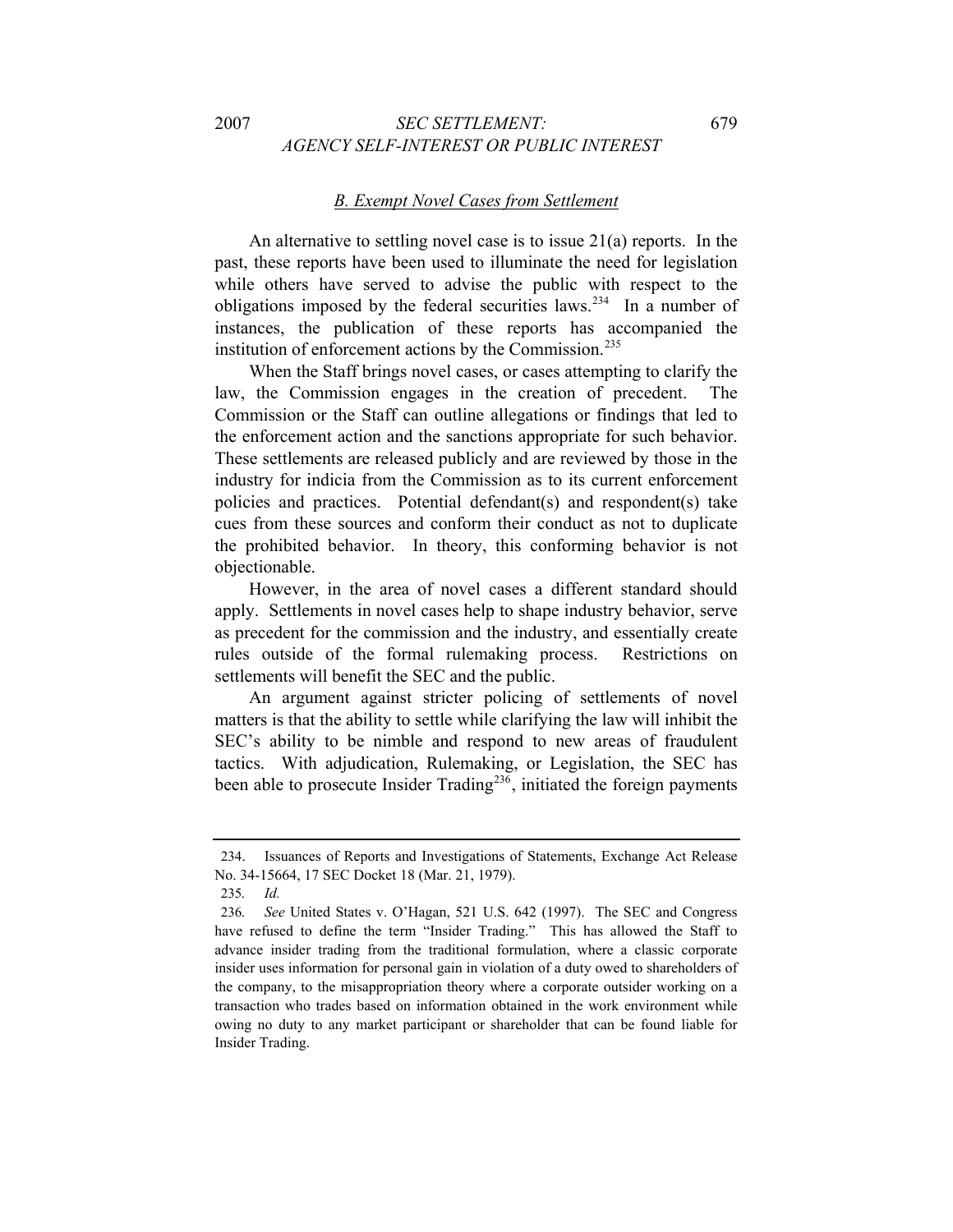program<sup>[237](#page-54-0)</sup>, prosecuted parking frauds,<sup>[238](#page-54-1)</sup> and municipal securities pay to play schemes.<sup>[239](#page-54-2)</sup> However, the rulemaking process is efficient and within the control of the Commission. It should be used to address novel cases and new interpretations of the laws.

# *C. Judiciary's Role as an Oversight Body*

The role of the Judge in evaluating the protection of the public interest should be increased as a check on the settlements of the Agency in response to self-interest, and the public's inability to join suits and represent its own interest. The judiciary should explore this showing of the SEC and it should balance the self-interest of the agency and its employees against the public interest. The purpose of the court in making these inquiries is to determine whether the decree adequately protects the public interest.<sup>[240](#page-54-3)</sup>

# *D. Lessons from Other Areas of Law Which Allow for the Incorporation of Public Interest.*

Family law and antitrust law are two areas of the law where the incorporation of interests beyond the parties is necessary.

#### *1. Family Law*

Child custody jurisprudence can shed light on SEC settlement jurisprudence. Child custody jurisprudence goes through a decision

<span id="page-54-0"></span><sup>237</sup>*. See id.* When the Commission uncovered that corporations were making payments to foreign parties in the normal course of business and failing to disclose such payment the SEC injunctive action against several corporation for falsifying books and records to conceal these payments.

<span id="page-54-1"></span><sup>238.</sup> McLucas, *supra* note 232, at 1229. There were no specific rules that address the common practice of Parking in the 1980s. However, the SEC viewed parking as compromising the public's perception of fairness, honesty, and integrity in the securities markets.

<span id="page-54-2"></span><sup>239</sup>*. Id*. at 1229. Bribery, *quid pro quo* arrangements, political contributions, or other gratuities that affect the selection of underwriters and financial advisers, go to the heart of the municipal market's integrity. These practices may have serious implications for the overall health of public finance. The broad provisions of the anti-fraud rules have provided the SEC with a vehicle with which it can address abuses in the municipal securities market and protect investors, without a need for additional legislation.

<span id="page-54-3"></span><sup>240</sup>*. See* United States v. Ketchikan Pulp Co., 430 F. Supp. 83, 86 (D. Ala. 1977).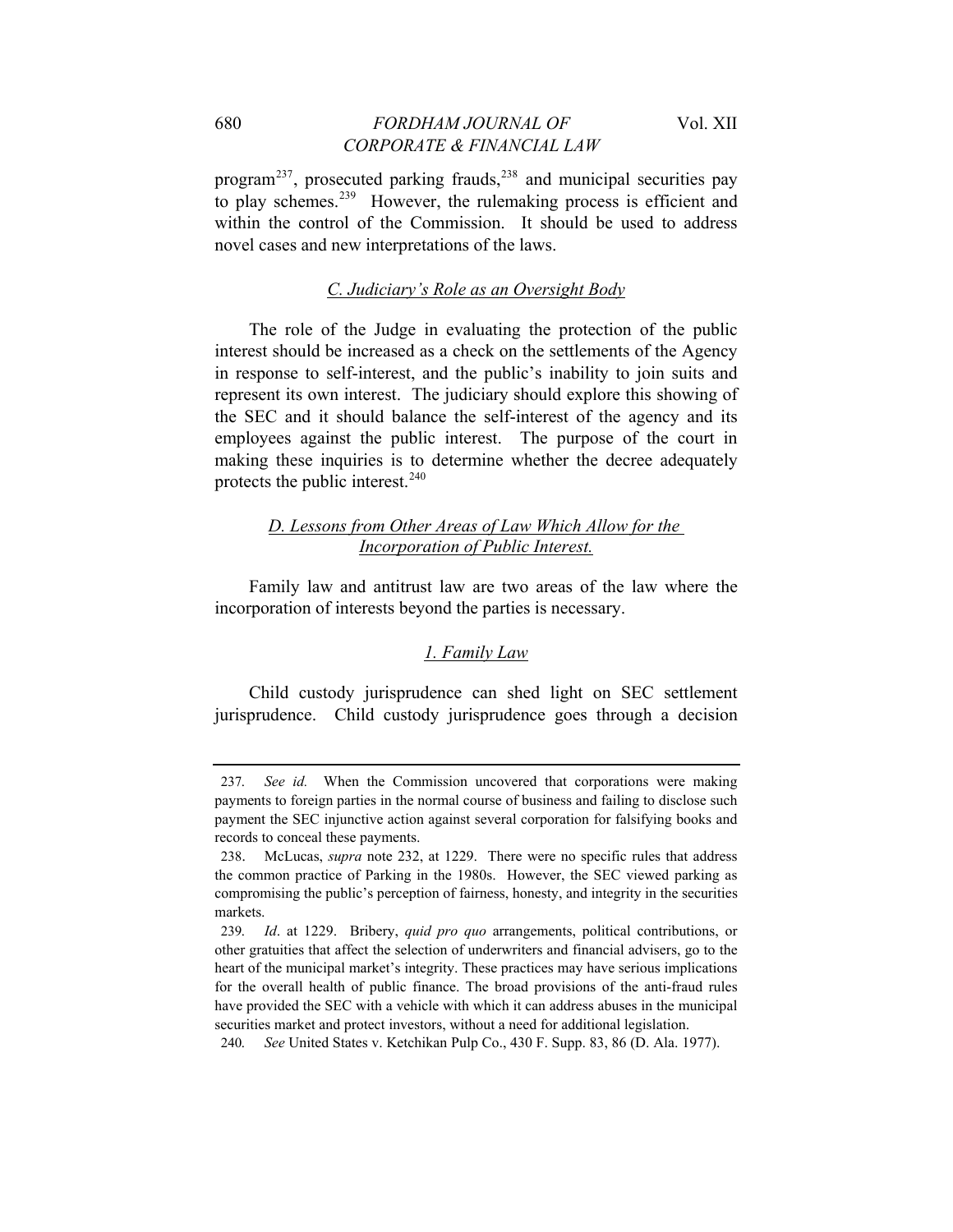making process that evaluates several spheres of concern in advance of reaching a conclusion. These spheres of influence include the following: the wishes of the child, a party often unable to express his or her wishes; the wishes of each parent; the best interest of the child; and the interaction and interrelationship of the child with his parent or parents, his siblings, and any other person who may significantly affect the child's best interest. The judge "acts as *parens patriæ* to do what is best for the interest of the child. He is to put himself in the position of a wise, affectionate, and careful parent . . . and make provision for the child accordingly."[241](#page-55-0)

Beyond child custody matters there are other matters where courts need to consider the interest of minors or incompetents. Sometimes a court might appoint a guardian *ad litem*. A guardian *ad litem* is a person appointed by the court only to take legal action on behalf of a minor or an adult not able to handle his/her own affairs. Duties may include filing a lawsuit for an injured child, defending a lawsuit or filing a claim against an estate. The attorney who is appointed guardian *ad litem* provides independent advice to the Court (as compared to the attorneys advocating for one side or the other in the action) to bring balance to the decision-making process. The guardian *ad litem* may conduct interviews and investigations, make reports to the court and participate in court hearings or mediation sessions.

The public, similar to a child or an incompetent person, has problems expressing its interests in SEC settlements. There are practical barriers, $242$  and collective actions problems which prevent the public from representing its interest in SEC settlements. The SEC and the courts that approve settlements should go through a process whereby the public interest is evaluated along with the desires of the parties. The utilization of the *guardian ad litem* for the public interest is a possible solution. The creation of a commission to represent the public interest in government settlements would be a step toward the incorporation of the public interest.

<sup>241</sup>*. See* Finlay v. Finlay, 148 NE 624, 626 (1925).

<span id="page-55-1"></span><span id="page-55-0"></span><sup>242.</sup> The SEC has a policy of not allowing third parties to intervene. *See supra* note 16.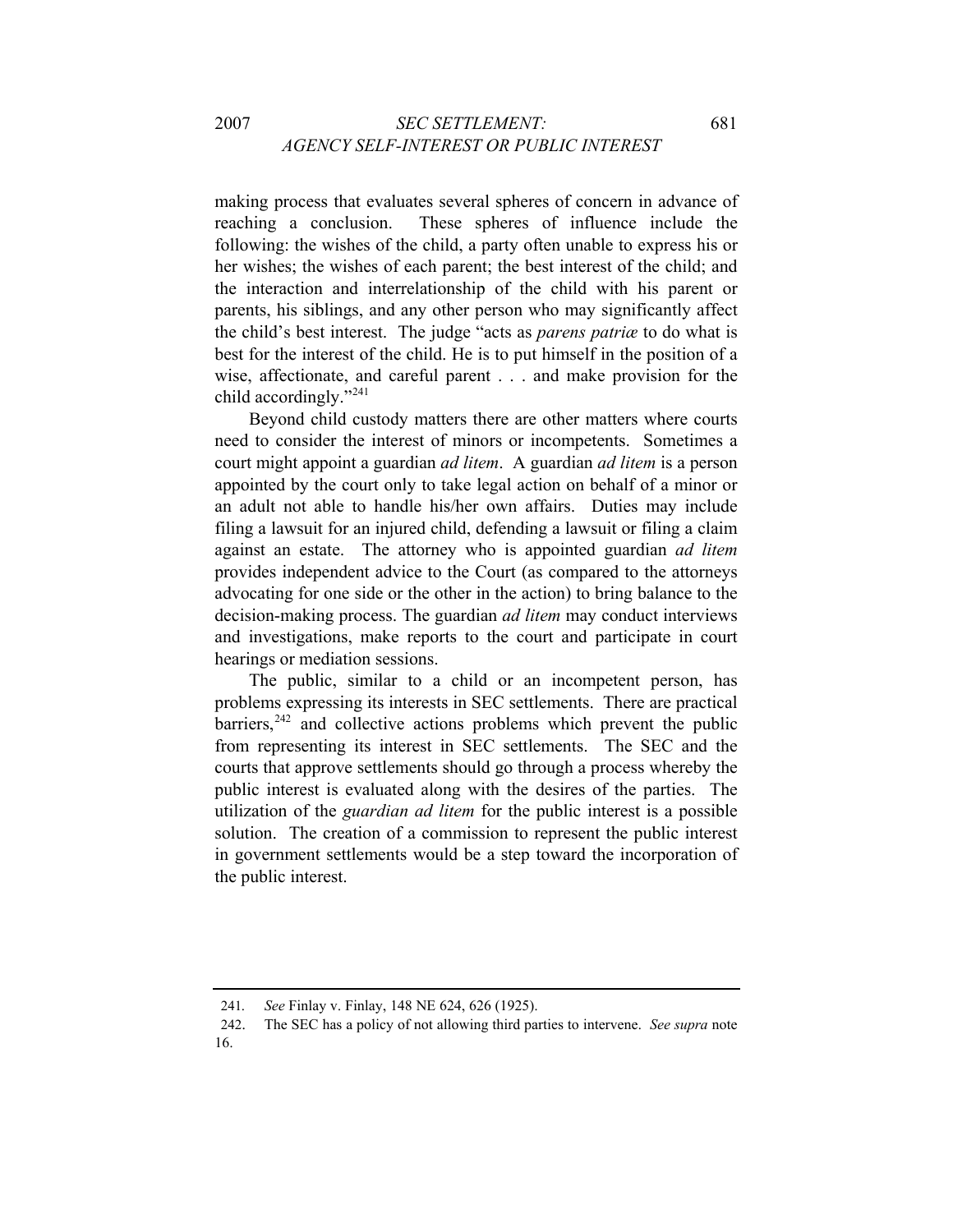# *2. Antitrust Arena*

Antitrust is another area of law which can be instructive about the incorporation of the public interest in settlement. The Tunney  $Act^{243}$  $Act^{243}$  $Act^{243}$ requires court approval of settlement.

The Tunney Act requires that proposed settlements be filed with the district court where the case is pending and that settlement be published in the Federal Register. The filing and publication requirement notify the public and any interested parties of the impending settlement and any responses made by the government shall be filed with the district court and published in the Federal Register. The Tunney Act allows public comment about the settlement in advance of the finalization.

The Tunney Act requires that the district court make a determination that the settlement is in the public interest. Factors to be used in the determination are outlined in the Tunney Act. In the antitrust are the Tunney Act requires an opportunity for public input and assigns an evaluative role to the judiciary. The prosecutor is not the only body responsible for determining whether the public interest is served. The adoption of rules requiring publication of settlement and allowing public comment in advance of finalization would be a step toward the incorporation of the public interest.

#### **CONCLUSION**

The SEC will continue to ignore the role of the public interest in settlement negotiations unless legislative steps to incorporate the public interest are taken. Borrowing from other areas of the law will be helpful in developing methods to incorporate the public interest. As a matter of public policy, it would be prudent to appoint a guardian *ad litem* for the public interest instead of allowing the SEC to address its own selfinterest instead of the public interest.

<span id="page-56-0"></span>243. The Tunney Act, 15 U.S.C. § 16(b)-(d) (1994).